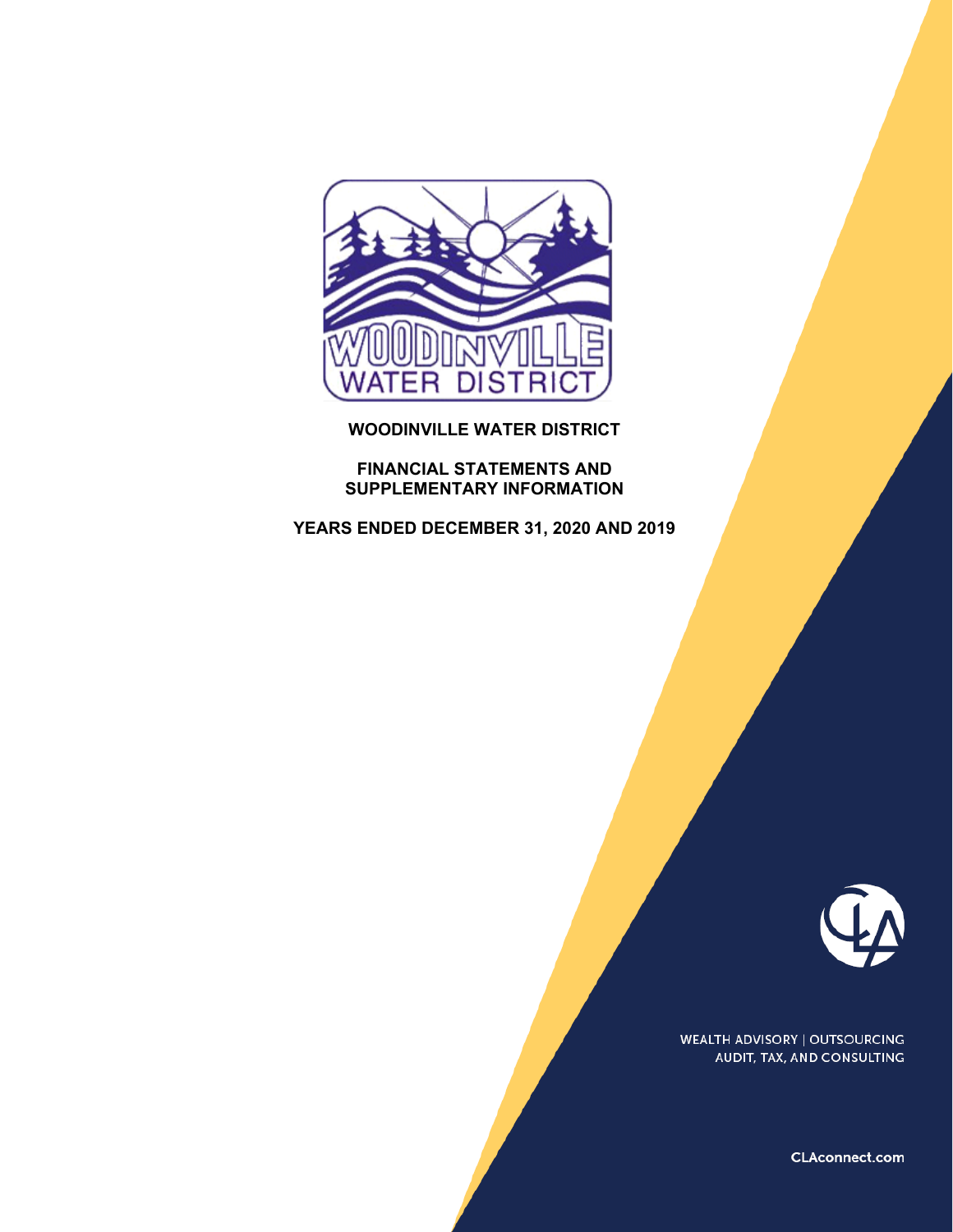## **WOODINVILLE WATER DISTRICT TABLE OF CONTENTS YEARS ENDED DECEMBER 31, 2020 AND 2019**

| <b>INDEPENDENT AUDITORS' REPORT</b>                                                                                                                                                                                                                     | 1              |
|---------------------------------------------------------------------------------------------------------------------------------------------------------------------------------------------------------------------------------------------------------|----------------|
| <b>MANAGEMENT'S DISCUSSION AND ANALYSIS</b>                                                                                                                                                                                                             | $\overline{3}$ |
| <b>FINANCIAL STATEMENTS</b>                                                                                                                                                                                                                             |                |
| <b>STATEMENTS OF NET POSITION</b>                                                                                                                                                                                                                       | 12             |
| STATEMENTS OF REVENUES, EXPENSES, AND CHANGES IN FUND NET<br><b>POSITION</b>                                                                                                                                                                            | 14             |
| <b>STATEMENTS OF CASH FLOWS</b>                                                                                                                                                                                                                         | 15             |
| <b>NOTES TO FINANCIAL STATEMENTS</b>                                                                                                                                                                                                                    | 17             |
| <b>REQUIRED SUPPLEMENTARY INFORMATION</b>                                                                                                                                                                                                               |                |
| <b>SCHEDULES OF PROPORTIONATE SHARE OF THE NET PENSION</b><br><b>LIABILITY</b>                                                                                                                                                                          | 42             |
| <b>SCHEDULES OF EMPLOYER PENSION CONTRIBUTIONS</b>                                                                                                                                                                                                      | 43             |
| SUPPLEMENTARY INFORMATION                                                                                                                                                                                                                               |                |
| DEPARTMENTAL STATEMENTS OF REVENUES, EXPENSES, AND<br><b>CHANGES IN FUND NET POSITION</b>                                                                                                                                                               | 44             |
| <b>INDEPENDENT AUDITORS' REPORT ON INTERNAL CONTROL OVER</b><br><b>FINANCIAL REPORTING AND ON COMPLIANCE AND OTHER MATTERS</b><br><b>BASED ON AN AUDIT OF FINANCIAL STATEMENTS PERFORMED IN</b><br><b>ACCORDANCE WITH GOVERNMENT AUDITING STANDARDS</b> | 46             |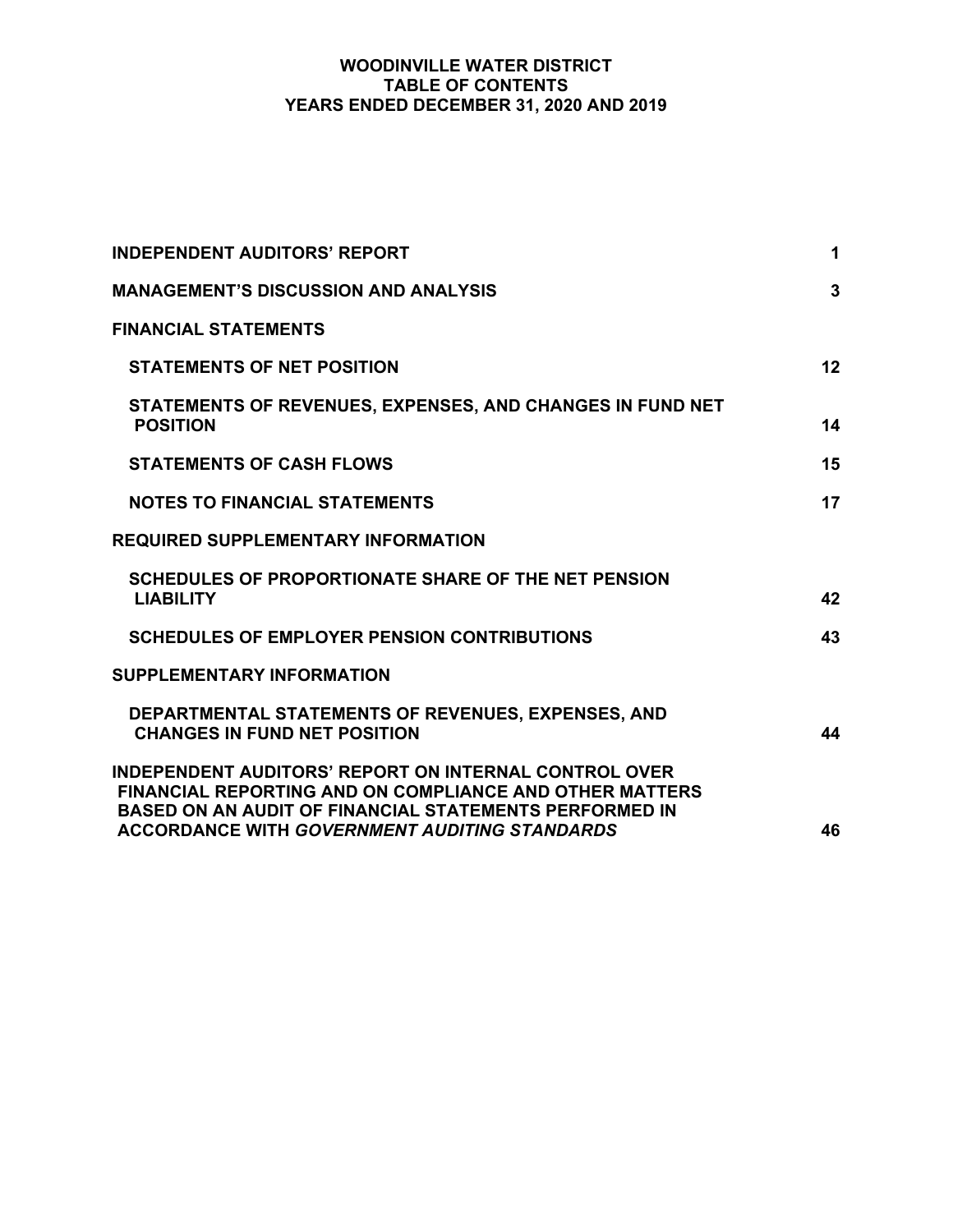

**CliftonLarsonAllen LLP CLAconnect.com**

## **INDEPENDENT AUDITORS' REPORT**

Board of Commissioners Woodinville Water District Woodinville, Washington

## **Report on the Financial Statements**

We have audited the accompanying financial statements of Woodinville Water District (the District) as of and for the years ended December 31, 2020 and 2019, and the related notes to the financial statements, which collectively comprise the District's basic financial statements as listed in the table of contents.

## *Management's Responsibility for the Financial Statements*

Management is responsible for the preparation and fair presentation of these financial statements in accordance with accounting principles generally accepted in the United States of America; this includes the design, implementation, and maintenance of internal control relevant to the preparation and fair presentation of financial statements that are free from material misstatement, whether due to fraud or error.

## *Auditors' Responsibility*

Our responsibility is to express an opinion on these financial statements based on our audits. We conducted our audits in accordance with auditing standards generally accepted in the United States of America and the standards applicable to financial audits contained in *Government Auditing Standards*, issued by the Comptroller General of the United States. Those standards require that we plan and perform the audit to obtain reasonable assurance about whether the financial statements are free from material misstatement.

An audit involves performing procedures to obtain audit evidence about the amounts and disclosures in the financial statements. The procedures selected depend on the auditor's judgment, including the assessment of the risks of material misstatement of the financial statements, whether due to fraud or error. In making those risk assessments, the auditor considers internal control relevant to the District's preparation and fair presentation of the financial statements in order to design audit procedures that are appropriate in the circumstances, but not for the purpose of expressing an opinion on the effectiveness of the District's internal control. Accordingly, we express no such opinion. An audit also includes evaluating the appropriateness of accounting policies used and the reasonableness of significant accounting estimates made by management, as well as evaluating the overall presentation of the financial statements.

We believe that the audit evidence we have obtained is sufficient and appropriate to provide a basis for our audit opinion.

## *Opinion*

In our opinion, the financial statements referred to above present fairly, in all material respects, the net position of Woodinville Water District as of December 31, 2020 and 2019, and the changes in net position and its cash flows thereof for the years then ended in accordance with accounting principles generally accepted in the United States of America.



CLA is an independent member of Nexia International, a leading, global network of independent accounting and consulting firms. See nexia.com/member-firm-disclaimer for details.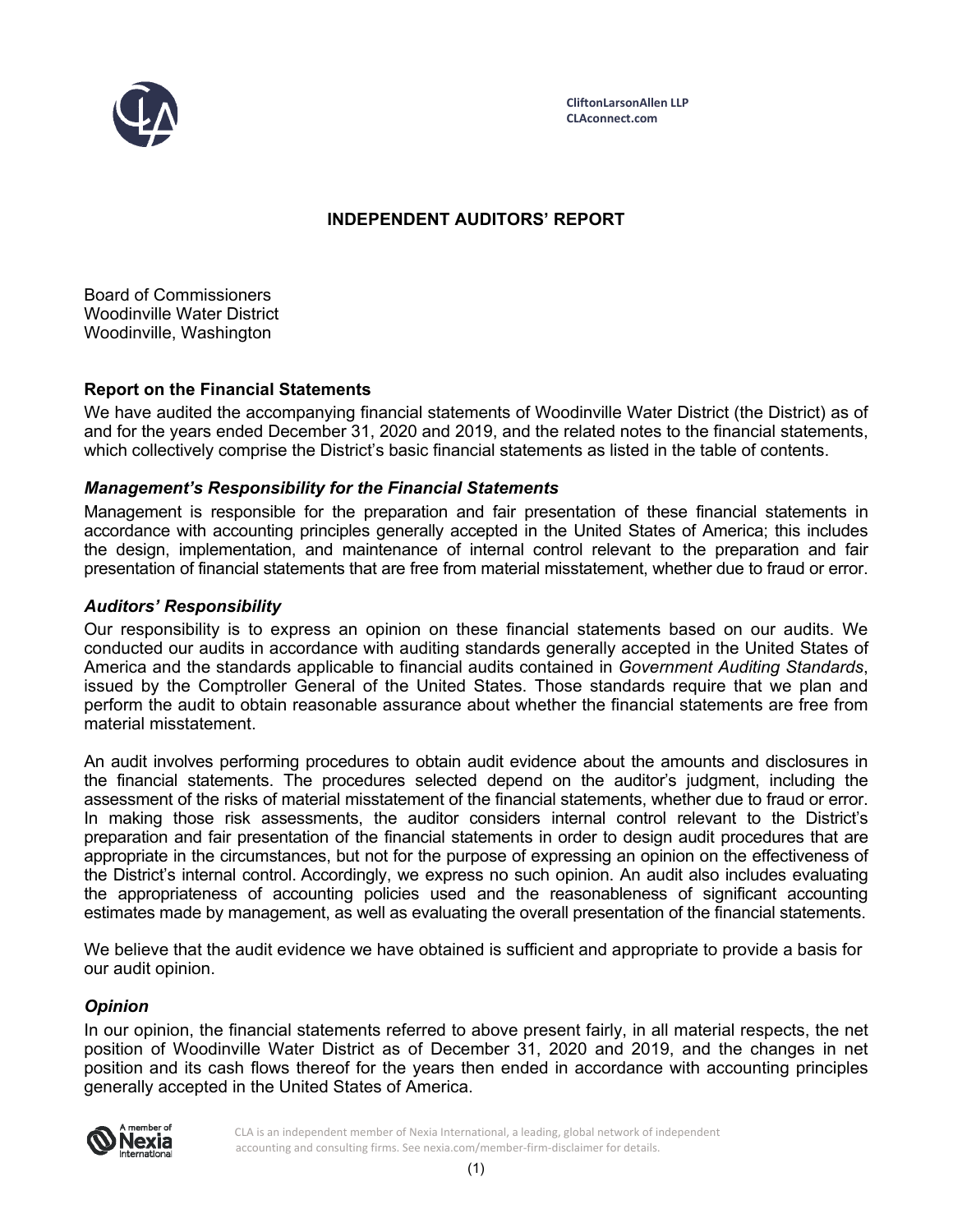## *Other Matters*

## *Required Supplementary Information*

Accounting principles generally accepted in the United States of America require that the management's discussion and analysis and the required supplementary information listed in the table of contents, be presented to supplement the basic financial statements. Such information, although not a part of the basic financial statements, is required by the Governmental Accounting Standards Board who considers it to be an essential part of financial reporting for placing the basic financial statements in an appropriate operational, economic, or historical context. We have applied certain limited procedures to the required supplementary information in accordance with auditing standards generally accepted in the United States of America, which consisted of inquiries of management about the methods of preparing the information and comparing the information for consistency with management's responses to our inquiries, the basic financial statements, and other knowledge we obtained during our audit of the basic financial statements. We do not express an opinion or provide any assurance on the information because the limited procedures do not provide us with sufficient evidence to express an opinion or provide any assurance.

## *Other Information*

Our audit was conducted for the purpose of forming an opinion on the financial statements that collectively comprise the District's basic financial statements. The supplementary information listed in the table of contents is presented for purposes of additional analysis and is not a required part of the basic financial statements. The information is the responsibility of management and was derived from and relates directly to the underlying accounting and other records used to prepare the basic financial statements. Such information has been subjected to the auditing procedures applied in the audit of the basic financial statements and certain additional procedures, including comparing and reconciling such information directly to the underlying accounting and other records used to prepare the basic financial statements or to the basic financial statements themselves, and other additional procedures in accordance with auditing standards generally accepted in the United States of America. In our opinion, this information is fairly stated in all material respects in relation to the basic financial statements as a whole.

## **Other Reporting Required by** *Government Auditing Standards*

In accordance with *Government Auditing Standards*, we have also issued our report dated September 23, 2021, on our consideration of the District's internal control over financial reporting and on our tests of its compliance with certain provisions of laws, regulations, contracts, and grant agreements and other matters. The purpose of that report is solely to describe the scope of our testing of internal control over financial reporting and compliance and the results of that testing, and not to provide an opinion on the effectiveness of the District's internal control over financial reporting or on compliance. That report is an integral part of an audit performed in accordance with *Government Auditing Standards* in considering the District's internal control over financial reporting and compliance.

Viifton Larson Allen LLP

**CliftonLarsonAllen LLP** 

Bellevue, Washington September 23, 2021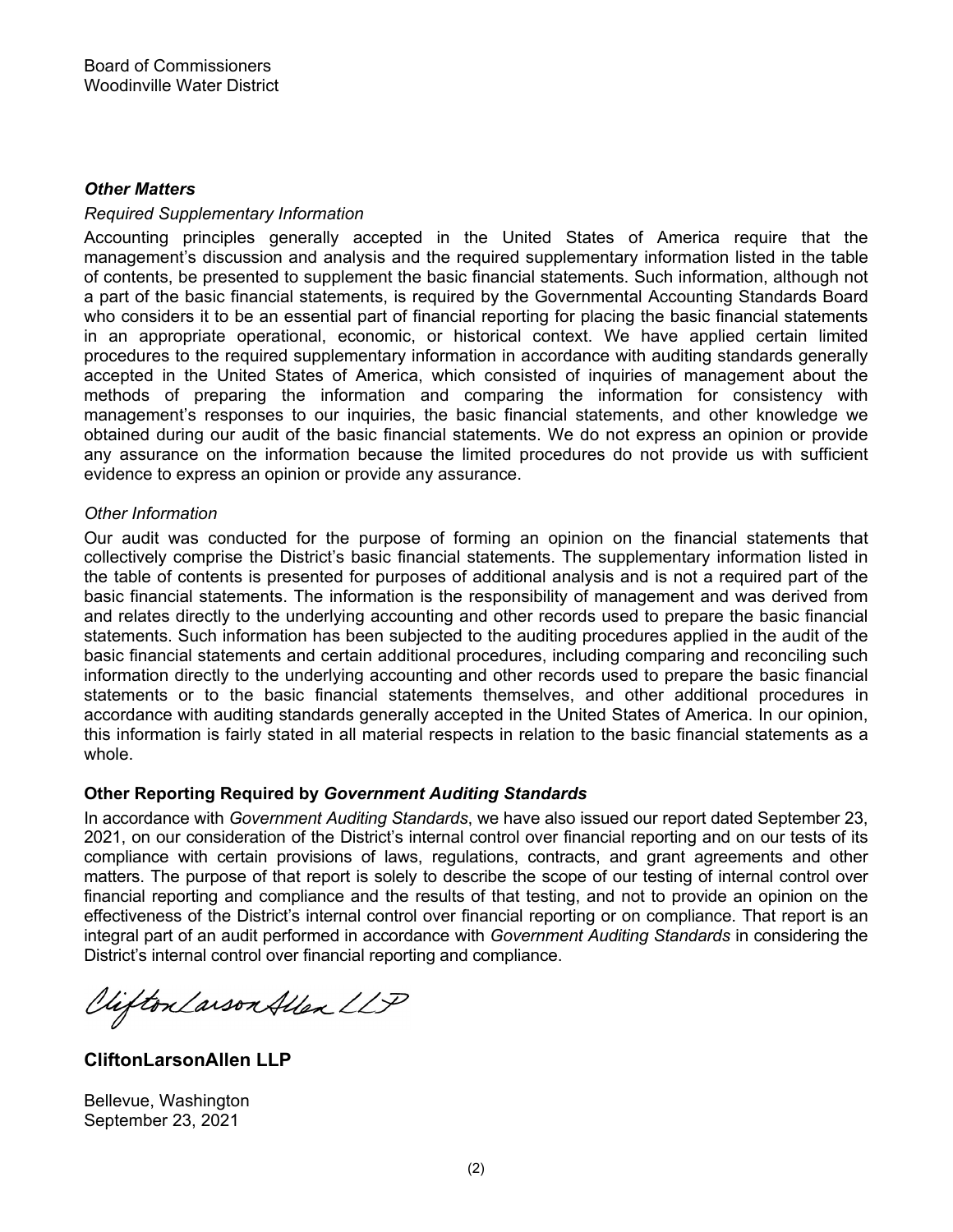## **INTRODUCTION**

Woodinville Water District (the District) was founded in 1959 to provide water and sewer services to customers residing within the District boundaries.

The District's service boundaries encompass both rural and urban areas in a moderately growing portion of King County, Washington. The District serves approximately 14,748 water customers and 3,468 sewer customers as of December 31, 2020.

Our mission is to provide safe and reliable service to all our customers at the lowest responsible rate. Within this mission, we provide potable drinking water at acceptable flows and pressures to all customers; provide sanitary sewer service to all customers requesting service who are located within the Urban Growth Area (UGA) as established by King County; and educate customers in the efficient use of water and safe disposal of wastewater.

## **MANAGEMENT'S DISCUSSION AND ANALYSIS**

This section of management's discussion and analysis presents our review of the District's financial position as of December 31, 2020 and 2019 and our financial performance for the years then ended. Please read these comments in conjunction with the District's financial statements, which follow this section.

## **OVERVIEW OF THE FINANCIAL STATEMENTS**

The financial statements include statements of net position, statements of revenues, expenses, and changes in fund net position, statements of cash flows, and notes to the financial statements.

The statements of net position present total assets and deferred outflows of resources and total liabilities and deferred inflows of resources with the difference between the two totals reported as net position. These statements provide information about the nature and amounts of investments in resources (assets), consumption of resources that are applicable to future periods (deferred outflows), obligations to District creditors (liabilities) and the acquisition of resources that are applicable to a future reporting period (deferred inflows). They provide a basis for evaluating the capital structure of the District and assessing its liquidity and financial flexibility. Over time, increases or decreases in net position may serve as a useful indicator of whether the financial condition of the District is improving or deteriorating.

The statements of revenues, expenses, and changes in fund net position present the results of the District's business activities over the course of the year. This information can be used to determine whether the District has successfully recovered all its costs through its user fees and other charges, and to evaluate our profitability and credit worthiness.

The statements of cash flows report cash receipts, cash payments, and net changes in cash resulting from operating, financing, and investing activities over the course of the year. They present information regarding where cash came from and what it was used for.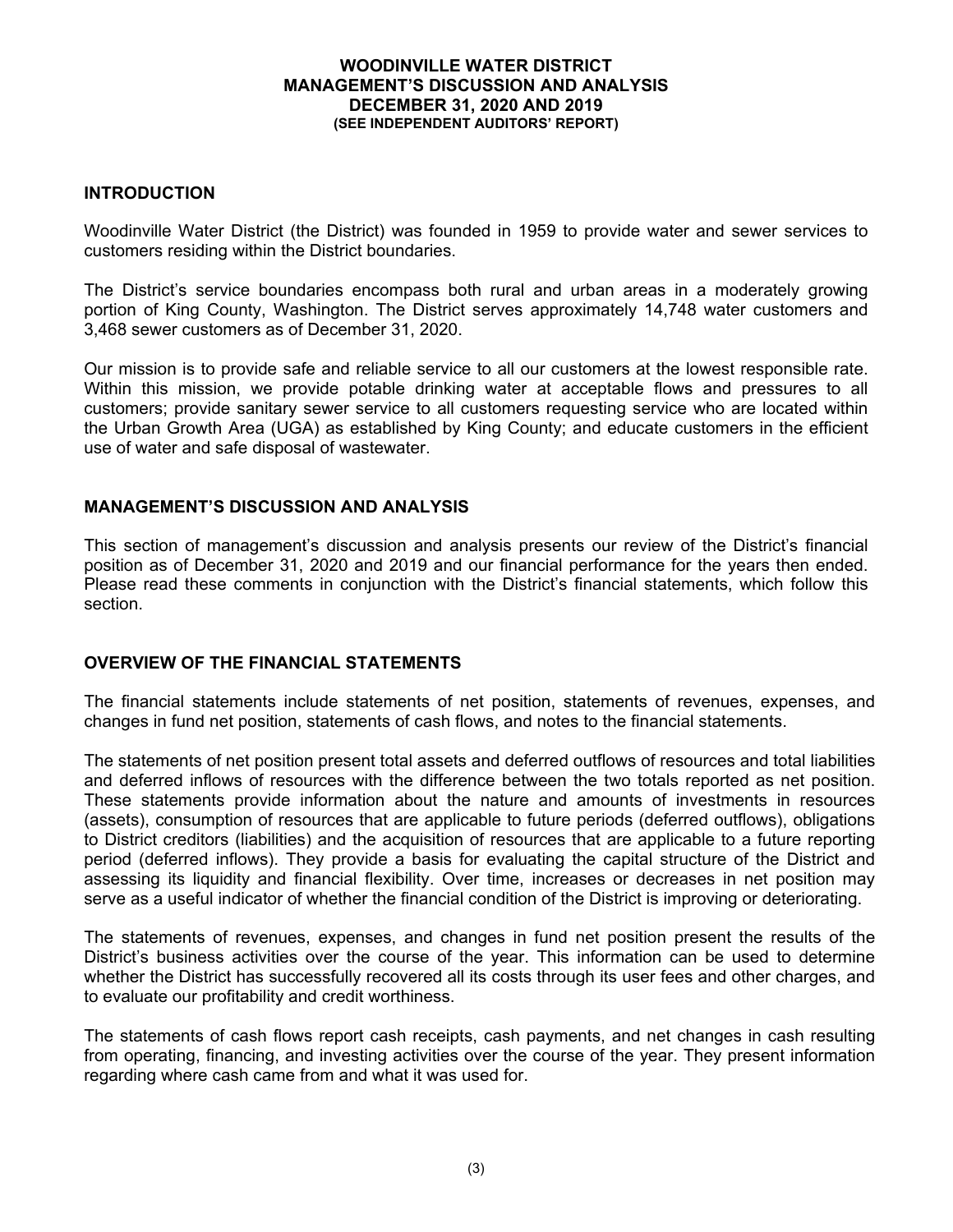## **OVERVIEW OF THE FINANCIAL STATEMENTS (CONTINUED)**

The notes to the financial statements provide useful information regarding the District's significant accounting policies, explain significant account balances and activities, certain material risks, estimates, obligations, commitments, contingencies, and subsequent events, if any.

## *CONDENSED STATEMENTS OF NET POSITION AT DECEMBER 31*

|                                  | 2020          | 2019          | 2018          |
|----------------------------------|---------------|---------------|---------------|
| <b>Capital Assets</b>            | \$105,809,972 | \$104,557,313 | \$101,447,776 |
| <b>Other Assets</b>              | 28,074,774    | 26,858,421    | 27,783,600    |
| <b>Total Assets</b>              | 133,884,746   | 131,415,734   | 129,231,376   |
| Deferred Outflows of Resources   | 363,466       | 299,697       | 258,558       |
| Long-Term Liabilities            | 7,479,725     | 8,024,987     | 9,136,113     |
| <b>Other Liabilities</b>         | 2,207,228     | 2,365,982     | 2,226,104     |
| <b>Total Liabilities</b>         | 9,686,953     | 10,390,969    | 11,362,217    |
| Deferred Inflows of Resources    | 357,260       | 687,285       | 637,293       |
| Net Investment in Capital Assets | 98,696,270    | 96,663,530    | 92,742,101    |
| <b>Restricted Amounts</b>        | 713,868       | 1,094,754     | 1,071,443     |
| Unrestricted Amounts             | 24,793,861    | 22,878,893    | 23,676,880    |
| <b>Total Net Position</b>        | \$124,203,999 | \$120,637,177 | \$117,490,424 |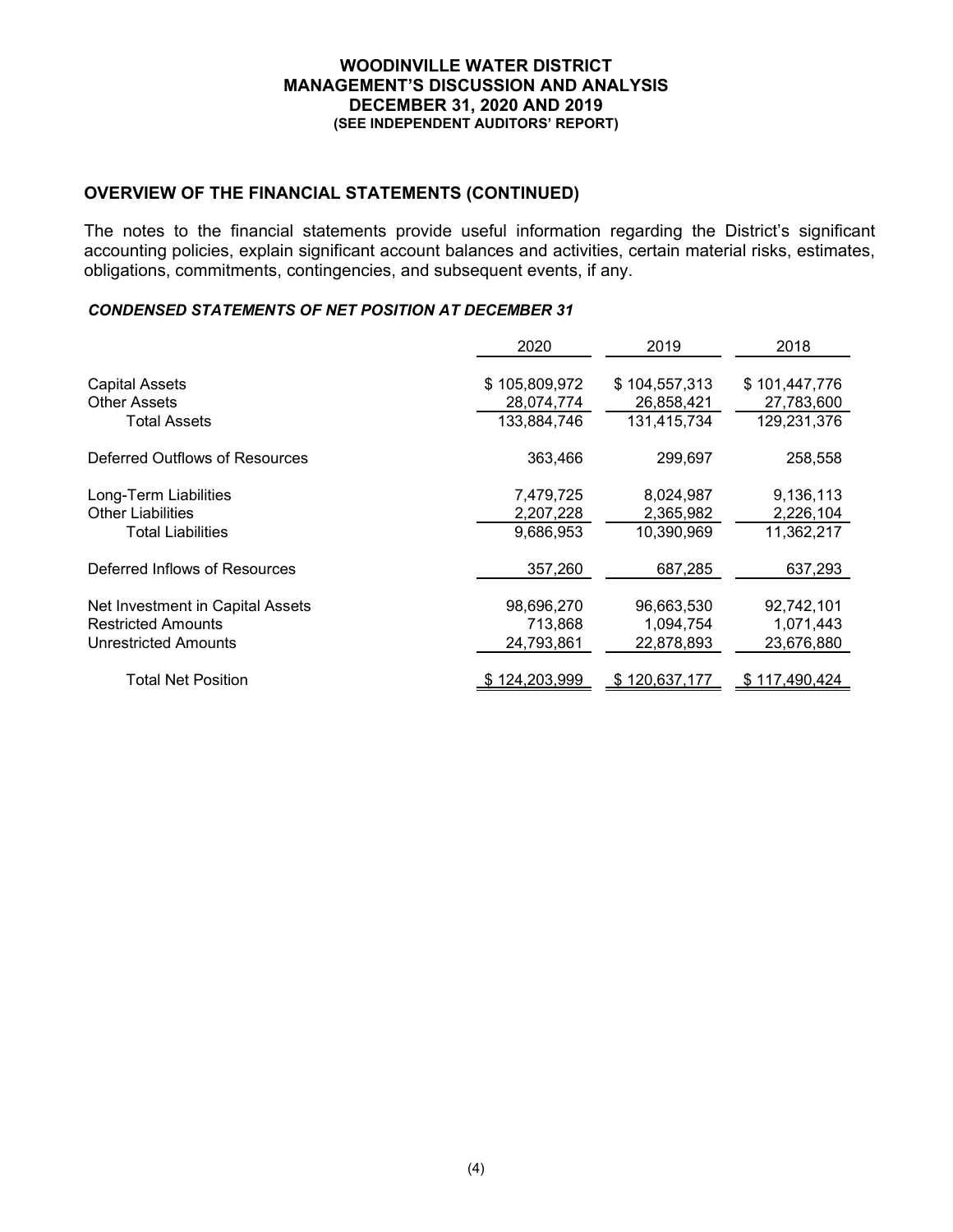## **OVERVIEW OF THE FINANCIAL STATEMENTS (CONTINUED)**

## *CONDENSED STATEMENTS OF REVENUES, EXPENSES, AND CHANGES IN FUND NET POSITION FOR THE YEAR ENDED DECEMBER 31*

|                                                                                                                                                         | 2020                                   | 2019                                     | 2018                                    |
|---------------------------------------------------------------------------------------------------------------------------------------------------------|----------------------------------------|------------------------------------------|-----------------------------------------|
| <b>Water Service Revenue</b><br><b>Sewer Service Revenue</b><br><b>Other Sewer Operating Revenues</b><br>Other Water Operating Revenues, Including Cell | \$<br>14,600,267<br>5,458,541<br>1,440 | \$<br>14, 197, 712<br>5,580,082<br>3,820 | \$<br>14,489,693<br>5,397,695<br>42,060 |
| <b>Tower Revenue</b>                                                                                                                                    | 226,541                                | 324,218                                  | 268,914                                 |
| <b>Total Operating Revenues</b>                                                                                                                         | 20,286,789                             | 20,105,832                               | 20,198,362                              |
| <b>Water Operating Expenses</b><br><b>Sewer Operating Expenses</b>                                                                                      | 9,774,204<br>5,134,458                 | 9,627,560<br>5,052,878                   | 9,208,976<br>4,794,386                  |
| Depreciation and Amortization, Water                                                                                                                    | 3,348,300                              | 3,185,187                                | 2,795,344                               |
| Depreciation and Amortization, Sewer                                                                                                                    | 664,506                                | 642,423                                  | 647,719                                 |
| <b>Total Operating Expenses</b>                                                                                                                         | 18,921,468                             | 18,508,048                               | 17,446,425                              |
| Operating Income                                                                                                                                        | 1,365,321                              | 1,597,784                                | 2,751,937                               |
| Nonoperating Revenues (Expenses):<br>Investment and Other Interest Income<br>Miscellaneous Income                                                       | 420,104<br>591                         | 722,890<br>872                           | 393,818<br>577                          |
| Interest and Amortization<br>Gain (Loss) on Disposal of Assets and Abandoned                                                                            | (137, 524)                             | (148, 119)                               | (158, 588)                              |
| Projects<br>Miscellaneous Expense                                                                                                                       | 35,851                                 |                                          | (1,715,831)<br>(803)                    |
| Income Before Capital Contributions                                                                                                                     | 1,684,343                              | 2,173,427                                | 1,271,110                               |
| <b>Capital Contributions</b>                                                                                                                            | 1,882,479                              | 973,326                                  | 3,593,001                               |
| Increase in Net Position                                                                                                                                | 3,566,822                              | 3,146,753                                | 4,864,111                               |
| Net Position - Beginning of Year                                                                                                                        | 120,637,177                            | 117,490,424                              | 112,626,313                             |
| Net Position - End of Year                                                                                                                              | \$124,203,999                          | \$120,637,177                            | \$117,490,424                           |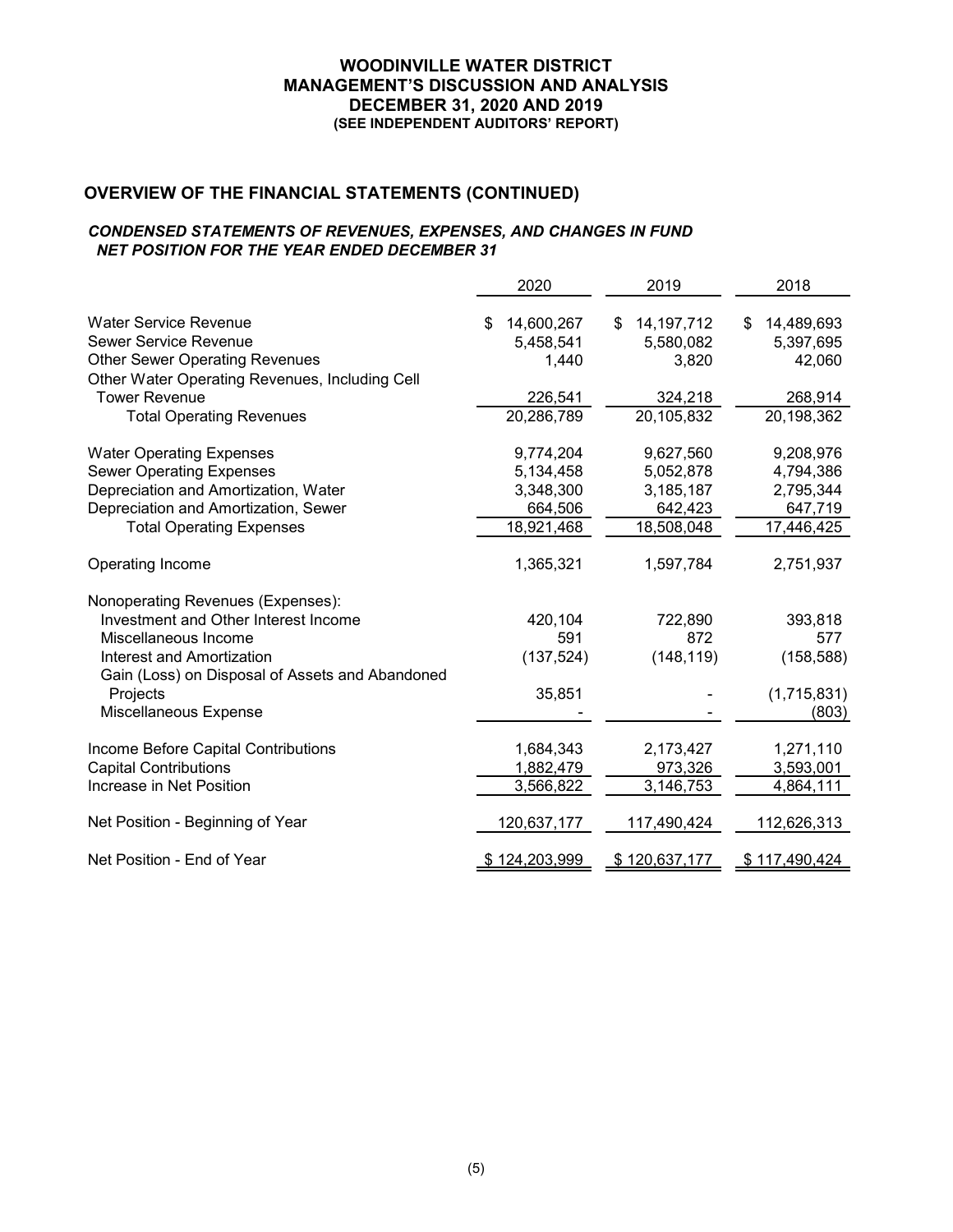## **FINANCIAL POSITION**

The District's overall financial position continues to be strong and provides sufficient liquidity to support stable, ongoing operations. While new connections to the system came to a near complete stop in 2020 due to the pandemic and the District approaching "built-out" status, Capital assets increased as investments continued to be made to upgrade and replace necessary capital infrastructure and facilities. Capital assets increased in 2019 as new connections were added to our water and sewer system and investments were made to upgrade and replace necessary capital infrastructure and facilities.

The following charts indicate the components of financial position:

# **2020 STATEMENT OF NET POSITION**



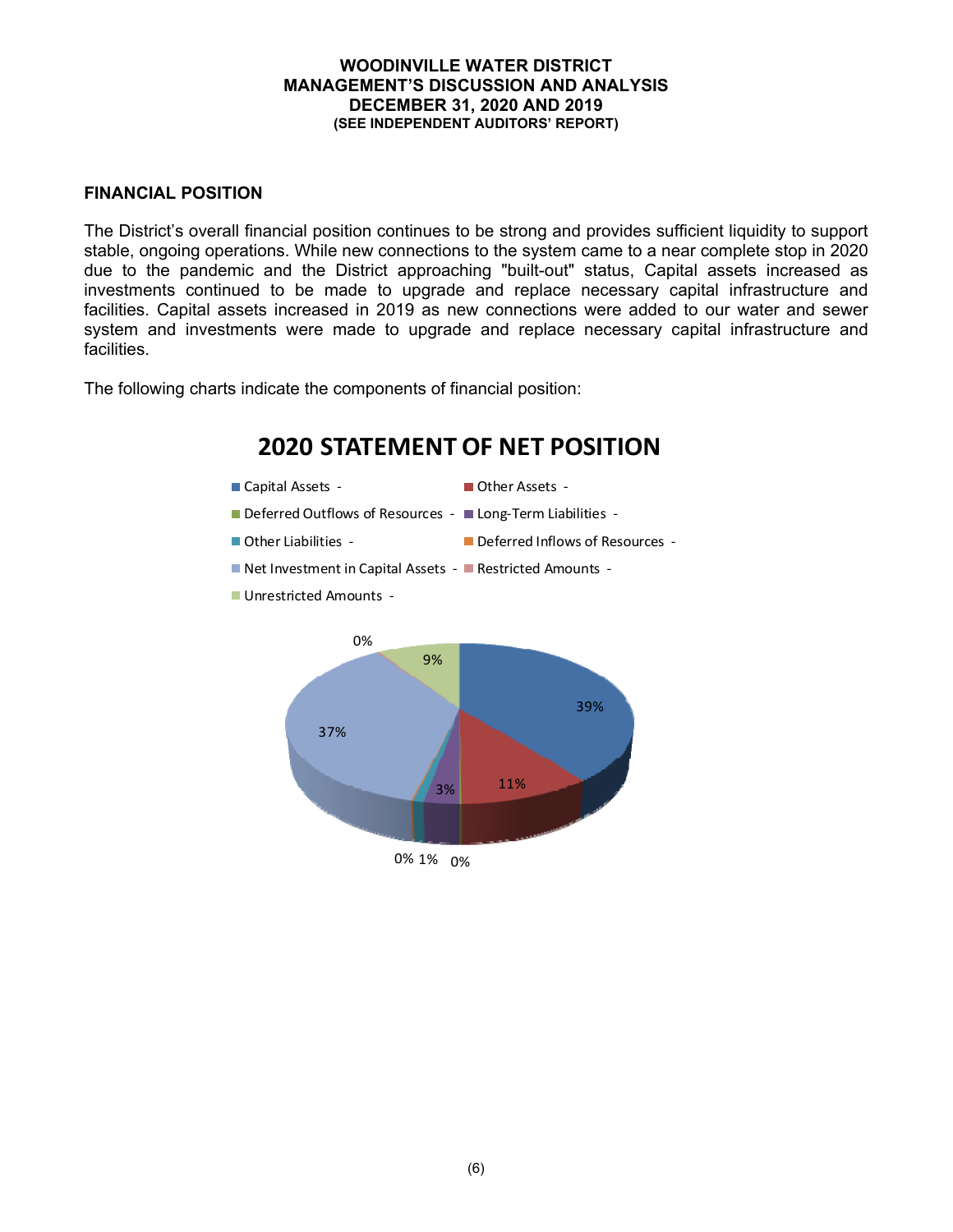# \$‐ \$20,000,000 \$40,000,000 \$60,000,000 \$80,000,000 \$100,000,000 \$120,000,000 2020 2019 2018 **COMPARATIVE STATEMENT OF NET POSITION** Capital Assets Other Assets Deferred Outflows of Resources ■ Long-Term Liabilities Other Liabilities Deferred Inflows of Resources ■ Total Net Position

## **FINANCIAL POSITION (CONTINUED)**

## **RESULTS OF OPERATIONS**

The District primarily receives operating revenues from two sources: water service (including street lights) and sewer service.

The following chart indicates operating revenue over the last three years: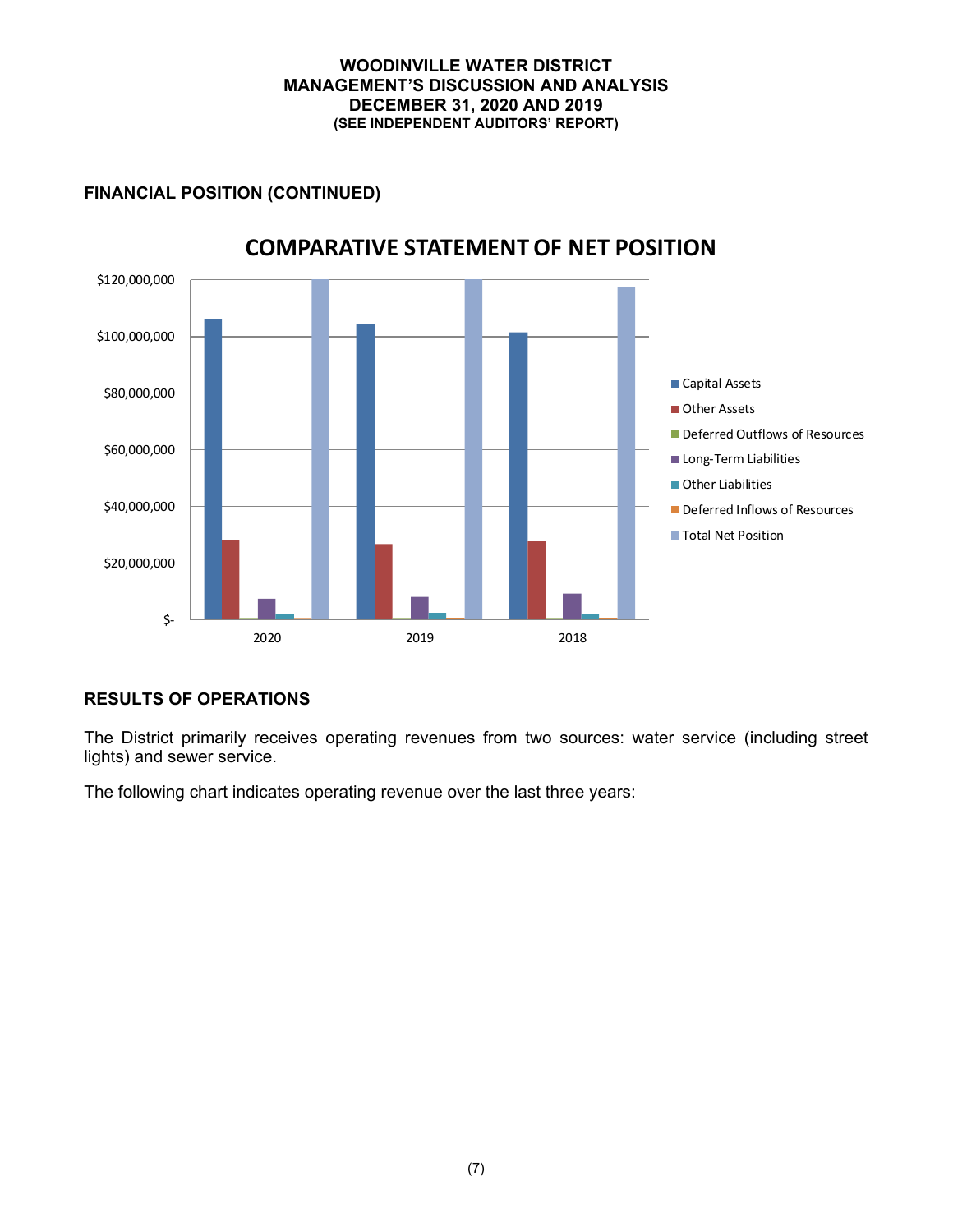

**OPERATING REVENUES**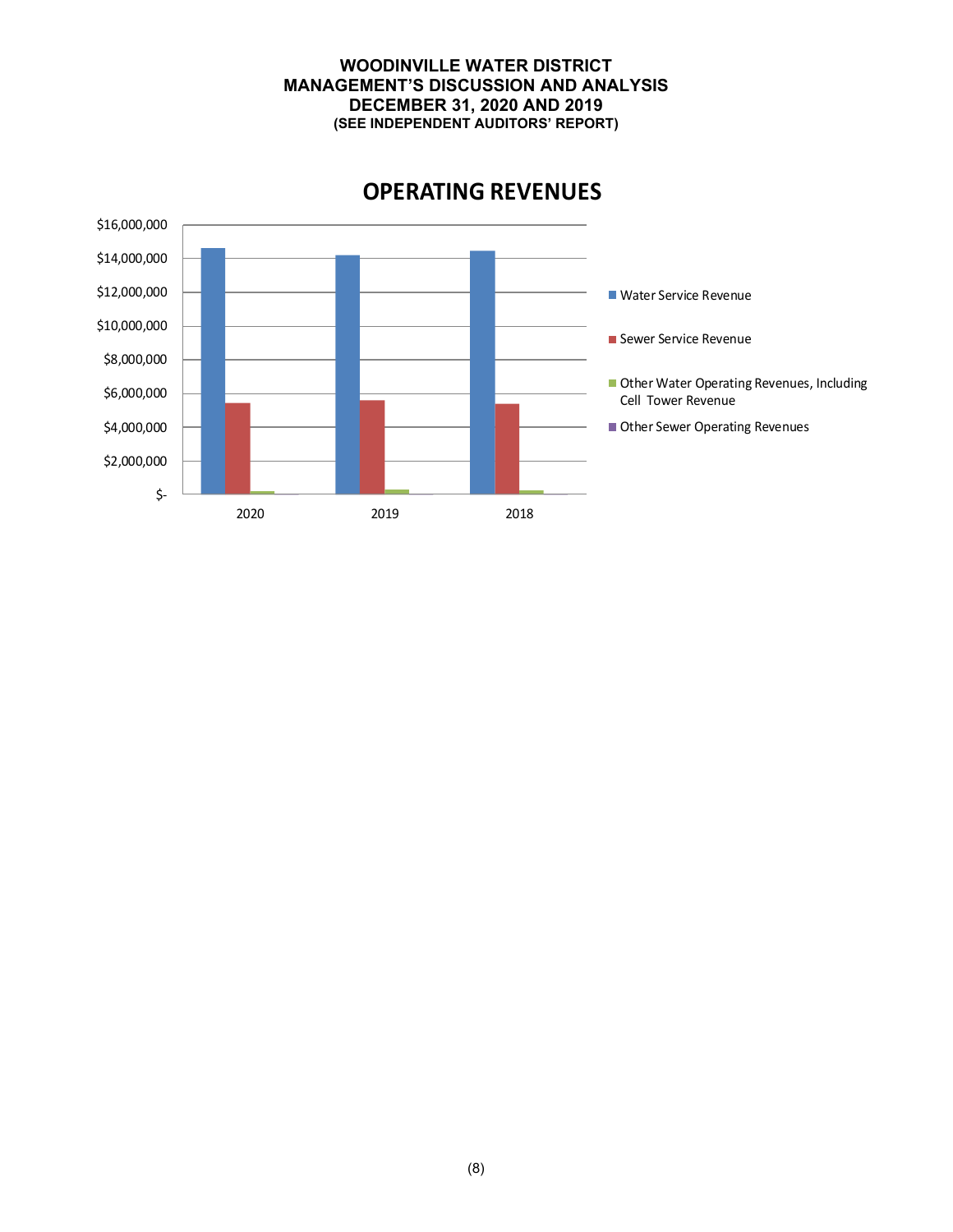## **RESULTS OF OPERATIONS (CONTINUED)**

District operating revenues in 2020 were impacted by annual rate increases and lower commercial water volume sales due to pandemic related business closures. In 2019, revenues were impacted by annual rate increases (in the Sewer Utility, the District portion of Sewer Utility charges was not increased in 2020 nor in 2019) and accelerating growth in the number of customers. In addition, summer water revenues are driven largely by weather conditions. The summer of 2020 started off much cooler and wetter than average resulting in lower early season water volume sales. However, the situation changed in early August when the weather became unusually hot and dry for a period that continued into early October, resulting in strong late-season water volume sales. The summer of 2019 was cooler and wetter than average for the entire summer, resulting in lower water volume revenues when compared to 2018. Water rate increases of approximately 2.9% and 2.9% were effective on February 1, 2020 and 2019, respectively. Overall increases in sewer rates of 0.0% and 1.6% were effective February 1, 2020 and 2019, respectively. The rate increases were needed to pay for higher wholesale water costs and wholesale sewage treatment rates; to cover inflationary increases in other operating expenses; and to provide increased funding for capital improvement purposes.



The following chart indicates operating expenses over the last three years:

■ Depreciation and Amortization, Water ■ Depreciation and Amortization, Sewer

Water operating costs increased in 2020 and 2019 primarily due to increases in costs of health insurance and wages for District employees. In 2019, the District added a new full-time position in the information technology (IT) department and greatly reduced the outsourcing of IT needs, resulting in higher personnel related costs but lower consulting costs. The District continues to perform needed maintenance of the District's main campus. Finally, Seattle Public Utilities, the largest expense of water operations, instituted a new three-year rate structure that have 5.6% average rate increases in each of the following three years: 2020, 2019, and 2018.

Sewer operating costs slightly increased in 2020 and 2019 primarily due to general increases in the costs of health insurance and salaries for District employees. King County Wastewater Treatment Division costs increased in 2020 and 2019 due to a County rate increase of 2.5% which was effective January 1, 2019. In 2020, in particular, sewer operating expense increases were held back by declines in sewage treatment expenses, as the effects of closed businesses due to pandemic conditions began to be felt.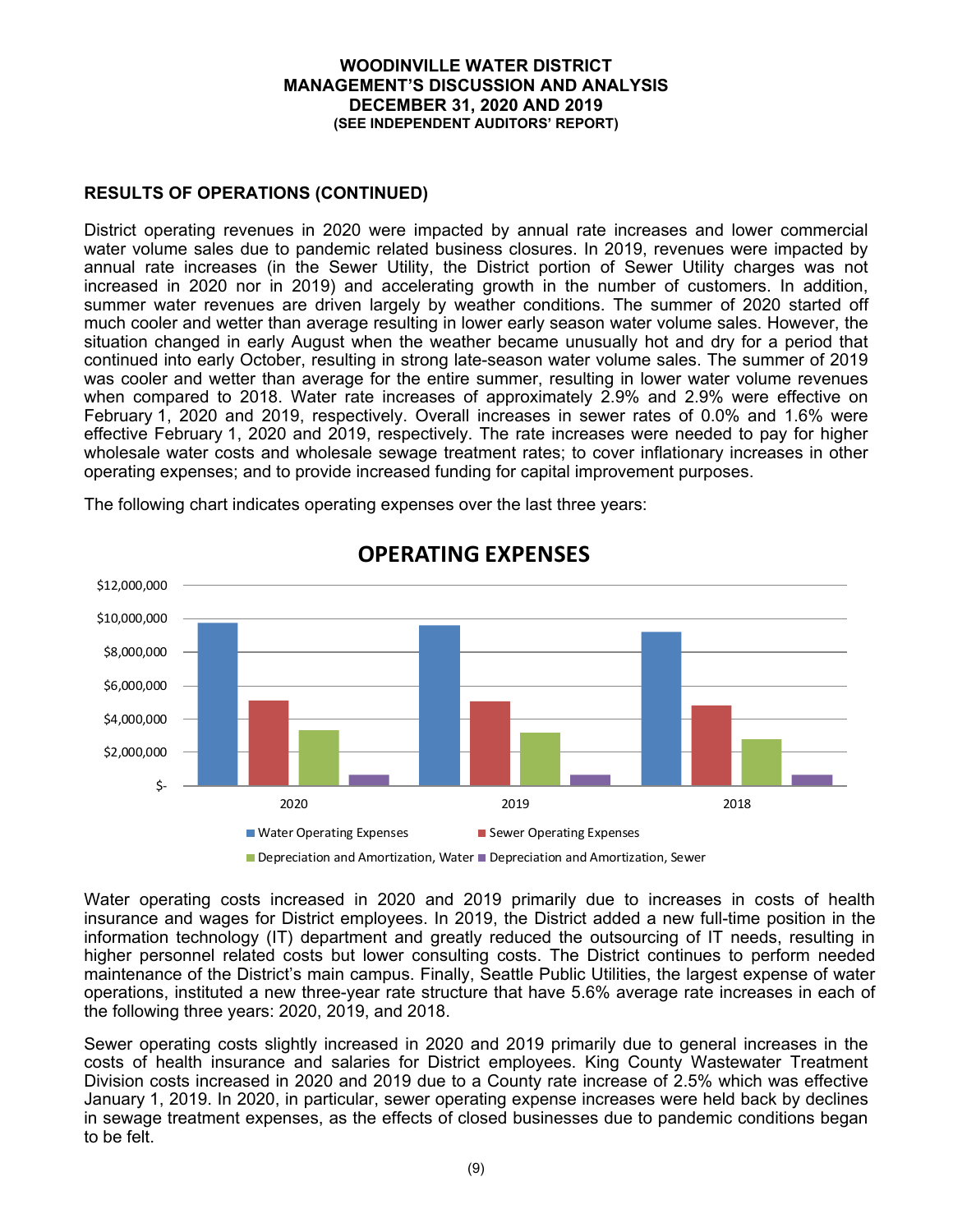## **RESULTS OF OPERATIONS (CONTINUED)**

Revenues exceeded expenses (resulting in an increase in net position) in 2020, 2019, and 2018. 2020 operations were principally affected by the Pandemic which began early in the year. The Pandemic resulted in some expenses, such as travel and training, being nearly completely eliminated, while unbudgeted expenses for items needed to respond to sanitary conditions, "virtual" meetings and other unforeseen expenses surged. Both summer of 2020 and 2019 were slightly cooler and wetter than average. However, the uncertainty and unforeseen needs the Pandemic brought made budget to actual comparisons less useful than they would typically be. Revenue increases in the Water Utility were attributed to rate increases and not increases in volumes of water sold. Sewer revenues in 2020 were down slightly from 2019, the result of a pronounced and long-term drop in commercial sewer volume sales. When annual sales decline, most remaining operating expenses continue at a similar level causing an additional shortfall between the amount of those expenses and revenue generated to cover them. The District maintains reserve funds to address this issue and help cover operating shortfalls in low volume sales years. In addition, the District has adopted a rate structure that recognizes that fixed costs do not change in lower demand years. This rate structure partially addresses the District's need to recover fixed costs through a higher fixed charge on each customer account. The District is continuing to increase water rates on an annual basis to continue to achieve full funding of annual depreciation expense and strengthen the District's future financial position. The District will adjust sewer rates as needed to achieve the same goals as those of the Water utility. Funds provided through these increases will also help finance annual upgrades and replacement of District infrastructure.

The District collects capital contributions from new customers. Capital contributions consisted of System Development Charges (connection charges) paid by new properties connecting to the water or sewer system and the value of new utility infrastructure constructed and donated to the District under approved Developer Extension Agreements.

The following chart indicates capital contributions over the last three years:



# **Capital Contributions**

These contributions are a result of continuing growth in the number of District customers. They include donated systems totaling \$1,792,502, \$393,113, and \$1,457,744 for the years ended December 31, 2020, 2019, and 2018, respectively. The activity in capital contributions in 2020 and 2019 was consistent with the business climate, as construction activity remained robust during those years.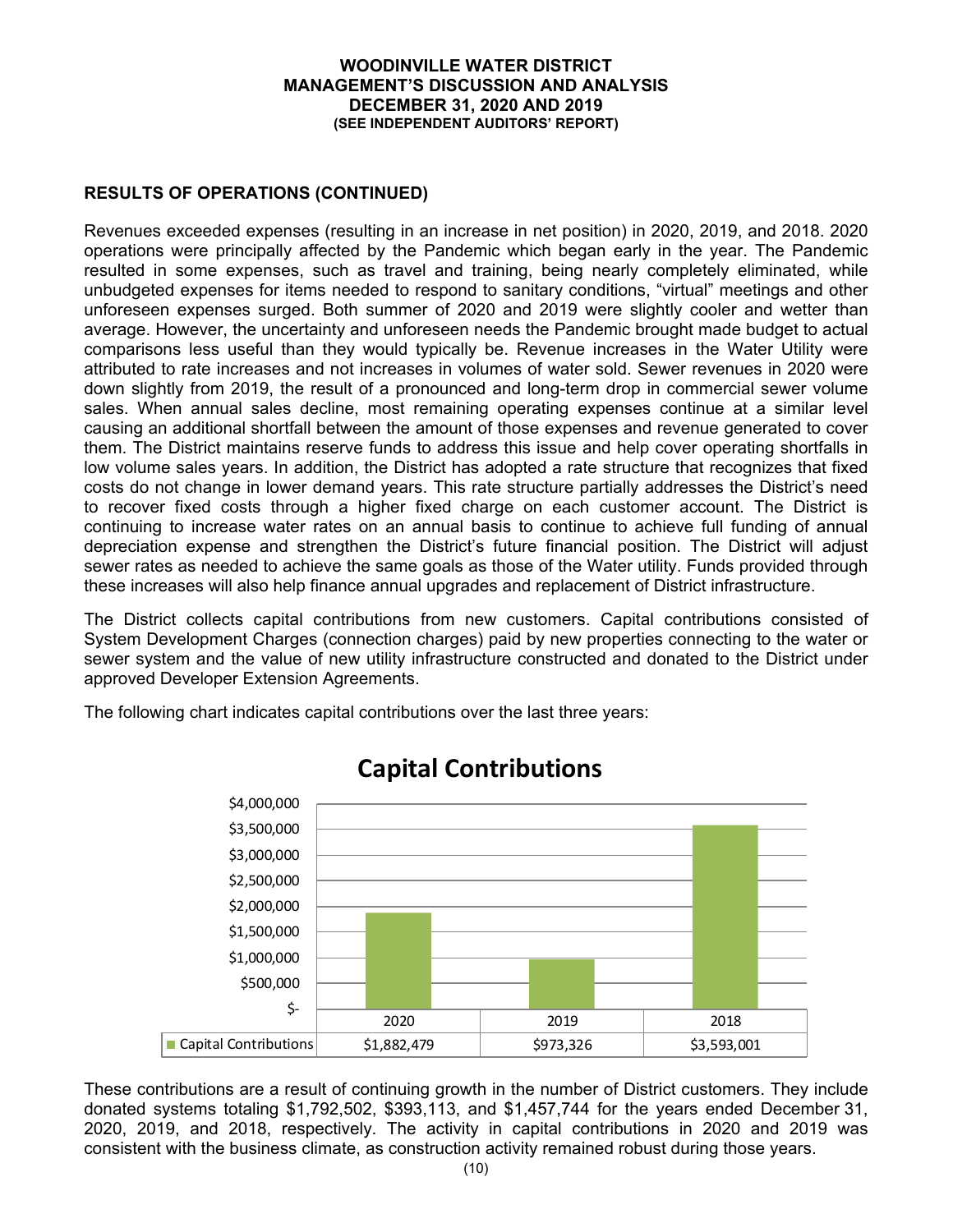## **CAPITAL ASSETS AND LONG-TERM DEBT**

Capital assets increased in 2020 due primarily to developer contributed infrastructure and in 2019 as new connections have been added to our water and sewer system and investments were made to upgrade and replace necessary capital infrastructure and facilities.

Significant capital asset additions during 2020 and 2019 included the following:

| 2020                                                            |    |           | 2019                                                     |    |           |
|-----------------------------------------------------------------|----|-----------|----------------------------------------------------------|----|-----------|
| <b>Donated Systems</b>                                          | \$ | 1,792,502 | <b>Donated Systems</b>                                   | \$ | 393,113   |
| <b>Ringhill East BPS Upgrades</b><br><b>Hollywood Reservoir</b> |    | 145,335   | <b>Leak Row Service Lines</b><br>NE 195 St AC Water Main |    | 253,741   |
| Improvements<br>Pump Replacement Ringhill &                     |    | 873,477   | Replacement<br><b>Brookside Reservoir Painting</b>       |    | 1,835,107 |
| Hollywood BPS                                                   |    | 179.320   | Project                                                  |    | 1,129,510 |
| D-40 NE 133rd St Water<br>144th Ave NE, NE 200th St Upsize      |    | 1,467,865 | PRV Upgrade Project<br>NE 171st Urban Parkway            |    | 1,107,849 |
| Water                                                           |    | 269.482   | Main Relocate                                            |    | 432,423   |
|                                                                 |    |           | Cow Sammamish River Bridge                               |    | 137,844   |
|                                                                 |    |           | D-40 NE 133rd St<br>144th Ave NE & NE 200th St           |    | 108,219   |
|                                                                 |    |           | Pipe Upsize Project<br>134th Ave NE Sewer Main           |    | 118,085   |
|                                                                 |    |           | Lowering                                                 |    | 495,579   |

The decrease in long-term liabilities in 2020 and 2019 was due to principal payments made by the District and in 2019 a decrease in the net pension liability.

See Notes 4, 5, and 6 in the financial statements for detail activity in capital assets and long-term debt.

As of December 31, 2020, the District has \$13,640,498 of cash and investments set aside in construction accounts, of which \$4,592,286 is committed under existing contracts.

## **ADDITIONAL COMMENTS**

The District purchases all water to supply our customer needs from the City of Seattle on a wholesale basis. Treatment of sewage collected from District customers is provided by King County Wastewater Treatment Division (KCWTD/METRO). In December 2004, a new long-term contract was signed with the City of Seattle to ensure adequate water supply for District customer needs for the foreseeable future. As costs for these wholesale products and services continue to increase in future years, the District is committed to adjusting rates as necessary to pass through related cost increases to our ratepayers in an equitable manner.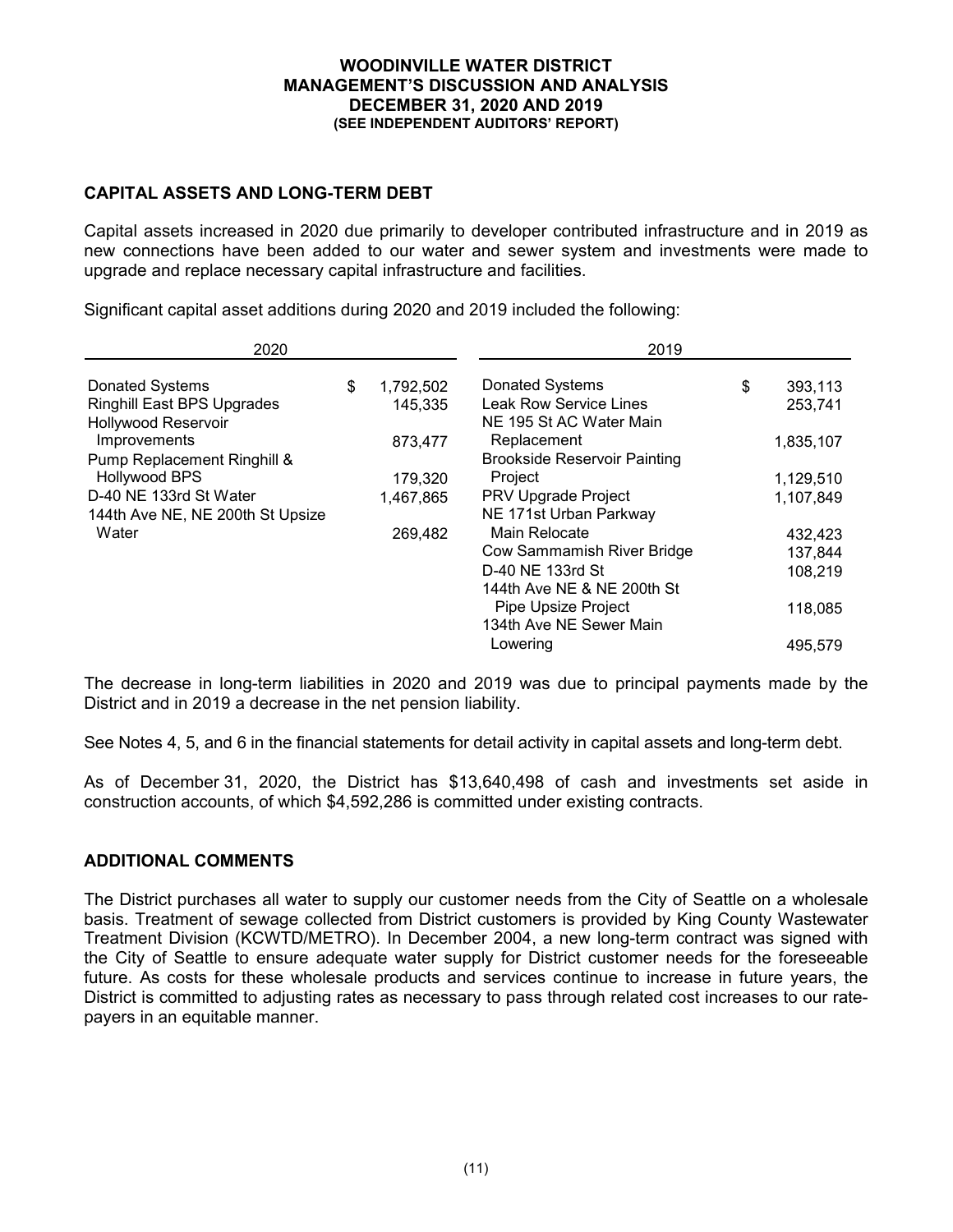## **WOODINVILLE WATER DISTRICT STATEMENTS OF NET POSITION DECEMBER 31, 2020 AND 2019 (SEE INDEPENDENT AUDITORS' REPORT)**

|                                                        | 2020             | 2019             |
|--------------------------------------------------------|------------------|------------------|
| <b>ASSETS AND DEFERRED OUTFLOWS OF RESOURCES</b>       |                  |                  |
| <b>CURRENT ASSETS</b>                                  |                  |                  |
| Unrestricted:                                          |                  |                  |
| Cash and Cash Equivalents                              | 23,988,088<br>\$ | 22,800,728<br>\$ |
| <b>Accounts Receivable - Customers</b>                 | 729,533          | 541,703          |
| Accounts Receivable - Customers Unbilled               | 2,160,975        | 2,022,119        |
| Accounts Receivable - Miscellaneous                    | 6,801            | 6,823            |
| <b>Connection Charges Receivable</b>                   | 1,647            | 2,573            |
| <b>Interest Receivable</b>                             | 18,505           | 44,424           |
| Inventory                                              | 294,483          | 187,453          |
| <b>Prepaid Expenses</b>                                | 138,996          | 119,167          |
| Due from Developers                                    | 21,878           | 38,677           |
| <b>Total Unrestricted</b>                              | 27,360,906       | 25,763,667       |
| Restricted:                                            |                  |                  |
| Cash and Cash Equivalents                              | 713,348          | 1,092,758        |
| Interest Receivable                                    | 520              | 1,996            |
| <b>Total Restricted</b>                                | 713,868          | 1,094,754        |
| <b>Total Current Assets</b>                            | 28,074,774       | 26,858,421       |
| <b>NONCURRENT ASSETS</b>                               |                  |                  |
| Capital Assets Not Being Depreciated:                  |                  |                  |
| Land and Land Rights                                   | 2,482,325        | 2,482,325        |
| <b>Construction in Progress</b>                        | 6,381,344        | 9,642,131        |
| <b>Capital Assets Being Depreciated:</b>               |                  |                  |
| <b>Plant in Service</b>                                | 164,942,737      | 156,582,587      |
| Less: Accumulated Depreciation                         | (67, 996, 434)   | (64, 149, 730)   |
| <b>Net Capital Assets</b>                              | 105,809,972      | 104,557,313      |
| <b>Total Noncurrent Assets</b>                         | 105,809,972      | 104,557,313      |
| <b>Total Assets</b>                                    | 133,884,746      | 131,415,734      |
| <b>DEFERRED OUTFLOWS OF RESOURCES</b>                  |                  |                  |
| Deferred Outflows Related to Pensions                  | 363,466          | 299,697          |
| <b>Total Deferred Outflows of Resources</b>            | 363,466          | 299,697          |
| <b>Total Assets and Deferred Outflows of Resources</b> | \$134,248,212    | \$131,715,431    |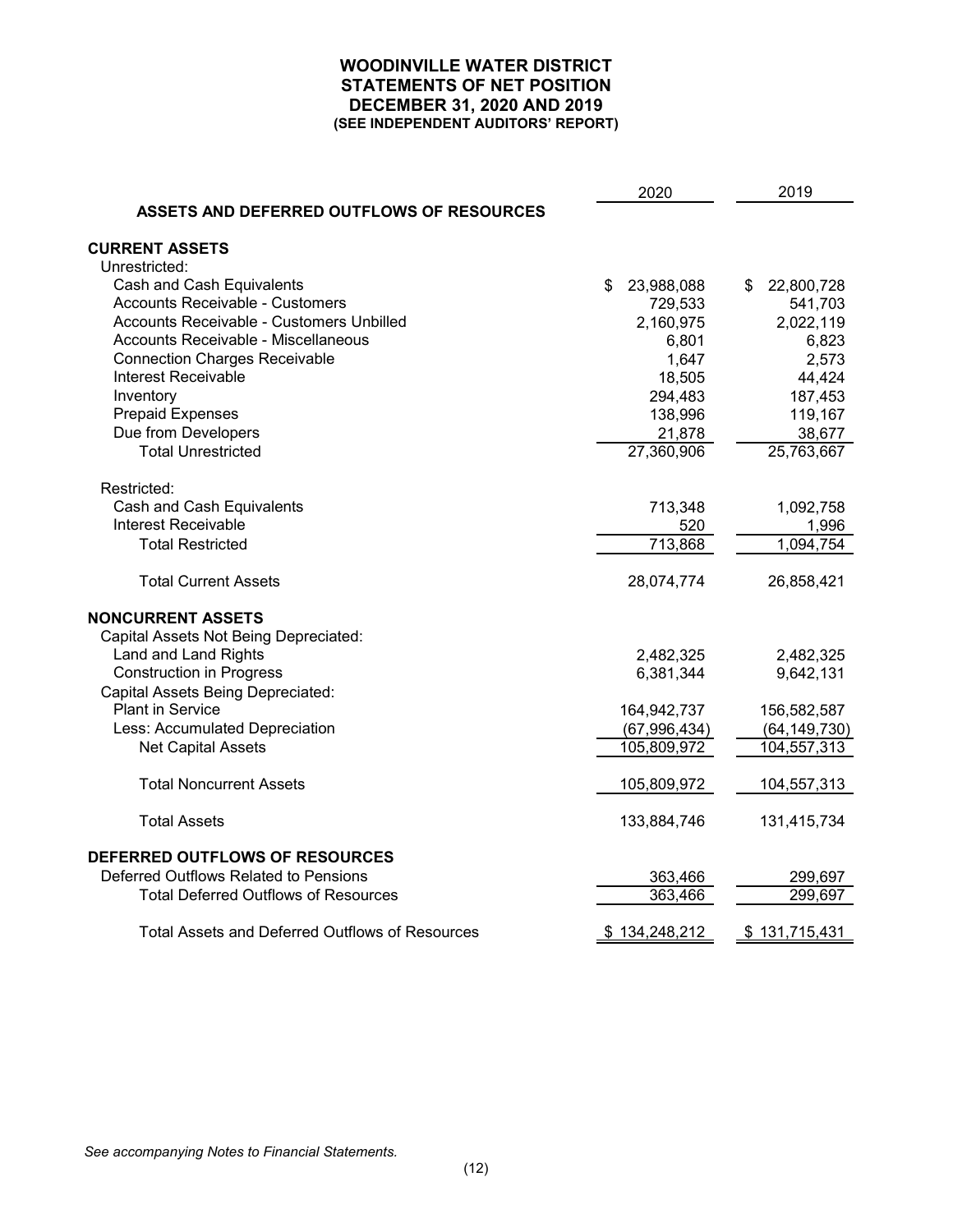## **WOODINVILLE WATER DISTRICT STATEMENTS OF NET POSITION (CONTINUED) DECEMBER 31, 2020 AND 2019 (SEE INDEPENDENT AUDITORS' REPORT)**

|                                                                        | 2020          | 2019          |
|------------------------------------------------------------------------|---------------|---------------|
| LIABILITIES, DEFERRED INFLOWS OF RESOURCES,<br><b>AND NET POSITION</b> |               |               |
| <b>CURRENT LIABILITIES</b>                                             |               |               |
| Payable from Unrestricted Assets:                                      |               |               |
| <b>Accounts Payable</b>                                                | \$<br>799,276 | \$<br>654,961 |
| Retainage Payable                                                      | 128,591       | 302,397       |
| <b>Compensated Absences</b>                                            | 351,000       | 384,000       |
| Developer Advances                                                     | 159,121       | 161,403       |
| Lease Deposit                                                          | 12,000        | 12,000        |
| <b>Accrued Interest</b>                                                | 70,507        | 76,178        |
| Long-Term Debt - Current Maturities                                    | 686,733       | 775,043       |
| <b>Total Current Liabilities</b>                                       | 2,207,228     | 2,365,982     |
| <b>NONCURRENT LIABILITIES</b>                                          |               |               |
| Long-Term Debt, Net of Current Maturities                              | 5,935,084     | 6,630,980     |
| <b>Compensated Absences</b>                                            | 365,450       | 228,083       |
| Net Pension Liability                                                  | 1,179,191     | 1,165,924     |
| <b>Total Noncurrent Liabilities</b>                                    | 7,479,725     | 8,024,987     |
| <b>Total Liabilities</b>                                               | 9,686,953     | 10,390,969    |
| DEFERRED INFLOWS OF RESOURCES                                          |               |               |
| Deferred Inflows Related to Pensions                                   | 357,260       | 687,285       |
| Total Liabilities and Deferred Inflows of Resources                    | 10,044,213    | 11,078,254    |
| <b>NET POSITION</b>                                                    |               |               |
| Net Investment in Capital Assets                                       | 98,696,270    | 96,663,530    |
| Restricted for Impaired Investments                                    | 8,622         | 11,492        |
| <b>Restricted for Debt Service</b>                                     | 705,246       | 1,083,262     |
| Unrestricted                                                           | 24,793,861    | 22,878,893    |
| <b>Total Net Position</b>                                              | 124,203,999   | 120,637,177   |
| Total Liabilities, Deferred Inflows of Resources,                      |               |               |
| and Net Position                                                       | \$134,248,212 | \$131,715,431 |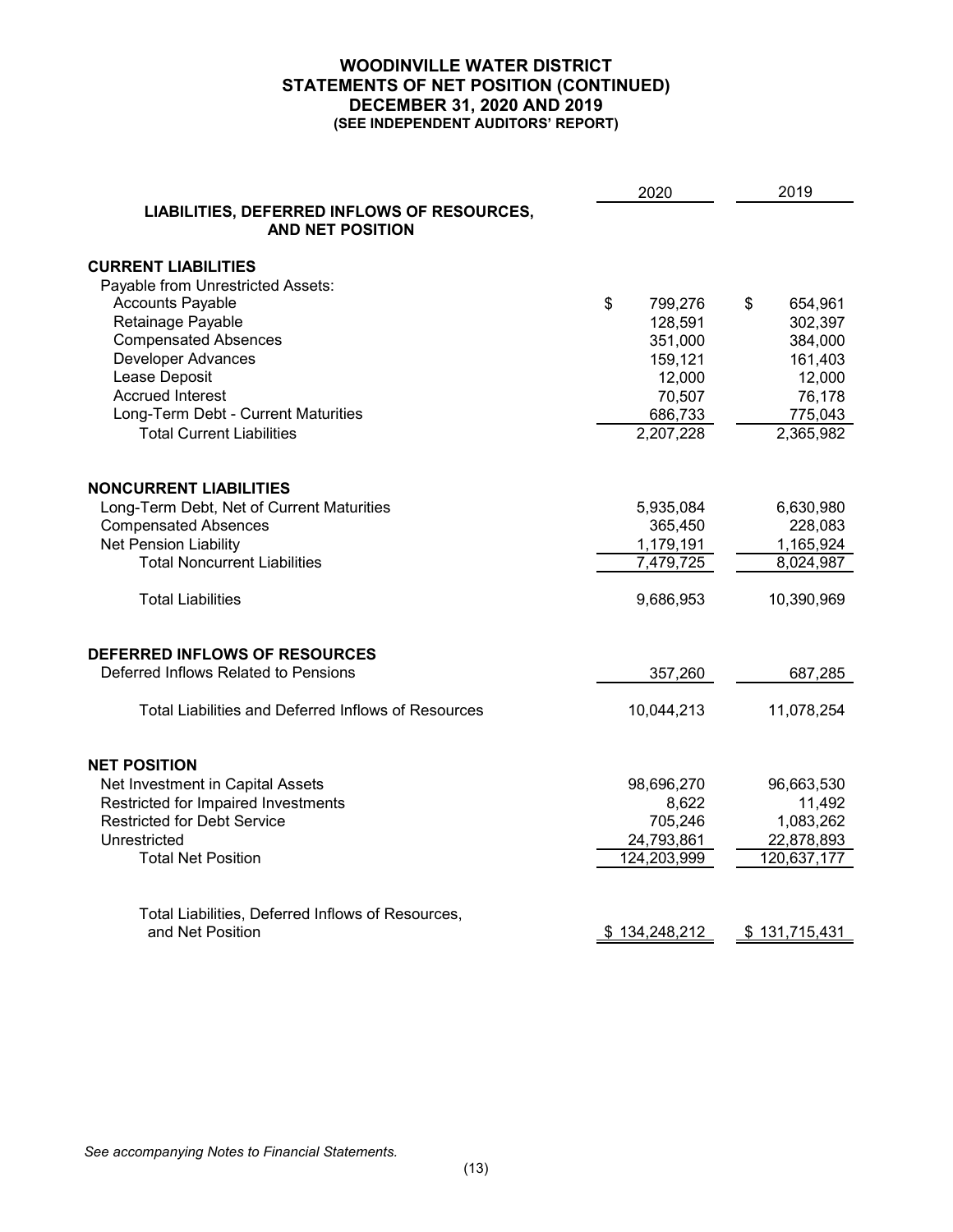## **WOODINVILLE WATER DISTRICT STATEMENTS OF REVENUES, EXPENSES, AND CHANGES IN FUND NET POSITION YEARS ENDED DECEMBER 31, 2020 AND 2019 (SEE INDEPENDENT AUDITORS' REPORT)**

|                                                   | 2020             | 2019               |
|---------------------------------------------------|------------------|--------------------|
| <b>OPERATING REVENUES</b>                         |                  |                    |
| <b>Water Sales</b>                                | 14,600,267<br>\$ | 14, 197, 712<br>\$ |
| <b>Sewer Services</b>                             | 5,458,541        | 5,580,082          |
| <b>Street Lights</b>                              | 105,896          | 102,507            |
| <b>Other Revenue</b>                              | 122,085          | 225,531            |
| <b>Total Operating Revenues</b>                   | 20,286,789       | 20,105,832         |
| <b>OPERATING EXPENSES</b>                         |                  |                    |
| <b>Water Purchased</b>                            | 3,643,083        | 3,493,904          |
| <b>Wastewater Disposal Charges</b>                | 3,952,097        | 3,827,307          |
| Power for Street Lights                           | 91,386           | 89,026             |
| <b>Personnel Expense</b>                          | 4,440,562        | 4,249,484          |
| <b>Plant Expense</b>                              | 2,255,888        | 2,518,008          |
| <b>Professional Services</b>                      | 525,646          | 502,709            |
| Depreciation and Amortization                     | 4,012,806        | 3,827,610          |
| <b>Total Operating Expenses</b>                   | 18,921,468       | 18,508,048         |
| <b>INCOME FROM OPERATIONS</b>                     | 1,365,321        | 1,597,784          |
| <b>NONOPERATING REVENUES</b>                      |                  |                    |
| Investment Income, Net of Service Fees            | 420,008          | 722,761            |
| Other Interest                                    | 96               | 129                |
| Miscellaneous Income                              | 591              | 872                |
| Gain on Disposal of Assets and Abandoned Projects | 35,851           |                    |
| Interest and Amortization on Long-Term Debt       | (137, 524)       | (148, 119)         |
| <b>Total Nonoperating Revenues</b>                | 319,022          | 575,643            |
| <b>INCOME BEFORE CAPITAL CONTRIBUTION</b>         | 1,684,343        | 2,173,427          |
| <b>Capital Contributions</b>                      | 1,882,479        | 973,326            |
| <b>CHANGE IN NET POSITION</b>                     | 3,566,822        | 3,146,753          |
| Net Position - Beginning of Year                  | 120,637,177      | 117,490,424        |
| <b>NET POSITION - END OF YEAR</b>                 | \$124,203,999    | \$120,637,177      |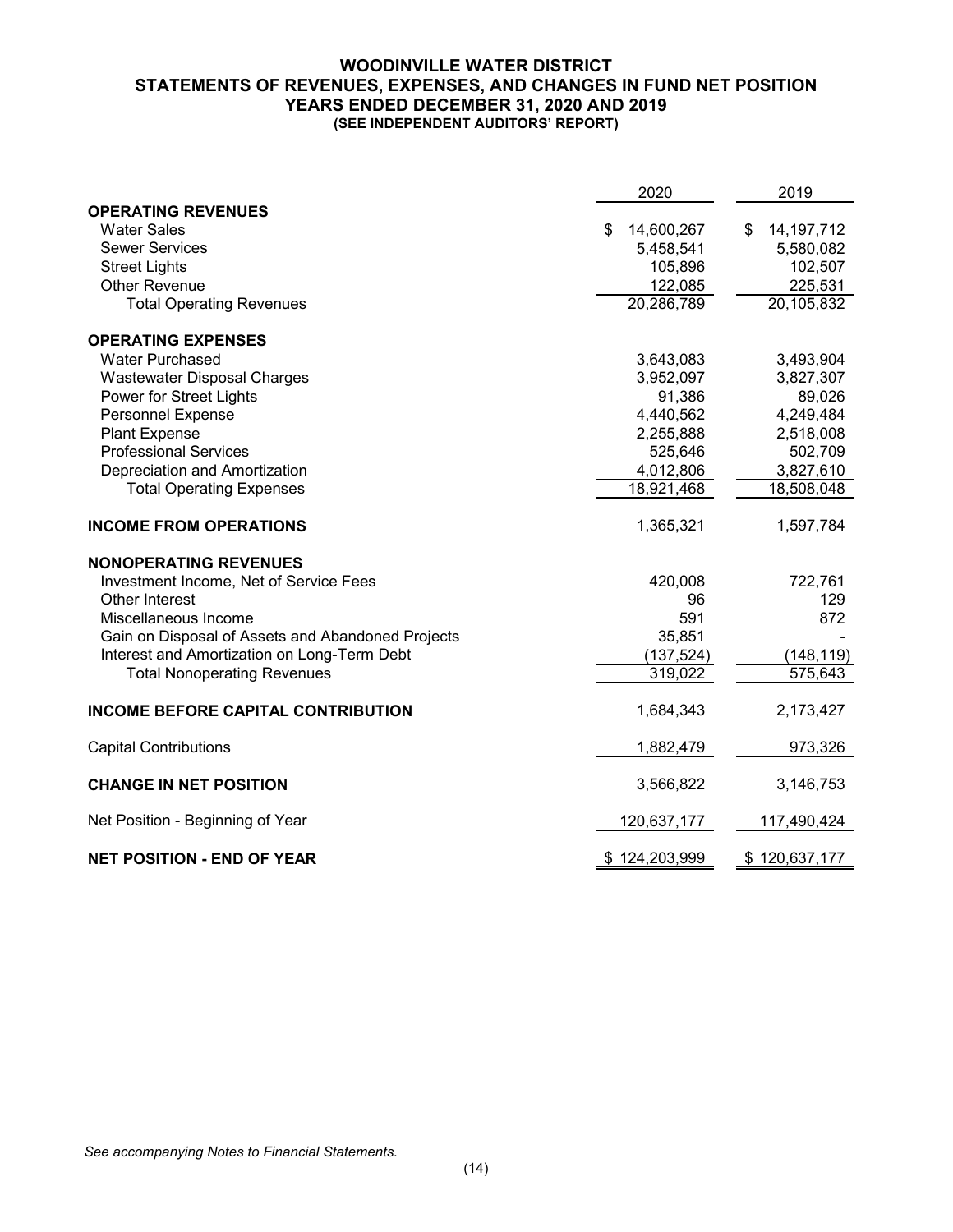## **WOODINVILLE WATER DISTRICT STATEMENTS OF CASH FLOWS YEARS ENDED DECEMBER 31, 2020 AND 2019 (SEE INDEPENDENT AUDITORS' REPORT)**

|                                                                                | 2020             | 2019             |
|--------------------------------------------------------------------------------|------------------|------------------|
| <b>CASH FLOWS FROM OPERATING ACTIVITIES</b>                                    |                  |                  |
| <b>Cash Received from Customers</b>                                            | 19,960,716<br>\$ | 20,121,190<br>S. |
| Cash Paid to Vendors                                                           | (10,628,576)     | (10, 477, 978)   |
| Cash Paid to and for Employees and Commissioners,<br>Net of Amount Capitalized | (4,716,721)      | (4,503,905)      |
| Cash Received (Paid) to Developers                                             | 14,517           | 58,379           |
| <b>Interest Received</b>                                                       | 96               | 129              |
| Net Cash Provided by Operating Activities                                      | 4,630,032        | 5,197,815        |
| <b>CASH FLOWS FROM CAPITAL AND RELATED</b>                                     |                  |                  |
| <b>FINANCING ACTIVITIES</b>                                                    |                  |                  |
| <b>Capital Contributions</b>                                                   | 89,977           | 580,213          |
| <b>Collections on Connection Charge Receivables</b>                            | 926              | 881              |
| <b>Expenditures for Plant in Service and Construction</b>                      | (3,468,838)      | (6,581,074)      |
| Proceeds from Sale of Assets                                                   | 35,851           |                  |
| Principal Paid on Long-Term Debt                                               | (775, 044)       | (765, 043)       |
| Interest Paid on Long-Term Debt                                                | (152, 357)       | (163, 499)       |
| Net Cash Used By Capital and Related Financing Activities                      | (4,269,485)      | (6,928,522)      |
| <b>CASH FLOWS FROM INVESTING ACTIVITIES</b>                                    |                  |                  |
| Interest Received on Investments                                               | 447,403          | 720,029          |
| Net Cash Provided by Investing Activities                                      | 447,403          | 720,029          |
| NET INCREASE (DECREASE) IN CASH AND CASH EQUIVALENTS                           | 807,950          | (1,010,678)      |
| Cash and Cash Equivalents - Beginning of Year                                  | 23,893,486       | 24,904,164       |
| CASH AND CASH EQUIVALENTS - END OF YEAR                                        | 24,701,436       | 23,893,486       |
| CASH AND CASH EQUIVALENTS BALANCE IS COMPRISED                                 |                  |                  |
| OF THE FOLLOWING AT DECEMBER 31:                                               |                  |                  |
| Cash and Cash Equivalents - Current Assets                                     | 23,988,088       | 22,800,728<br>S  |
| Cash and Cash Equivalents - Restricted Current Assets                          | 713,348          | 1,092,758        |
| <b>Total Cash and Cash Equivalents</b>                                         | 24,701,436<br>\$ | 23,893,486<br>\$ |
|                                                                                |                  |                  |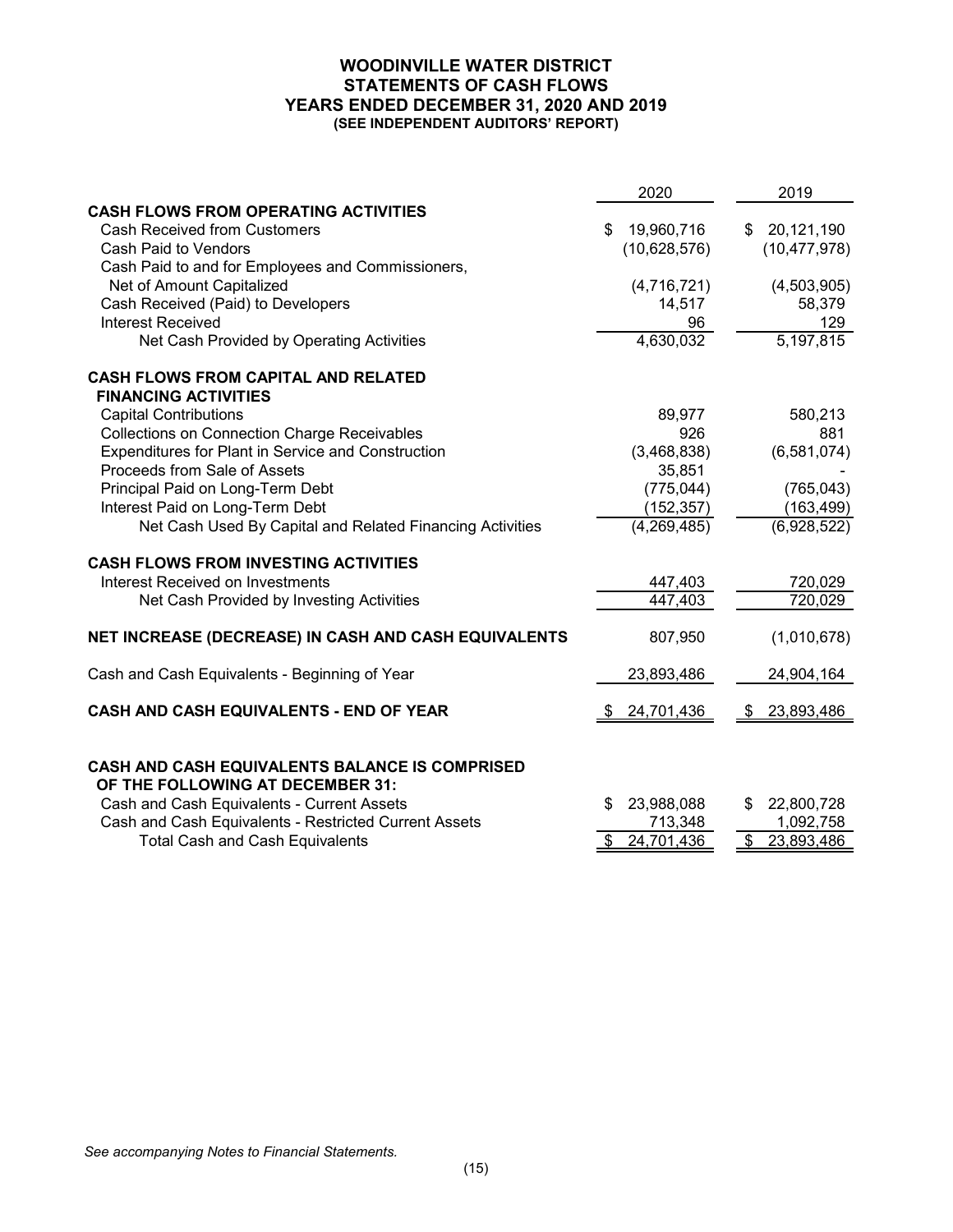## **WOODINVILLE WATER DISTRICT STATEMENTS OF CASH FLOWS (CONTINUED) YEARS ENDED DECEMBER 31, 2020 AND 2019 (SEE INDEPENDENT AUDITORS' REPORT)**

|                                                                                           |      | 2020       |    | 2019       |
|-------------------------------------------------------------------------------------------|------|------------|----|------------|
| RECONCILIATION OF OPERATING INCOME TO NET CASH<br><b>PROVIDED BY OPERATING ACTIVITIES</b> |      |            |    |            |
| Operating Income                                                                          | \$   | 1,365,321  | \$ | 1,597,784  |
| Adjustments to Reconcile Operating Income to Net                                          |      |            |    |            |
| Cash Provided by Operating Activities:                                                    |      |            |    |            |
| Depreciation and Amortization                                                             |      | 4,012,806  |    | 3,827,610  |
| Interest Income                                                                           |      | 96         |    | 129        |
| Miscellaneous Income (Expense)                                                            |      | 591        |    | 872        |
| (Increase) Decrease in Assets and Deferred                                                |      |            |    |            |
| <b>Outflows of Resources:</b>                                                             |      |            |    |            |
| Accounts Receivable - Customers                                                           |      | (326, 686) |    | 16,108     |
| Accounts Receivable - Miscellaneous                                                       |      | 22         |    | (1,622)    |
| Inventory                                                                                 |      | (107, 030) |    | (90, 749)  |
| <b>Prepaid Expenses</b>                                                                   |      | (19, 829)  |    | (13,034)   |
| Due from Developers                                                                       |      | 16,799     |    | 5,649      |
| Deferred Outflows Related to Pensions                                                     |      | (63, 769)  |    | (41, 139)  |
| Increase (Decrease) in Liabilities and Deferred                                           |      |            |    |            |
| Inflows of Resources:                                                                     |      |            |    |            |
| <b>Accounts Payable</b>                                                                   |      | (33, 616)  |    | 56,759     |
| Developer Advances                                                                        |      | (2,282)    |    | 52,730     |
| <b>Compensated Absences</b>                                                               |      | 104,367    |    | 84,633     |
| Net Pension Liability                                                                     |      | 13,267     |    | (347, 907) |
| Deferred Inflows Related to Pensions                                                      |      | (330, 025) |    | 49,992     |
| Net Cash Provided by Operating Activities                                                 |      | 4,630,032  | \$ | 5,197,815  |
| SUPPLEMENTAL SCHEDULE OF SIGNIFICANT NONCASH                                              |      |            |    |            |
| <b>FINANCING AND INVESTING ACTIVITIES</b>                                                 |      |            |    |            |
| <b>Utility Plant Donations Received</b>                                                   | - \$ | 1,792,502  | Ъ  | 393.113    |
|                                                                                           |      |            |    |            |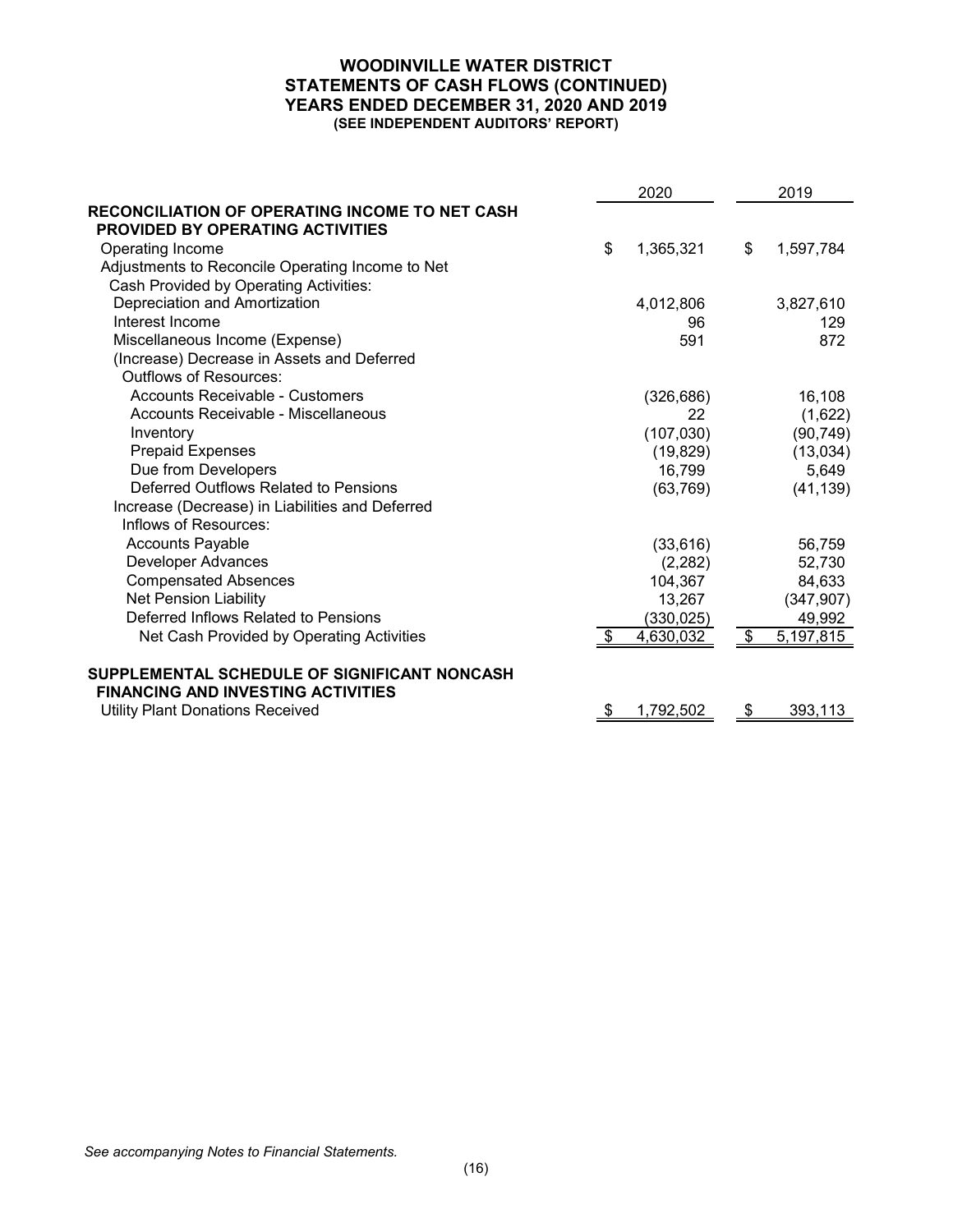## **NOTE 1 SUMMARY OF SIGNIFICANT ACCOUNTING POLICIES**

## **Organization**

Woodinville Water District (the District), a municipal corporation organized under the laws of the state of Washington, was created for the purpose of constructing, maintaining, and operating a water and sewer system within its boundaries, which encompasses the City of Woodinville, parts of the Cities of Kirkland and Redmond, and nearby portions of unincorporated King County. The District is governed by an elected five-member board and has no component units.

## **Basis of Presentation and Accounting**

These financial statements are prepared utilizing the economic resources measurement focus and full accrual basis of accounting. All activities of the District are accounted for within a single proprietary (enterprise) fund.

## **Newly Implemented Accounting Standards**

The Districted implemented GASB 88 *Certain Disclosures Related to Debt, including Direct Borrowings and Direct Placements* which improves the consistency in the information that is disclosed in the notes related to debt, including direct borrowings and direct placements. The implementation of this standard had no impact on the statement of net position or net income and had a minimal impact in the debt related footnotes.

## **Cash and Cash Equivalents**

The District considers investments in the King County Investment Pool to be cash equivalents. These investments are stated at the fair value of the pool's underlying assets.

## **Accounts Receivable**

The District utilizes the allowance method of accounting for doubtful accounts. However, all accounts receivable are considered fully collectible since nonpayment of an account can result in a lien assessment filed against the property. Therefore, no allowance for doubtful accounts has been provided in the financial statements.

## **Inventory**

Inventory consists primarily of water meters and supplies used in the construction and repair of water and sewer lines and other related system components. Inventory is stated at the lower of cost (weighted average) or net realizable value.

## **Capital Assets**

Capital assets are stated at cost and include the capitalized portion of District employees' wages and related overhead costs. For water and sewer systems installed by developers or customers and conveyed to the District by bill of sale, the District records the cost of the system at acquisition value, which is determined by the contributing party's estimated cost and actual costs incurred by the District. Expenditures for capital assets exceeding \$5,000, including capital leases and repairs that increase useful lives, are capitalized. Maintenance, repairs, and minor renewals are accounted for as expenses when incurred. When capital assets are retired or otherwise disposed of, the cost and accumulated depreciation are removed from the accounts and any resulting gain or loss is recognized in income for the period.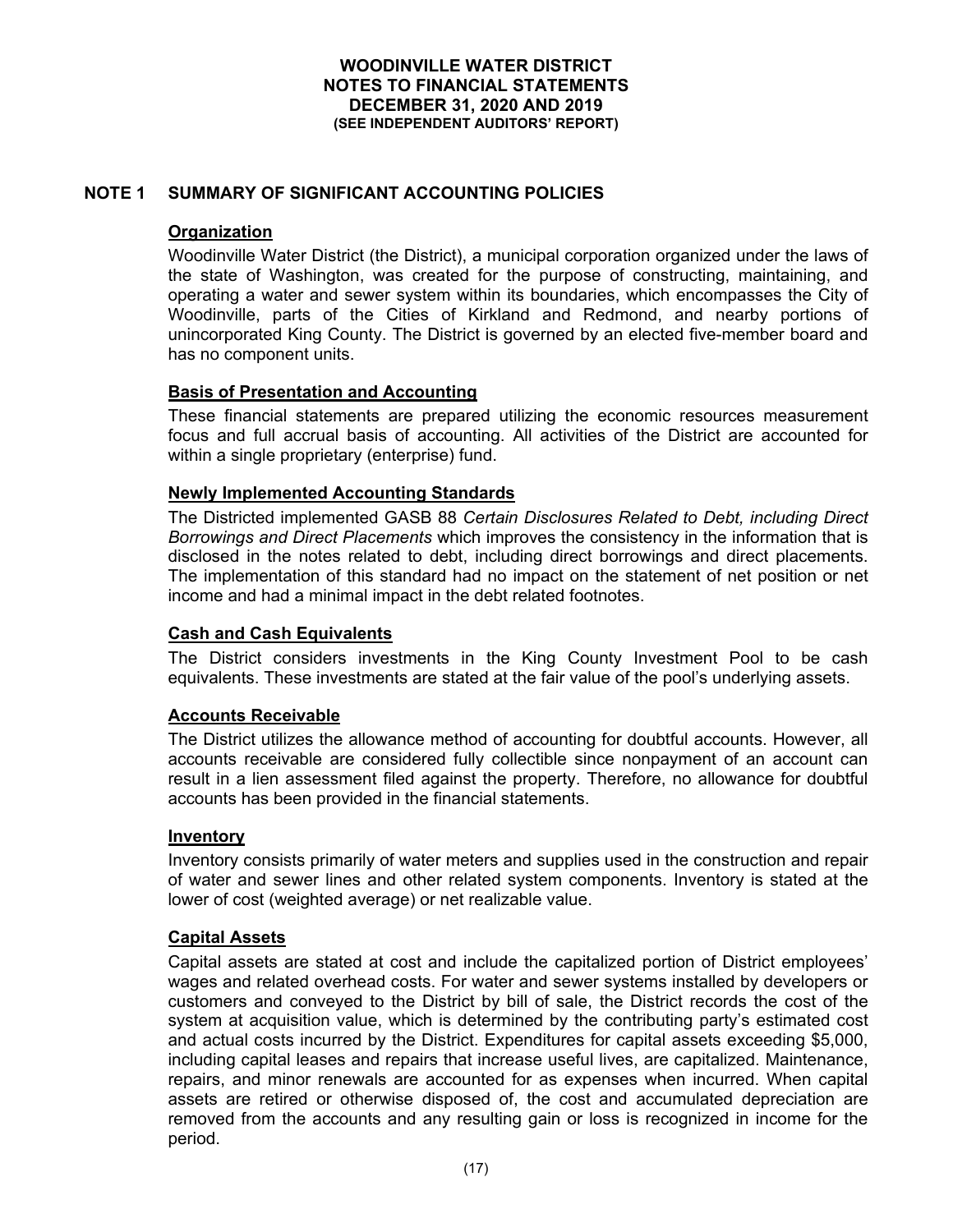## **NOTE 1 SUMMARY OF SIGNIFICANT ACCOUNTING POLICIES (CONTINUED)**

## **Capital Assets (Continued)**

Depreciation on capital assets is computed using the straight-line method over the following estimated useful lives:

|                                     | Estimated<br>Useful Lives |
|-------------------------------------|---------------------------|
| Annexations and Comprehensive Plans | 5 to 10 Years             |
| <b>Pumping Stations</b>             | 10 to 50 Years            |
| Reservoirs                          | 7 to 30 Years             |
| Mains, Valves, Hydrants             | 30 to 50 Years            |
| <b>Meters and Services</b>          | 15 Years                  |
| Office Buildings                    | 7 to 39 Years             |
| <b>Office Equipment</b>             | 3 to 20 Years             |
| <b>Transportation Equipment</b>     | 5 to 10 Years             |
| Shop and Radio Equipment            | 5 to 10 Years             |
| Maps                                | 10 Years                  |
| Monitoring                          | 3 to 20 Years             |
|                                     |                           |

## **Pensions**

For purposes of measuring the net pension liability, deferred outflows of resources and deferred inflows of resources related to pensions, and pension expense, information about the fiduciary net position of all state sponsored pension plans and additions to/deductions from those plans' fiduciary net position have been determined on the same basis as they are reported by the Washington State Department of Retirement Systems. For this purpose, benefit payments (including refunds of employee contributions) are recognized when due and payable in accordance with the benefit terms. Investments are reported at fair value.

## **Deferred Outflows/Inflows of Resources**

Deferred outflows of resources represent a consumption of net position that applies to future periods and will not be recognized as an outflow of resources (expense) until that time. Deferred outflows of resources consist of contributions to pension plans subsequent to the June 30 measurement date and the District's proportionate share of deferred outflows related to those plans. Pension plan contributions subsequent to the measurement date are recognized as a reduction of the net pension liability in the following year. Deferred outflows of resources related to pensions for the net difference between projected and actual earnings on plan investments are amortized over a closed five-year period. The remaining deferred outflows of resources related to pensions are amortized over the average expected service lives of all employees provided with pensions through each plan.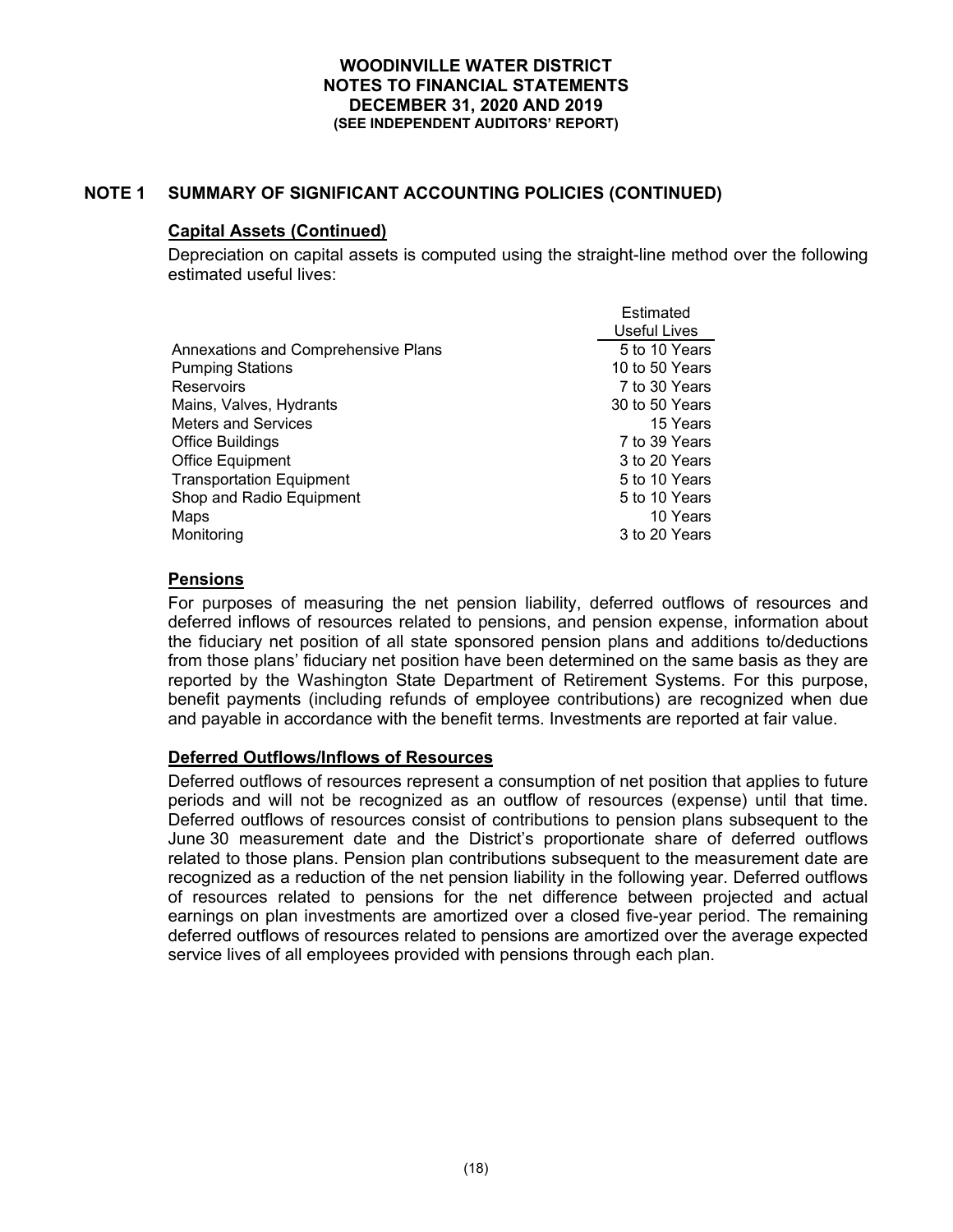## **NOTE 1 SUMMARY OF SIGNIFICANT ACCOUNTING POLICIES (CONTINUED)**

## **Deferred Outflows/Inflows of Resources (Continued)**

Deferred inflows of resources represent an acquisition of net position that applies to future periods and will not be recognized as an inflow of resources (revenue) until that time. Deferred inflows of resources consist of the District's proportionate share of deferred inflows related to pension plans. Deferred inflows of resources related to pensions for the net difference between projected and actual earnings on plan investments are amortized over a closed five-year period. The remaining deferred inflows of resources related to pensions are amortized over the average expected service lives of all employees provided with pensions through each plan.

## **Compensated Absences**

The District accrues accumulated unpaid vacation and sick leave benefits at year-end at the employee's current salary. District employees accumulate vacation and sick hours for subsequent use or for payment, subject to certain restrictions, upon termination, retirement, or death.

District policy regarding sick leave stipulates a five-year cliff vesting of unused sick leave. If an employee leaves the District in good standing after five years of service, the District will compensate the employee for not more than 480 hours of accrued sick leave at his or her current salary.

## **Long-Term Debt**

Long-term debt is reported net of premiums and discounts. Premiums and discounts on long-term debt are amortized by the effective interest method over the period the related debt is outstanding.

## **Net Position**

Net position is classified in the following three components:

*Net Investment in Capital Assets –* This component of net position consists of capital assets, net of accumulated depreciation, and capital-related deferred outflows of resources reduced by the outstanding balances of any capital-related borrowings and deferred inflows of resources. If there are significant unspent related debt proceeds at year-end, the portion of the debt attributable to the unspent proceeds is not included in the calculation of net investment in capital assets. Rather, that portion of the debt is included in the same net position component as the unspent proceeds.

*Restricted –* This component of net position consists of assets restricted by external creditors (such as through debt covenants), grantors, contributors or others reduced by related liabilities and deferred inflows of resources.

*Unrestricted Net Position –* This component of net position consists of all net position that does not meet the definition of "restricted" or "net investment in capital assets."

The District applies unrestricted and restricted resources to purposes for which both unrestricted and restricted net resources are available based on management's discretion.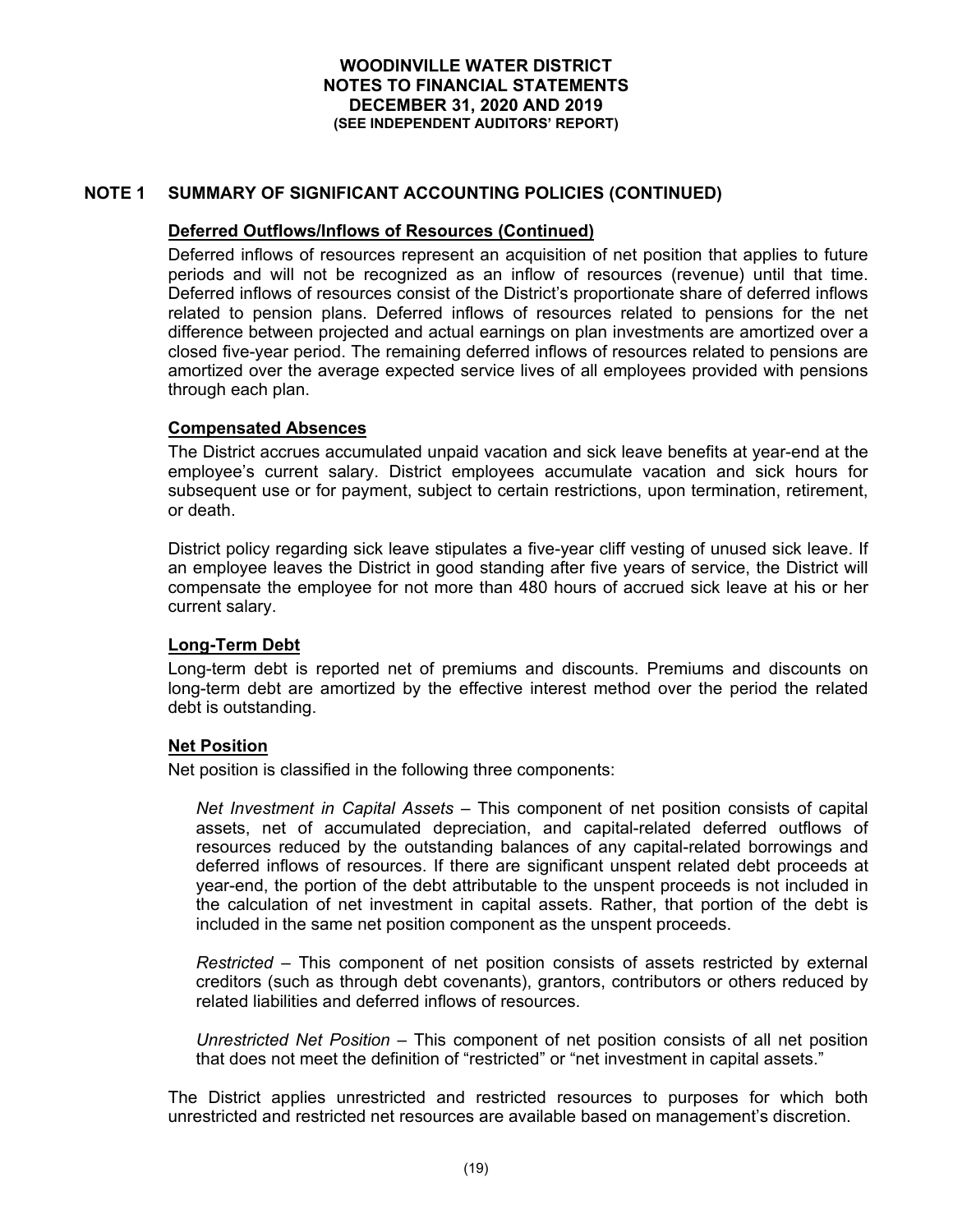## **NOTE 1 SUMMARY OF SIGNIFICANT ACCOUNTING POLICIES (CONTINUED)**

#### **Revenues and Expenses**

Revenues and expenses are distinguished between operating and nonoperating items. Operating revenues result from providing products and services in connection with the District's water and sewer systems. Operating expenses include the costs associated with providing the District's products and services, general and administrative expenses, and depreciation on capital assets. All revenues and expenses not meeting these definitions are classified as nonoperating revenues and expenses.

## **Capital Contributions**

Grants, ULID assessments, and contributions in aid of construction from property owners are recorded as capital contribution revenue.

## **Use of Estimates in Financial Statement Preparation**

The preparation of financial statements in conformity with accounting principles generally accepted in the United States of America requires management to make estimates and assumptions that affect the reported amounts of assets, deferred outflows of resources, liabilities and deferred inflows of resources and disclosure of contingent assets and liabilities at the date of the financial statements and the reported amounts of revenues and expenses during the reporting period. Actual results could differ from those estimates.

## **NOTE 2 DEPOSITS AND INVESTMENTS**

## **Deposits**

Cash on hand at December 31, 2020 and 2019 was \$1,000 and \$1,000, respectively. The Districts bank balances as of December 31, 2020 and 2019 were \$30,000 and \$30,000, respectively.

Custodial credit risk for deposits is the risk that, in event of a failure of a depository financial institution, the District would not be able to recover deposits or will not be able to recover collateral securities that are in possession of an outside party. The District's deposits and certificates of deposit are covered by federal depository insurance (FDIC) or by collateral held in a multiple financial institution collateral pool administered by the Washington Public Deposit Protection Commission (PDPC).

## **Investments**

In accordance with state law, the District's governing body has entered into a formal interlocal agreement with the District's ex officio treasurer, King County, to have all its funds not required for immediate expenditure to be invested in the King County Investment Pool (Pool). Investments in the Pool are stated at the fair value of the Pool's underlying assets. The stated value per share is \$1. The King County Executive Finance Committee provides oversight of the Pool.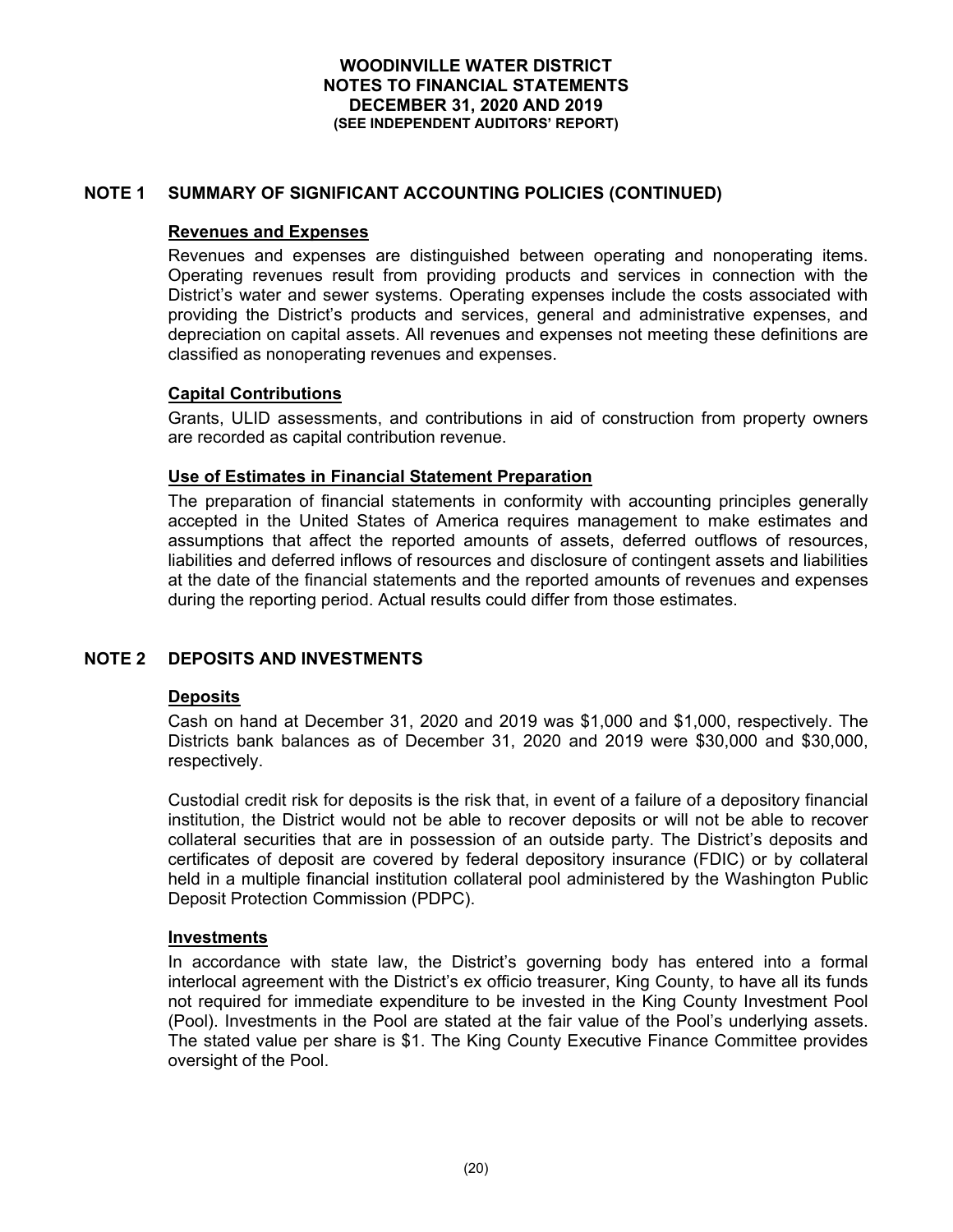## **NOTE 2 DEPOSITS AND INVESTMENTS (CONTINUED)**

#### **Investments (Continued)**

As of December 31, the District had the following investments:

| Investment Type                                                           | Fair Value                  | Average<br>Effective<br>Duration |
|---------------------------------------------------------------------------|-----------------------------|----------------------------------|
| 2020<br>King County Investment Pool:<br>Main Pool<br><b>Impaired Pool</b> | 24,661,814<br>\$<br>8,622   | 1.20 Years                       |
| 2019<br>King County Investment Pool:<br>Main Pool<br>Impaired Pool        | 23,850,994<br>\$.<br>11,492 | 0.92 Years                       |

## **Impaired Investments**

As of December 31, 2020 and 2019, all impaired commercial paper investments have completed enforcement events. The King County Impaired Investment Pool (Impaired Pool) held one commercial paper asset where the Impaired Pool accepted an exchange offer and is receiving the cash flows from the investment's underlying securities. As of December 31, 2019, the Impaired Pool also held the residual investments in one commercial paper asset that was part of completed enforcement events, where the Impaired Pool accepted the cash-out option. The District's share of the impaired investment pool principal was \$13,826 and \$17,076 at December 31, 2020 and 2019, respectively. The District's unrealized loss for these investments is \$5,204 and \$5,584 at December 31, 2020 and 2019, respectively.

## **Interest Rate Risk**

As a means of limiting its exposure to rising interest rates, securities purchased in the Pool must have a final maturity, or weighted average life, no longer than five years. While the Pool's market value is calculated on a monthly basis, unrealized gains and losses are not distributed to participants. The Pool distributes earnings monthly using an amortized cost methodology.

## **Credit Risk**

As of December 31, 2020 and 2019, the District's investment in the Pool was not rated by a nationally recognized statistical rating organization (NRSRO). In compliance with state statutes, Pool policies authorize investments in U.S. treasury securities, U.S. agency securities and mortgage-backed securities, corporate notes (rated at least "A" by one NRSROs), municipal securities (rated at least "A" by two NRSROs), commercial paper (rated at least the equivalent of "A-1" by one NRSROs), certificates of deposits issued by qualified public depositories, repurchase agreements, and the Local Government Investment Pool managed by the Washington State Treasurer's office.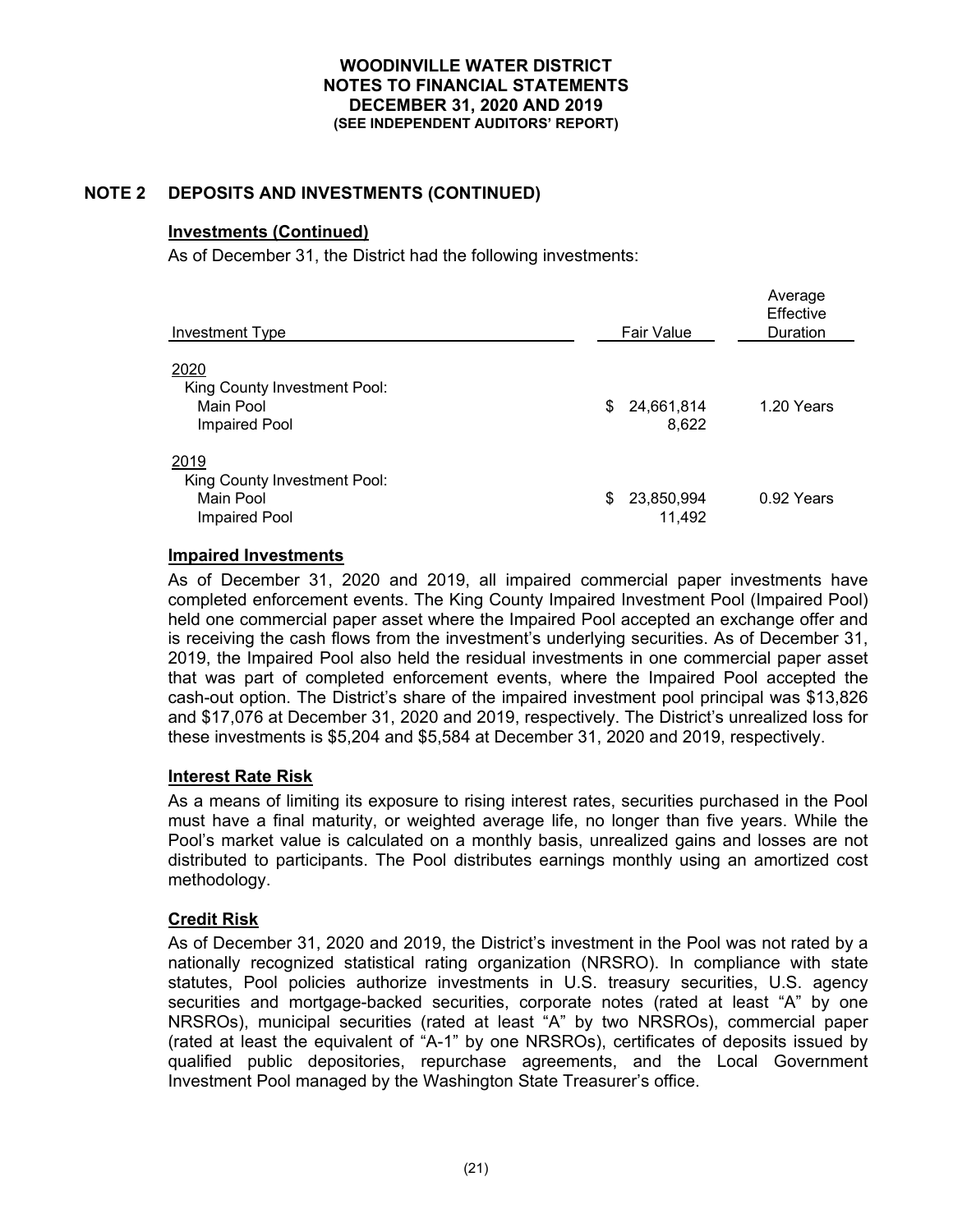#### **NOTE 3 RESTRICTED ASSETS**

In accordance with the bond resolutions and other agreements, restricted accounts are required to be established. The assets held in these accounts are restricted for specific uses, including construction, debt service, and other requirements. Restricted assets are as follows:

|                                                                            | Cash and Cash<br>Equivalents |                             | Interest<br>Receivable |             | Total |                             |
|----------------------------------------------------------------------------|------------------------------|-----------------------------|------------------------|-------------|-------|-----------------------------|
| 2020<br><b>Current Restricted Assets:</b>                                  |                              |                             |                        |             |       |                             |
| Revenue Bond Fund<br>Revenue Bond Reserve Fund<br>Impaired Investment Pool | \$                           | 83,657<br>621,069<br>8,622  | \$                     | 48<br>472   | S     | 83,705<br>621,541<br>8,622  |
| <b>Total Restricted Assets</b>                                             |                              | 713,348                     | ¢                      | 520         |       | 713,868                     |
| 2019<br>Current Restricted Assets:                                         |                              |                             |                        |             |       |                             |
| Revenue Bond Fund<br>Revenue Bond Reserve Fund<br>Impaired Investment Pool | \$                           | 87,337<br>993,929<br>11,492 | \$                     | 93<br>1.903 | \$    | 87,430<br>995,832<br>11,492 |
| <b>Total Restricted Assets</b>                                             |                              | .092,758                    |                        | 1.996       |       | .094.754                    |

Terms of the revenue bond issue require the District to establish and maintain principal and interest and reserve accounts. The principal and interest account is to accumulate funds for payment of bonds, principal, and interest, and the reserve account is to provide security for bond holders. The reserve account is to provide security for bond holders. The amount to be reserved is the lesser of the maximum annual debt service, 125% of average annual debt service, or 10% of the proceeds of the bonds. The required reserve for the 2012 revenue bonds at December 31, 2020 and 2019 was \$614,956 and \$614,956, respectively, and was fully funded.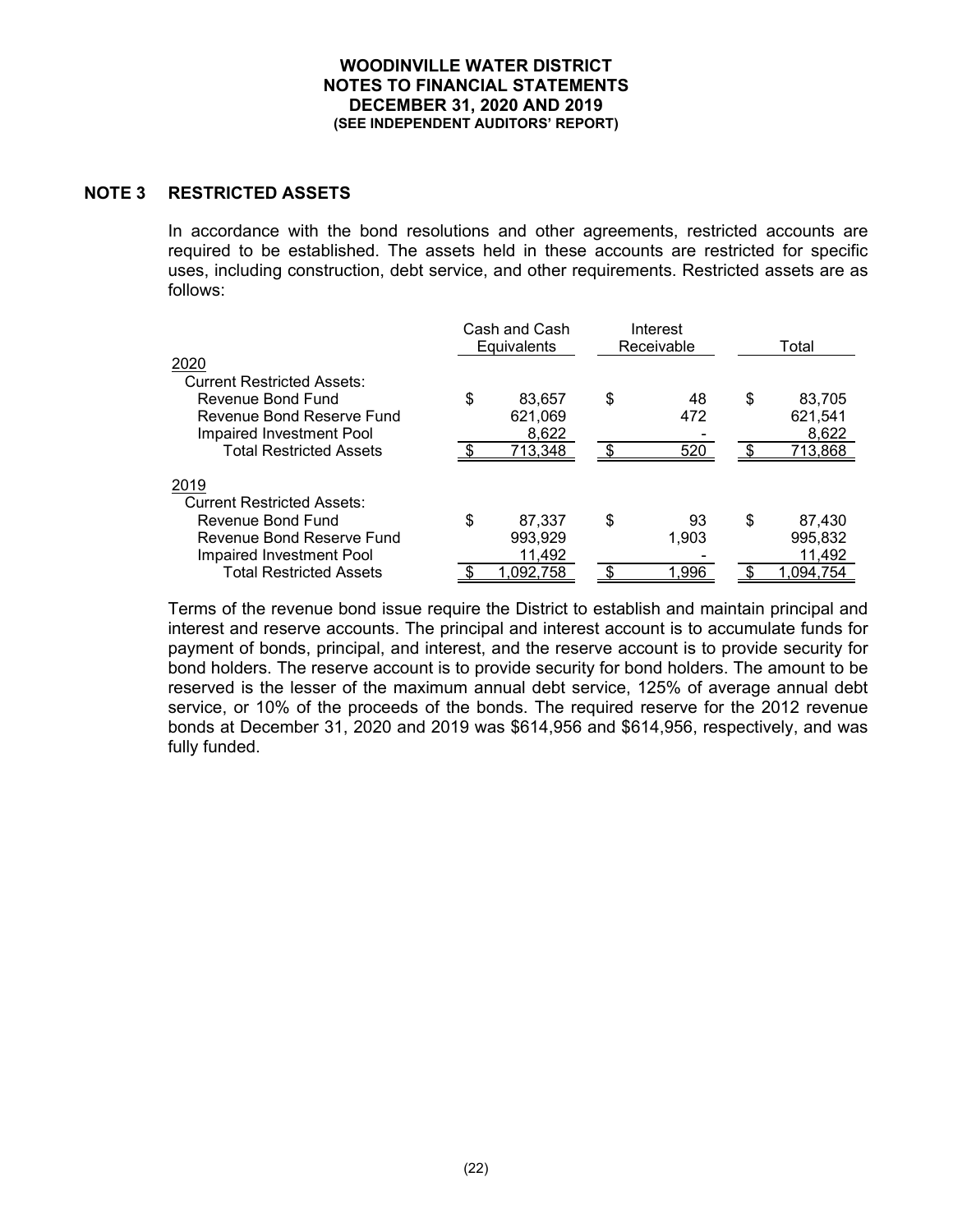## **NOTE 4 CAPITAL ASSETS**

Major classes of capital assets and capital asset activity were as follows at December 31:

|                                       |                                   |                 | 2020              |                          |
|---------------------------------------|-----------------------------------|-----------------|-------------------|--------------------------|
|                                       | Balance -<br>Beginning<br>of Year | Increases       | Decreases         | Balance -<br>End of Year |
| Capital Assets Not Being Depreciated: |                                   |                 |                   |                          |
| Land and Land Rights                  | \$<br>2,482,325                   | \$              | \$                | 2,482,325<br>\$          |
| <b>Construction in Progress</b>       | 9,642,131                         | 3,259,920       | (6, 520, 707)     | 6,381,344                |
| Total                                 | 12,124,456                        | 3,259,920       | (6,520,707)       | 8,863,669                |
| Capital Assets Being Depreciated:     |                                   |                 |                   |                          |
| <b>Pumping Stations</b>               | 8,593,417                         |                 |                   | 8,593,417                |
| <b>Reservoirs</b>                     | 9,354,152                         | 2,977,155       |                   | 12,331,307               |
| Mains, Valves, Hydrants               | 114,257,294                       | 5,298,327       |                   | 119,555,621              |
| Meters and Services                   | 8,202,660                         |                 |                   | 8,202,660                |
| <b>Office Buildings</b>               | 8,231,454                         |                 |                   | 8,231,454                |
| <b>Office Equipment</b>               | 2,593,993                         | 21,233          | (8, 125)          | 2,607,101                |
| <b>Transportation Equipment</b>       | 2,215,102                         | 229,537         | (118, 415)        | 2,326,224                |
| Shop and Radio Equipment              | 2,688,076                         |                 | (39, 562)         | 2,648,514                |
| Maps                                  | 66,767                            |                 |                   | 66,767                   |
| Monitoring                            | 379,672                           |                 |                   | 379,672                  |
| Total                                 | 156,582,587                       | 8,526,252       | (166, 102)        | 164,942,737              |
| Accumulated Depreciation:             |                                   |                 |                   |                          |
| <b>Pumping Stations</b>               | (1,925,422)                       | (311, 877)      |                   | (2,237,299)              |
| Reservoirs                            | (7,825,960)                       | (299, 492)      |                   | (8, 125, 452)            |
| Mains, Valves, Hydrants               | (40,621,108)                      | (2,319,363)     |                   | (42, 940, 471)           |
| <b>Meters and Services</b>            | (4,647,805)                       | (338, 558)      |                   | (4,986,363)              |
| <b>Office Buildings</b>               | (4,242,535)                       | (276, 861)      |                   | (4, 519, 396)            |
| Office Equipment                      | (2,345,460)                       | (57, 629)       | 8,125             | (2,394,964)              |
| <b>Transportation Equipment</b>       | (1,314,380)                       | (180, 587)      | 118,415           | (1,376,552)              |
| Shop and Radio Equipment              | (780, 621)                        | (228, 439)      | 39,562            | (969, 498)               |
| Maps                                  | (66, 767)                         |                 |                   | (66, 767)                |
| Monitoring                            | (379,672)                         |                 |                   | (379, 672)               |
| Total                                 | (64,149,730)                      | (4,012,806)     | 166,102           | (67,996,434)             |
| <b>Net Capital Assets</b>             | \$104,557,313                     | 7,773,366<br>æ. | (6,520,707)<br>\$ | \$105,809,972            |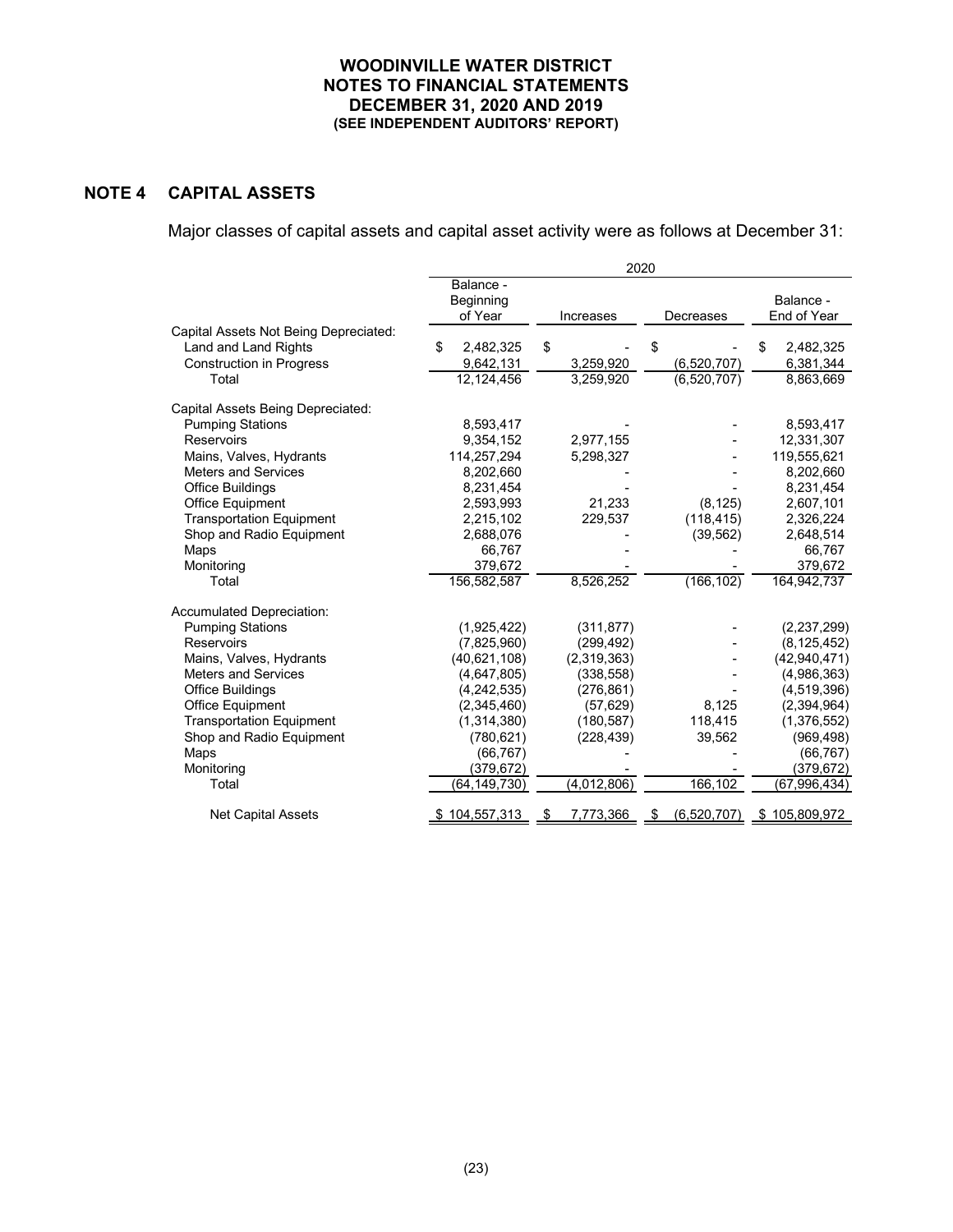## **NOTE 4 CAPITAL ASSETS (CONTINUED)**

|                                                               |                                   |                 | 2019 |             |                          |
|---------------------------------------------------------------|-----------------------------------|-----------------|------|-------------|--------------------------|
|                                                               | Balance -<br>Beginning<br>of Year | Increases       |      | Decreases   | Balance -<br>End of Year |
|                                                               |                                   |                 |      |             |                          |
| Capital Assets Not Being Depreciated:<br>Land and Land Rights | \$<br>2,482,325                   | \$              | \$   |             | \$<br>2,482,325          |
|                                                               |                                   |                 |      | (1,070,357) |                          |
| <b>Construction in Progress</b><br>Total                      | 4,744,992                         | 5,967,496       |      |             | 9,642,131                |
|                                                               | 7,227,317                         | 5,967,496       |      | (1,070,357) | 12,124,456               |
| Capital Assets Being Depreciated:                             |                                   |                 |      |             |                          |
| <b>Pumping Stations</b>                                       | 8,593,417                         |                 |      |             | 8,593,417                |
| Reservoirs                                                    | 9,354,152                         |                 |      |             | 9,354,152                |
| Mains, Valves, Hydrants                                       | 113,000,255                       | 1,257,039       |      |             | 114,257,294              |
| <b>Meters and Services</b>                                    | 8,202,660                         |                 |      |             | 8,202,660                |
| <b>Office Buildings</b>                                       | 8,231,454                         |                 |      |             | 8,231,454                |
| <b>Office Equipment</b>                                       | 2,387,562                         | 206,431         |      |             | 2,593,993                |
| <b>Transportation Equipment</b>                               | 1,638,564                         | 576,538         |      |             | 2,215,102                |
| Shop and Radio Equipment                                      | 2,688,076                         |                 |      |             | 2,688,076                |
| Maps                                                          | 66,767                            |                 |      |             | 66,767                   |
| Monitoring                                                    | 379,672                           |                 |      |             | 379,672                  |
| Total                                                         | 154,542,579                       | 2,040,008       |      |             | 156,582,587              |
| Accumulated Depreciation:                                     |                                   |                 |      |             |                          |
| <b>Pumping Stations</b>                                       | (1,613,545)                       | (311, 877)      |      |             | (1,925,422)              |
| Reservoirs                                                    | (7, 576, 086)                     | (249, 874)      |      |             | (7,825,960)              |
| Mains, Valves, Hydrants                                       | (38, 378, 402)                    | (2,242,706)     |      |             | (40,621,108)             |
| <b>Meters and Services</b>                                    | (4,309,247)                       | (338, 558)      |      |             | (4,647,805)              |
| <b>Office Buildings</b>                                       | (3,965,431)                       | (277, 104)      |      |             | (4,242,535)              |
| Office Equipment                                              | (2,311,238)                       | (34, 222)       |      |             | (2,345,460)              |
| <b>Transportation Equipment</b>                               | (1, 176, 484)                     | (137, 896)      |      |             | (1,314,380)              |
| Shop and Radio Equipment                                      | (545, 248)                        | (235, 373)      |      |             | (780, 621)               |
| Maps                                                          | (66, 767)                         |                 |      |             | (66, 767)                |
| Monitoring                                                    | (379, 672)                        |                 |      |             | (379, 672)               |
| Total                                                         | (60, 322, 120)                    | (3,827,610)     |      |             | (64,149,730)             |
| <b>Net Capital Assets</b>                                     | \$101,447,776                     | \$<br>4,179,894 | \$   | (1,070,357) | \$104,557,313            |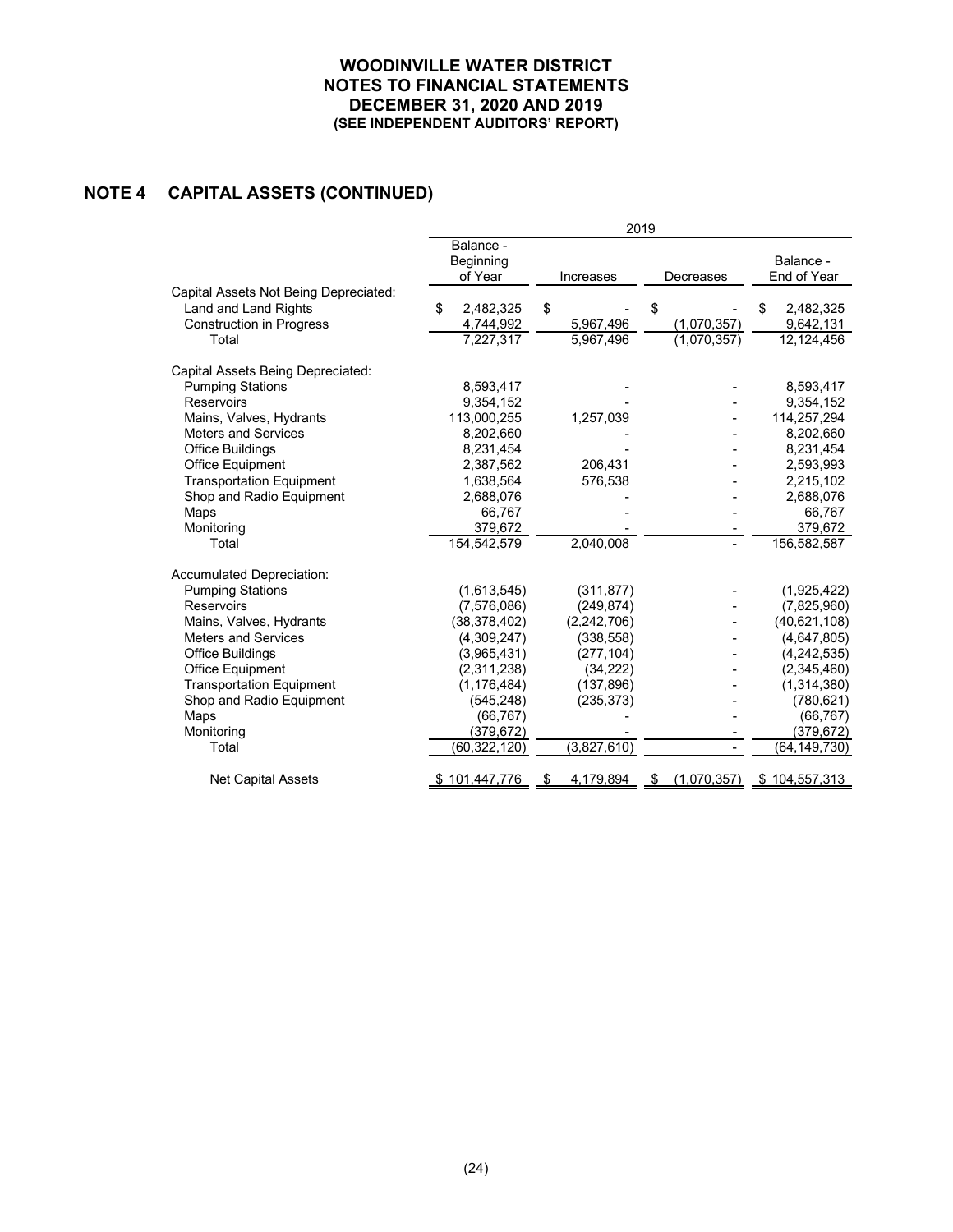## **NOTE 5 LONG-TERM DEBT**

Long-term debt outstanding at December 31, 2020 and 2019 consisted of revenue bonds and direct borrowings and direct placements as follows:

| 2020                         | 2019                                                      |
|------------------------------|-----------------------------------------------------------|
| \$<br>6,355,000<br>6,355,000 | \$<br>6,820,000<br>6,820,000                              |
|                              |                                                           |
|                              | 98,310                                                    |
| 174,321                      | 348,643                                                   |
| 37,412                       | 74,824<br>521,777                                         |
|                              | 7,341,777                                                 |
|                              | (775, 043)                                                |
|                              | 64,246                                                    |
| \$                           | \$<br>6,630,980                                           |
|                              | 211,733<br>6,566,733<br>(686, 733)<br>55,084<br>5,935,084 |

Long-term debt service requirements to maturity are as follows:

|                          | Revenue and Refunding |           | Direct Placements and |          |   |                          |    |                          |    |           |
|--------------------------|-----------------------|-----------|-----------------------|----------|---|--------------------------|----|--------------------------|----|-----------|
|                          |                       |           | <b>Bonds</b>          |          |   | <b>Direct Borrowings</b> |    |                          |    |           |
| Year Ending December 31, |                       | Principal |                       | Interest |   | Principal                |    | Interest                 |    | Total     |
| 2021                     | S                     | 475.000   | \$                    | 139.956  | S | 211.733                  | \$ | 1,059                    | \$ | 827,748   |
| 2022                     |                       | 480.000   |                       | 130.456  |   |                          |    |                          |    | 610,456   |
| 2023                     |                       | 490.000   |                       | 120,856  |   |                          |    | ٠                        |    | 610,856   |
| 2024                     |                       | 500,000   |                       | 111,056  |   |                          |    | $\overline{\phantom{0}}$ |    | 611,056   |
| 2025                     |                       | 510.000   |                       | 101.056  |   |                          |    | ٠                        |    | 611,056   |
| 2026-2030                |                       | 2,720,000 |                       | 341,188  |   |                          |    | $\overline{\phantom{0}}$ |    | 3,061,188 |
| 2031-2032                |                       | 1,180,000 |                       | 44,375   |   |                          |    |                          |    | 1,224,375 |
| Total                    |                       | 6,355,000 |                       | 988.943  |   | 211,733                  |    | 1,059                    |    | 7,556,735 |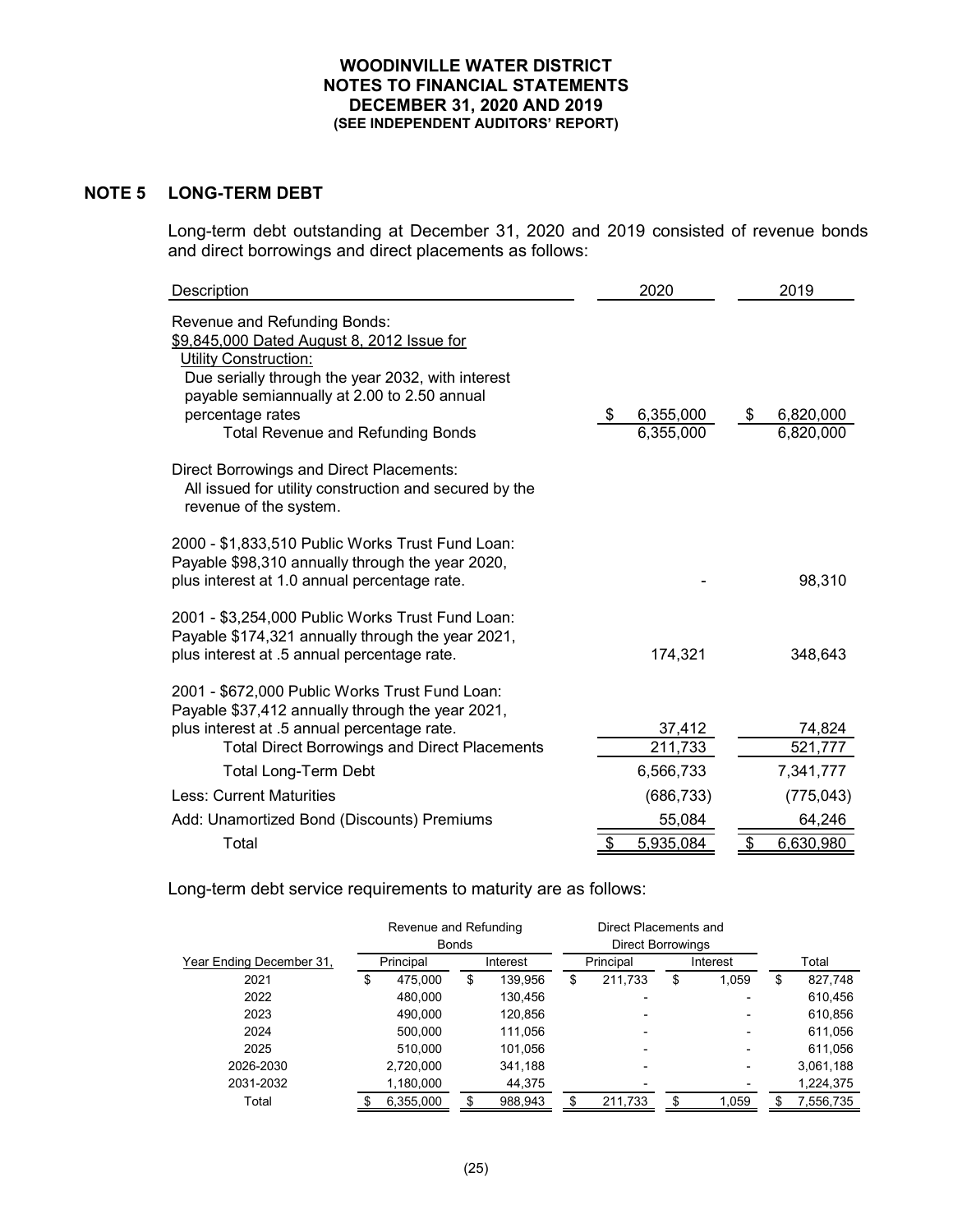## **NOTE 6 CHANGES IN LONG-TERM LIABILITIES**

Changes in long-term liabilities were as follows:

|                                                |    | Balance -<br>Beginning<br>of Year | Additions     | Reductions        | Balance -<br>End<br>of Year | Amounts<br>Due Within<br>One Year |
|------------------------------------------------|----|-----------------------------------|---------------|-------------------|-----------------------------|-----------------------------------|
| 2020                                           |    |                                   |               |                   |                             |                                   |
| Director Borrowings and                        |    |                                   |               |                   |                             |                                   |
| Direct Placements:                             |    |                                   |               |                   |                             |                                   |
| <b>Public Works Trust</b><br><b>Fund Loans</b> | \$ | 521,777                           | \$            | \$<br>(310, 044)  | \$<br>211,733               | \$<br>211,733                     |
| <b>Revenue Bonds</b>                           |    | 6,820,000                         |               | (465,000)         | 6,355,000                   |                                   |
| <b>Bond Premium</b>                            |    | 64,246                            |               | (9, 162)          | 55,084                      |                                   |
| <b>Compensated Absences</b>                    |    | 612,083                           | 455,205       | (350, 838)        | 716,450                     | 351,000                           |
|                                                |    |                                   |               |                   |                             |                                   |
| Net Pension Liability                          |    | 1,165,924                         | 13,267        |                   | 1,179,191                   |                                   |
| Total                                          | S  | 9,184,030                         | \$<br>468,472 | (1, 135, 044)     | \$<br>8,517,458             | \$<br>562,733                     |
| 2019                                           |    |                                   |               |                   |                             |                                   |
| Director Borrowings and                        |    |                                   |               |                   |                             |                                   |
| Direct Placements:                             |    |                                   |               |                   |                             |                                   |
| <b>Public Works Trust</b>                      |    |                                   |               |                   |                             |                                   |
| <b>Fund Loans</b>                              | \$ | 831,820                           | \$            | \$<br>(310, 043)  | \$<br>521,777               | \$<br>310,043                     |
| <b>Revenue Bonds</b>                           |    | 7,275,000                         |               | (455,000)         | 6,820,000                   | 465,000                           |
| <b>Bond Premium</b>                            |    | 74,055                            |               | (9,809)           | 64,246                      |                                   |
| <b>Compensated Absences</b>                    |    | 527,450                           | 468,401       | (383,768)         | 612,083                     | 384,000                           |
| Net Pension Liability                          |    | 1,513,831                         |               | (347,907)         | 1,165,924                   |                                   |
| Total                                          | \$ | 10,222,156                        | \$<br>468,401 | \$<br>(1,506,527) | \$<br>9,184,030             | \$<br>1,159,043                   |

## **NOTE 7 PENSION PLAN**

The following table represents the aggregate pension amounts for all plans as of and for the years ended December 31, 2020 and 2019:

| Aggregate Pension Amounts - All Plans |              |           |  |           |  |  |  |
|---------------------------------------|--------------|-----------|--|-----------|--|--|--|
|                                       | 2020<br>2019 |           |  |           |  |  |  |
| <b>Pension Liabilities</b>            |              | 1,179,191 |  | 1,165,924 |  |  |  |
| Deferred Outflows of Resources        |              | 363.466   |  | 299.697   |  |  |  |
| Deferred Inflows of Resources         |              | 357.260   |  | 687.285   |  |  |  |
| <b>Pension Expense</b>                |              | 66.725    |  | 82.218    |  |  |  |

## **State Sponsored Pension Plans**

Substantially all of the District's full-time and qualifying part-time employees participate in one of the following statewide retirement systems administered by the Washington State Department of Retirement Systems, under cost-sharing, multiemployer public employee defined benefit and defined contribution retirement plans. The state Legislature establishes, and amends, laws pertaining to the creation and administration of all public retirement systems.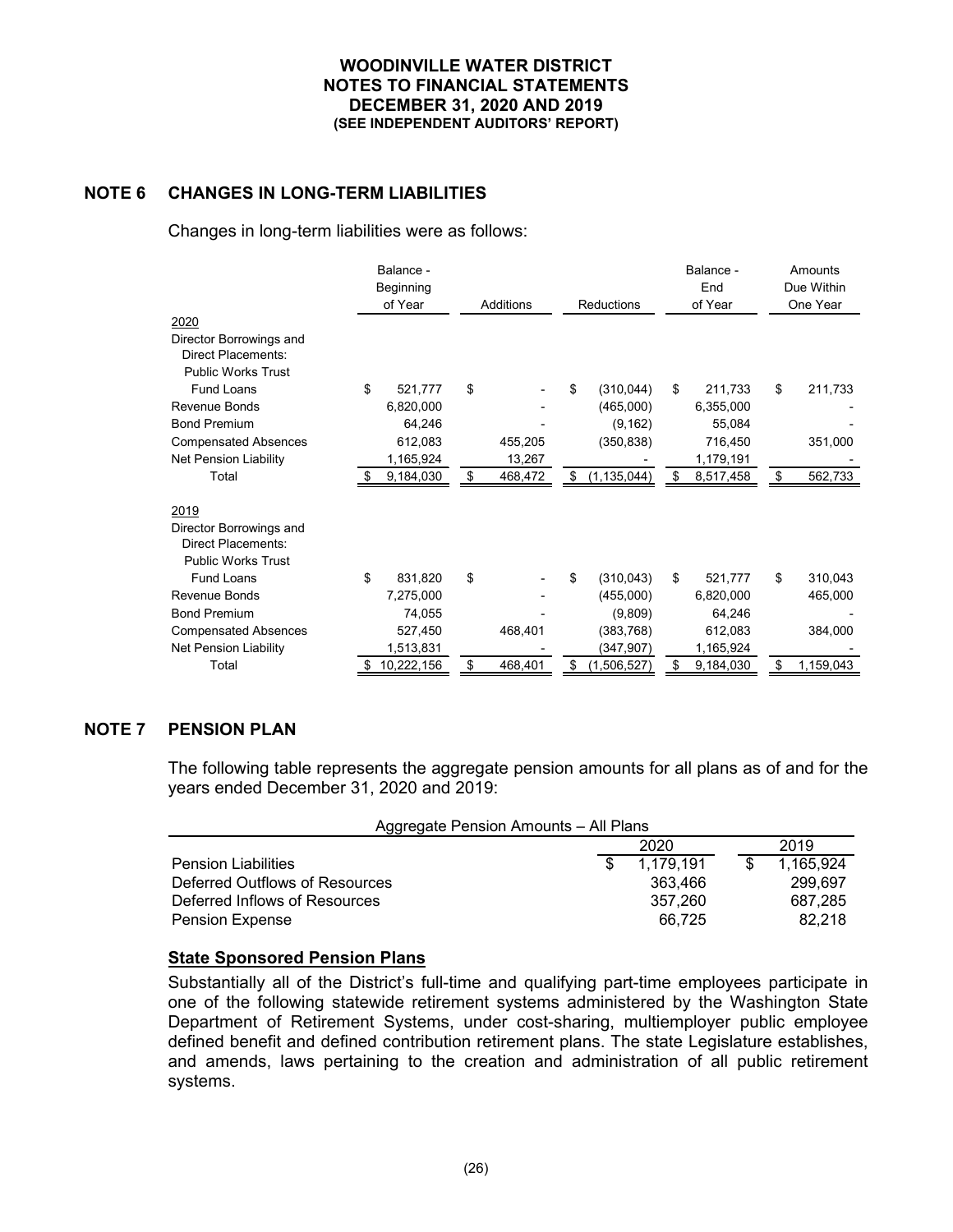## **NOTE 7 PENSION PLAN (CONTINUED)**

## **State Sponsored Pension Plans (Continued)**

The Department of Retirement Systems (DRS), a department within the primary government of the state of Washington, issues a publicly available Comprehensive Annual Financial Report that includes financial statements and required supplementary information for each plan. The DRS report may be obtained by writing to:

> Department of Retirement Systems Communications Unit PO Box 48380 Olympia, WA 98540-8380

Or the DRS CAFR may be downloaded from the DRS website at www.drs.wa.gov.

## **Public Employees Retirement System (PERS)**

PERS members include elected officials; state employees; employees of the Supreme, Appeals and Superior Courts; employees of the legislature; employees of district and municipal courts; employees of local governments, and higher education employees not participating in higher education retirement programs. PERS is comprised of three separate pension plans for membership purposes. PERS plans 1 and 2 are defined benefit plans, and PERS plan 3 is a defined benefit plan with a defined contribution component.

**PERS Plan 1** – provides retirement, disability, and death benefits. Retirement benefits are determined as 2% of the member's average final compensation (AFC) times the member's years of service. The AFC is the average of the member's 24 highest consecutive service months. Members are eligible for retirement from active status at any age with at least 30 years of service, at age 55 with at least 25 years of service, or at age 60 with at least 5 years of service.

Members retiring from active status prior to the age of 65 may receive actuarially reduced benefits. Retirement benefits are actuarially reduced to reflect the choice of a survivor benefit. Other benefits include duty and nonduty disability payments, an optional cost-ofliving adjustment (COLA), and a one-time duty-related death benefit, if found eligible by the Department of Labor and Industries. PERS 1 members were vested after the completion of five years of eligible service. The plan was closed to new entrants on September 30, 1977.

**Contributions** – The PERS Plan 1 member contribution rate is established by state statute at 6%. The employer contribution rate is developed by the Office of the State Actuary and includes an administrative expense component that is currently set at 0.18%. Each biennium, the state Pension Funding Council adopts Plan 1 employer contribution rates.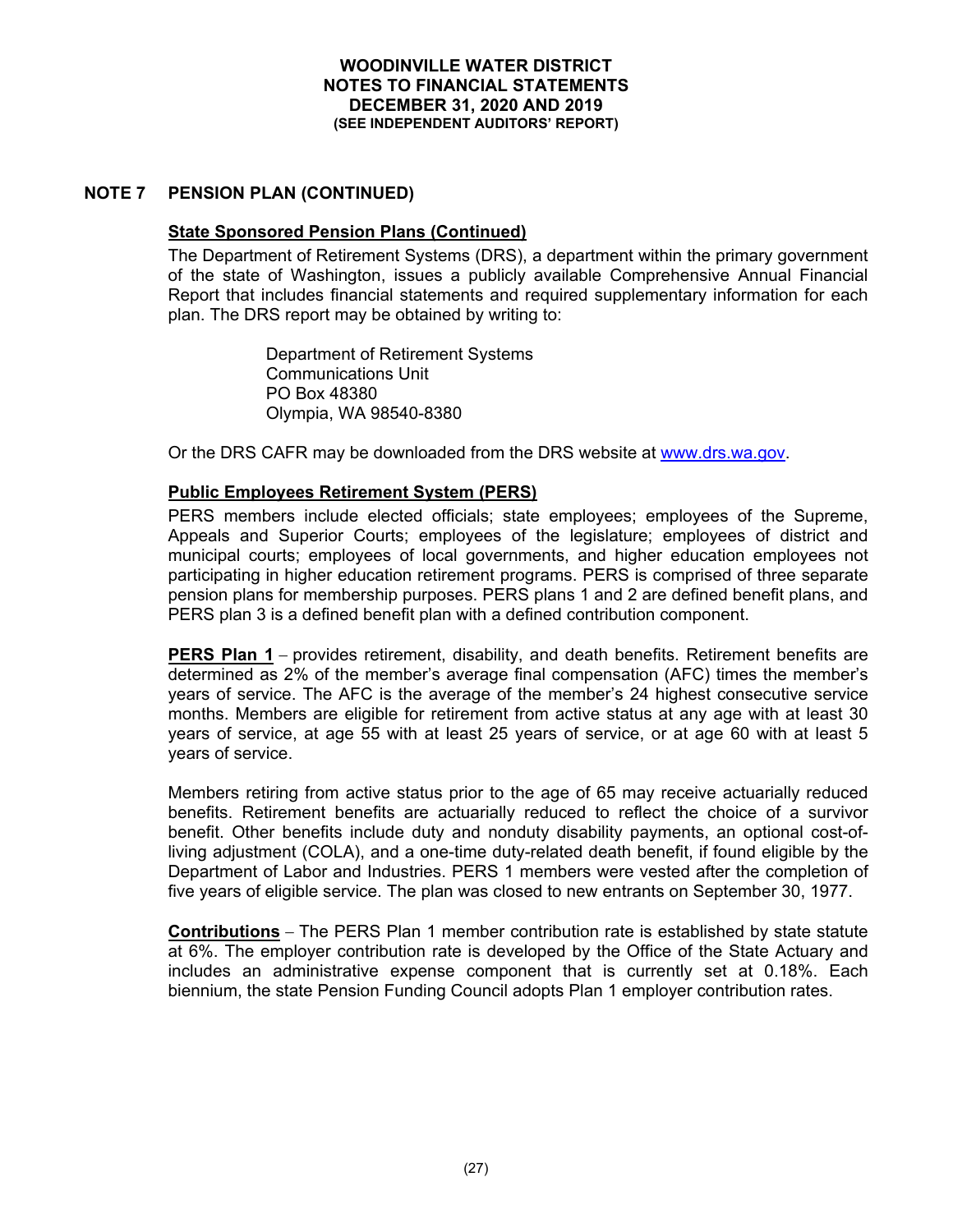## **NOTE 7 PENSION PLAN (CONTINUED)**

# **Public Employees Retirement System (PERS) (Continued)**

## **Contributions (Continued)**

The PERS Plan 1 required contribution rates (expressed as a percentage of covered payroll) were as follows:

| <b>PERS Plan 1 Actual Contribution Rates</b>  | Employer        | Employee |
|-----------------------------------------------|-----------------|----------|
| 2020                                          |                 |          |
| January through August<br>PERS Plan 1         | 7.92%           | 6.00%    |
| PERS Plan 1 UAAL                              | 4.76%           |          |
| Administrative Fee                            | 0.18%<br>12.86% | $6.00\%$ |
| Total                                         |                 |          |
| September through December                    |                 |          |
| PFRS Plan 1                                   | 7.92%           | 6.00%    |
| PERS Plan 1 UAAL<br><b>Administrative Fee</b> | 4.87%<br>0.18%  |          |
| Total                                         | 12.97%          | $6.00\%$ |
|                                               |                 |          |
| 2019                                          |                 |          |
| January through June<br>PERS Plan 1           | 7.52%           | 6.00%    |
| PERS Plan 1 UAAL                              | 5.13%           |          |
| <b>Administrative Fee</b>                     | 0.18%           |          |
| Total                                         | 12.83%          | $6.00\%$ |
| July through December                         |                 |          |
| PERS Plan 1                                   | 7.92%           | 6.00%    |
| PERS Plan 1 UAAL                              | 4.76%           |          |
| <b>Administrative Fee</b>                     | 0.18%<br>12.86% |          |
| Total                                         |                 | $6.00\%$ |

The District's actual contributions to the plan were \$172,419 and \$167,585 for the years ended December 31, 2020 and 2019, respectively.

**PERS Plan 2/3** – provides retirement, disability, and death benefits. Retirement benefits are determined as 2% of the member's average final compensation (AFC) times the member's years of service for Plan 2 and 1% of AFC for Plan 3. The AFC is the average of the member's 60 highest-paid consecutive service months. There is no cap on years of service credit. Members are eligible for retirement with a full benefit at 65 with at least 5 years of service credit. Retirement before age 65 is considered an early retirement. PERS Plan 2/3 members who have at least 20 years of service credit and are 55 years of age or older, are eligible for early retirement with a benefit that is reduced by a factor that varies according to age for each year before age 65.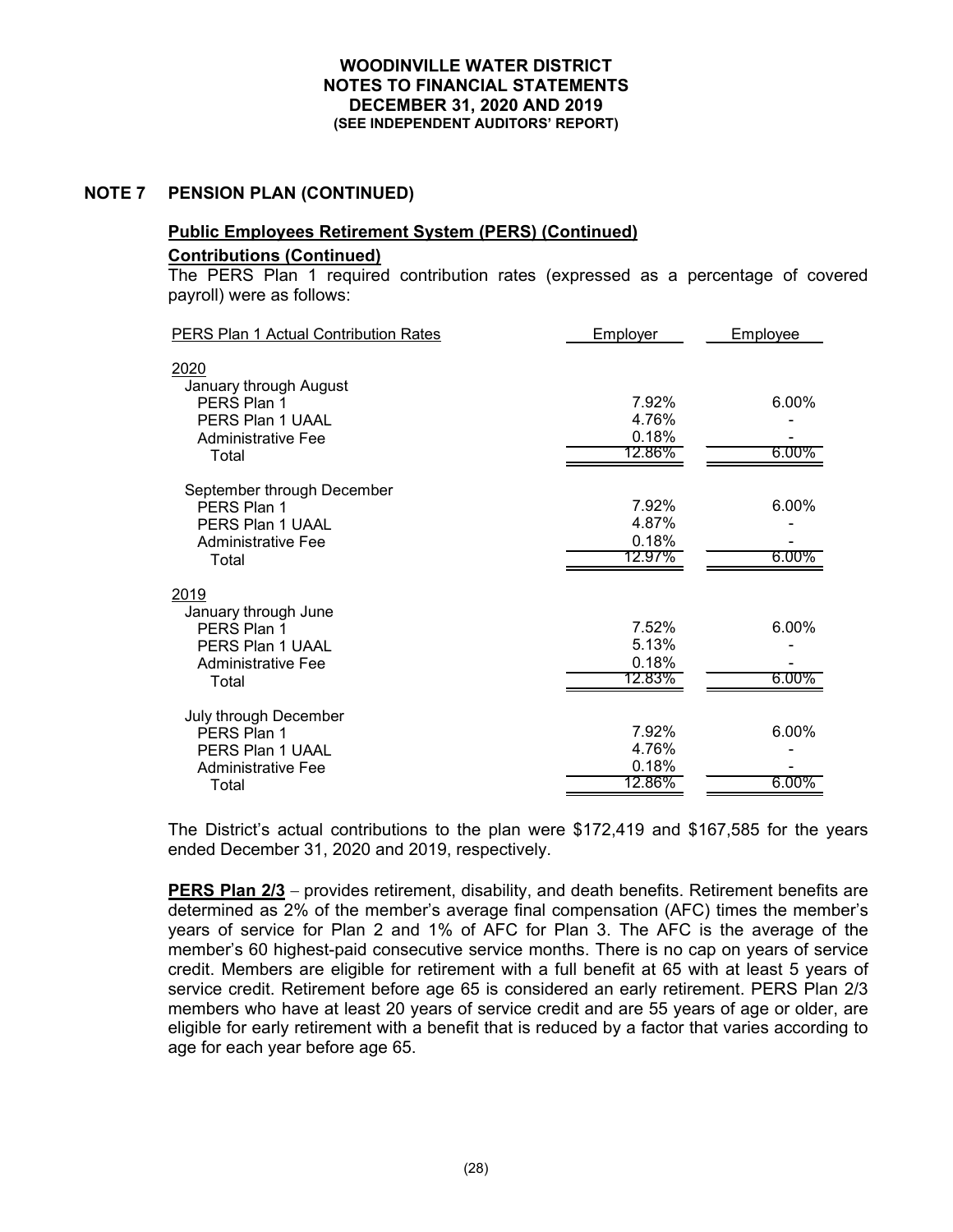## **NOTE 7 PENSION PLAN (CONTINUED)**

## **Public Employees Retirement System (PERS) (Continued) PERS Plan 2/3 (Continued)**

PERS Plan 2/3 members who have 30 or more years of service credit and are at least 55 years old can retire under one of two provisions:

- With a benefit that is reduced by 3% for each year before age 65; or
- With a benefit that has a smaller (or no) reduction (depending on age) that imposes stricter return-to-work rules.

PERS Plan 2/3 members hired on or after May 1, 2013 have the option to retire early by accepting a reduction of 5% for each year of retirement before age 65. This option is available only to those who are age 55 or older and have at least 30 years of service credit. PERS Plan 2/3 retirement benefits are also actuarially reduced to reflect the choice of a survivor benefit. Other PERS Plan 2/3 benefits include duty and nonduty disability payments, a cost-of-living allowance (based on the CPI), capped at 3% annually and a onetime duty related death benefit, if found eligible by the Department of Labor and Industries. PERS 2 members are vested after completing 5 years of eligible service. Plan 3 members are vested in the defined benefit portion of their plan after 10 years of service; or after 5 years of service if 12 months of that service are earned after age 44.

**PERS Plan 3** – defined contribution benefits are totally dependent on employee contributions and investment earnings on those contributions. PERS Plan 3 members choose their contribution rate upon joining membership and have a chance to change rates upon changing employers. As established by statute, Plan 3 required defined contribution rates are set at a minimum of 5% and escalate to 15% with a choice of 6 options. Employers do not contribute to the defined contribution benefits. PERS Plan 3 members are immediately vested in the defined contribution portion of their plan.

**Contributions** The PERS Plan 2/3 employer and employee contribution rates are developed by the Office of the State Actuary to fully fund Plan 2 and the defined benefit portion of Plan 3. The Plan 2/3 employer rates include a component to address the PERS Plan 1 unfunded actuarially accrued liability (UAAL) and an administrative expense that is currently set at 0.18%. Each biennium, the state Pension Funding Council adopts Plan 2 employer and employee contribution rates and Plan 3 contribution rates.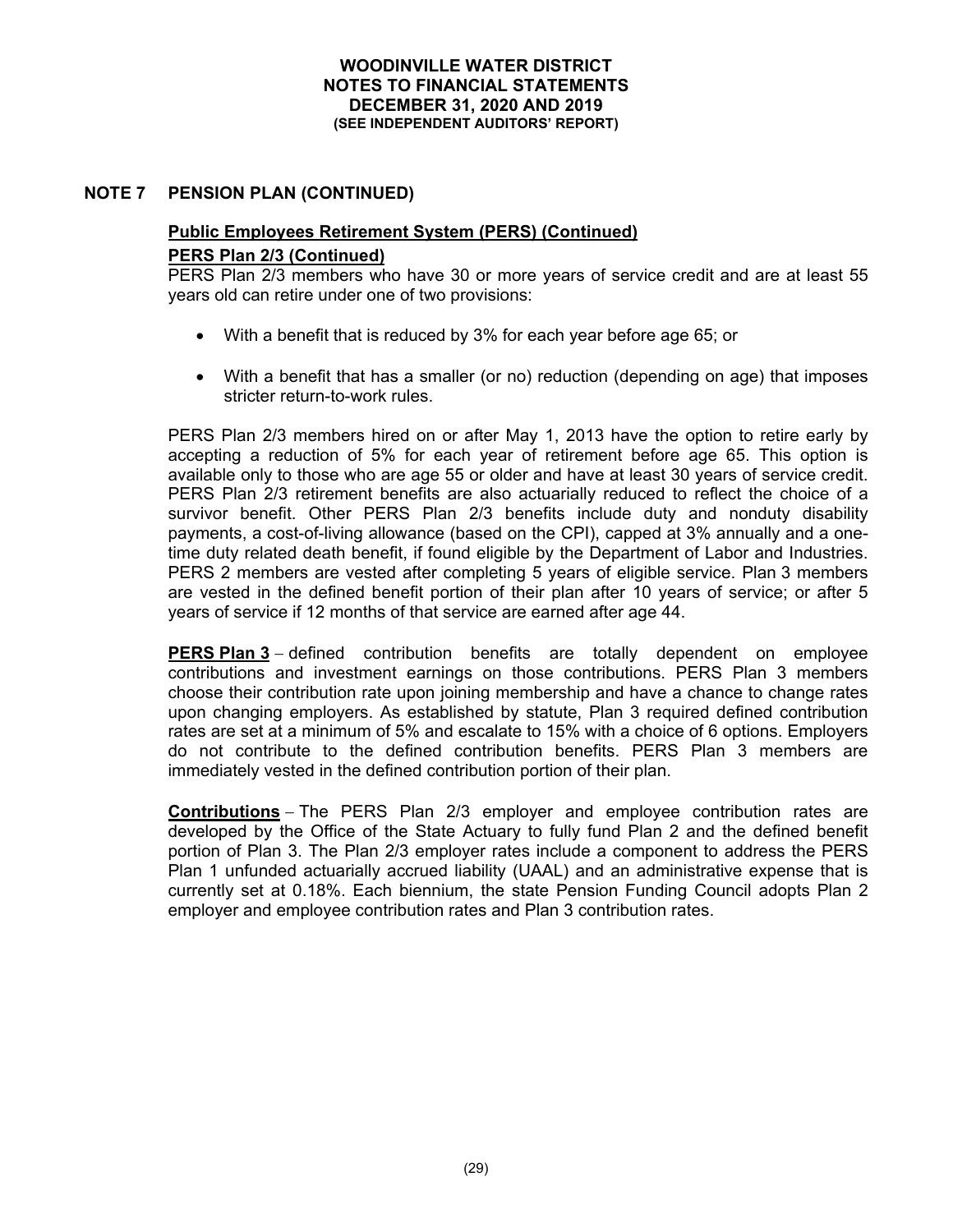## **NOTE 7 PENSION PLAN (CONTINUED)**

## **Public Employees Retirement System (PERS) (Continued)**

## **Contributions (Continued)**

The PERS Plan 2/3 required contribution rates (expressed as a percentage of covered payroll) were as follows:

| PERS Plan 2/3 Actual Contribution Rates | Employer 2/3 | Employee 2 | Employee 3 |
|-----------------------------------------|--------------|------------|------------|
| 2020                                    |              |            |            |
| January through August                  |              |            |            |
| PERS Plan 2                             | 7.92%        | 7.90%      | Varies     |
| PERS Plan 1 UAAL                        | 4.76%        |            | Varies     |
| Administrative Fee                      | 0.18%        |            | Varies     |
| Total                                   | 12.86%       | 7.90%      |            |
| September through December              |              |            |            |
| PERS Plan 2                             | 7.92%        | 7.90%      | Varies     |
| PERS Plan 1 UAAL                        | 4.87%        |            | Varies     |
| <b>Administrative Fee</b>               | 0.18%        |            | Varies     |
| Total                                   | 12.97%       | 7.90%      |            |
| 2019                                    |              |            |            |
| January through June                    |              |            |            |
| PERS Plan 2                             | 7.52%        | 7.41%      | Varies     |
| PERS Plan 1 UAAL                        | 5.13%        |            | Varies     |
| <b>Administrative Fee</b>               | 0.18%        |            | Varies     |
| Total                                   | 12.83%       | 7.41%      |            |
| July through December                   |              |            |            |
| PERS Plan 2                             | 7.92%        | 7.90%      | Varies     |
| PERS Plan 1 UAAL                        | 4.76%        |            | Varies     |
| <b>Administrative Fee</b>               | 0.18%        |            | Varies     |
| Total                                   | 12.86%       | 7.90%      |            |

The District's actual contributions to the plan were \$268,568 and \$247,759 for the years ended December 31, 2020 and 2019, respectively.

## **Actuarial Assumptions**

The 2020 total pension liability (TPL) for each of the DRS plans was determined using the most recent actuarial valuation completed in 2020 with a valuation date of June 30, 2019. The actuarial assumptions used in the valuation were based on the results of the Office of the State Actuary's (OSA) *2013-2018 Experience Study* and the *2019 Economic Experience Study*.

The 2019 TPL for each of the DRS plans was determined using the actuarial valuation completed in 2019, with a valuation date of June 30, 2018. The actuarial assumptions used in the valuation were based on the results of the Office of the State Actuary's (OSA) *2007- 2012 Experience Study* and the *2017 Economic experience Study*.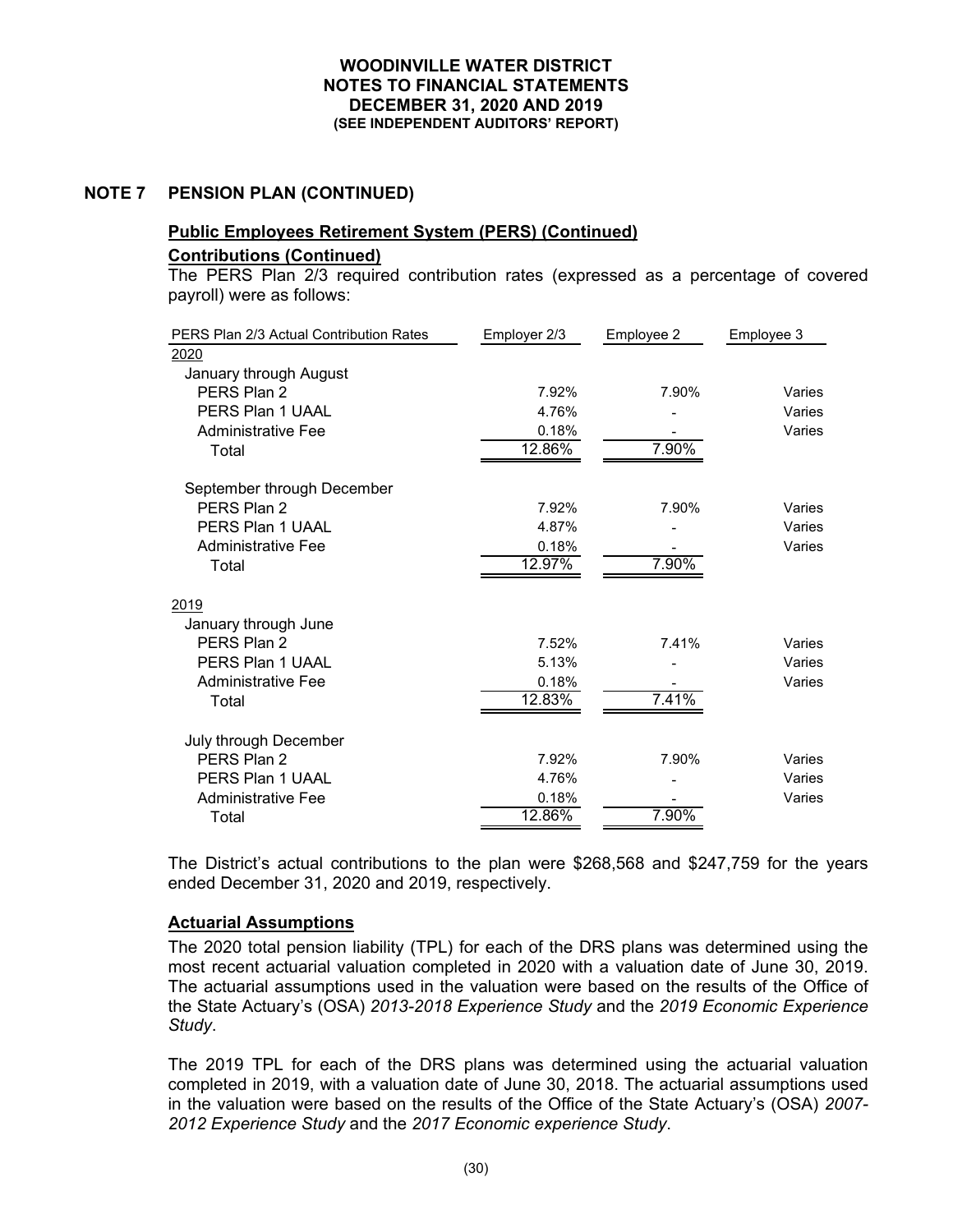## **NOTE 7 PENSION PLAN (CONTINUED)**

## **Actuarial Assumptions (Continued)**

Additional 2020 assumptions for subsequent events and law changes are current as of the 2019 actuarial valuation report. Additional 2019 assumptions for subsequent events and law changes are current as of the 2018 actuarial valuation report. The TPL was calculated as of the valuation date and rolled forward to the measurement date of June 30, 2020 and June 30, 2019. 2020 Plan liabilities were rolled forward from June 30, 2019, to June 30, 2020, and 2019 Plan liabilities were rolled forward from June 30, 2018, to June 30, 2019, reflecting each plan's normal cost (using the entry-age cost method), assumed interest and actual benefit payments.

- **Inflation:** 2.75% total economic inflation; 3.50% salary inflation
- **Salary increases:** In addition to the base 3.50% salary inflation assumption, salaries are also expected to grow by promotions and longevity.
- **Investment rate of return:** 7.4%

2020 Mortality rates were developed using the Society of Actuaries' Pub. H-2020 mortality rates, which vary by member status, as the base table. The OSA applied age offsets for each system, as appropriate, to better tailor the mortality rates to the demographics of each plan. OSA applied the long-term MP-2017 generational improvement scale, also developed by the Society Actuaries, to project mortality rates for every year after the 2010 base table. Mortality rates are applied on a generational basis; meaning, each member is assumed to receive additional mortality improvements in each future year throughout his or her lifetime.

2019 Mortality rates were based on the RP-2000 report's Combined Healthy Table and Combined Disabled Table, published by the Society of Actuaries. The OSA applied offsets to the base table and recognized future improvements in mortality by projecting the mortality rates using 100% Scale BB. Mortality rates are applied on a generational basis; meaning, each member is assumed to receive additional mortality improvements in each future year throughout his or her lifetime.

There were changes in methods and assumptions between the 2020 and 2019 valuations.

- OSA updated its demographic assumptions based on the results of its latest demographic experience study. See OSA's 2013-2018 Demographic Experience Study at leg.wa.gov/osa.
- OSA updated the Early Retirement Factors and Joint-and-Survivor factors used in its model to match the ones implemented by DRS on October 1, 2020. These factors are used to value benefits for members who elect to retire early and for survivors of members that die prior to retirement.
- The valuation includes liabilities and assets for Plan 3 members purchasing Total Allocation Portfolio annuities when determining contribution rates and funded status.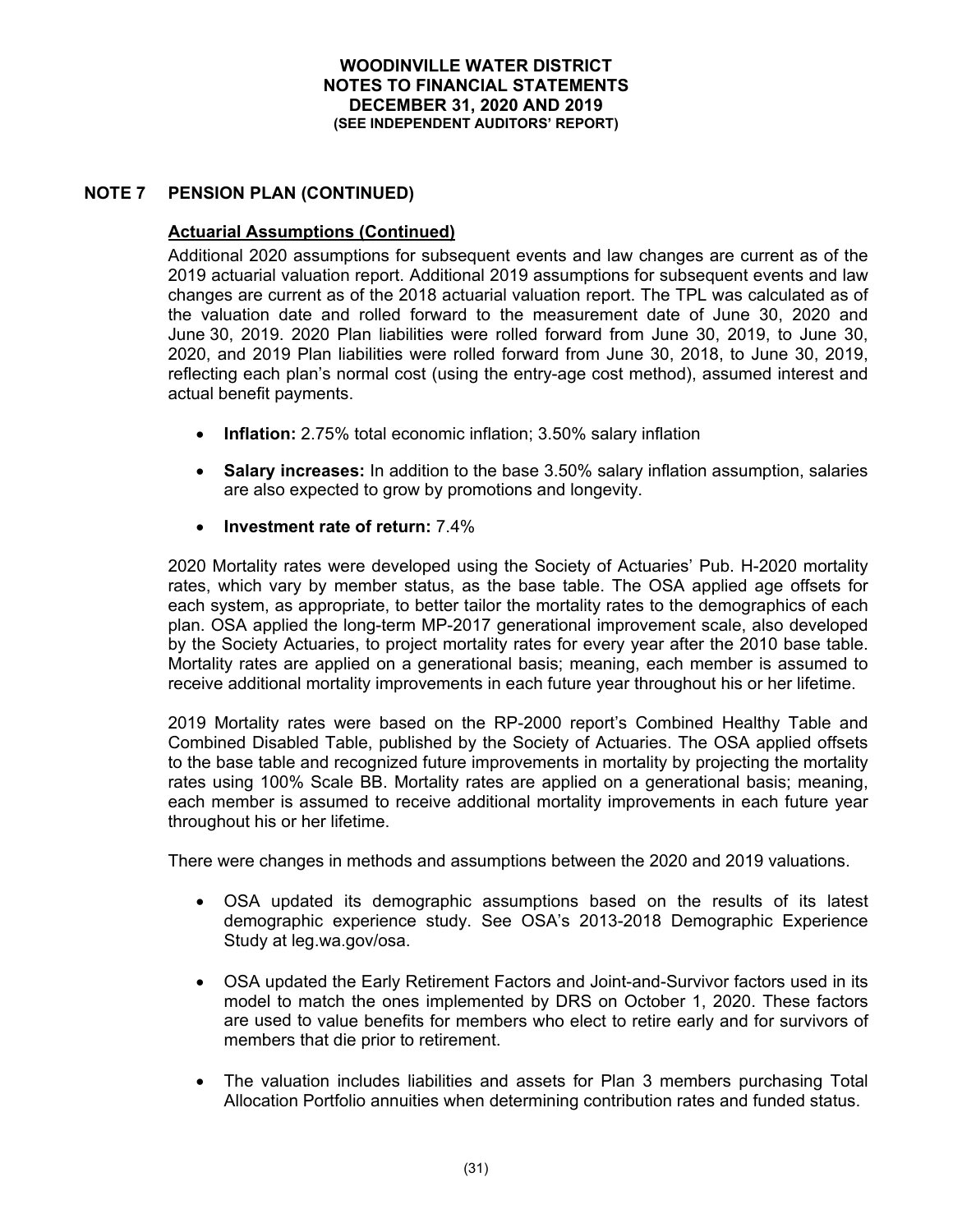## **NOTE 7 PENSION PLAN (CONTINUED)**

## **Actuarial Assumptions (Continued)**

 OSA changed its method of updating certain data items that change annually, including the public safety duty-related death lump sum and Washington state average wage. OSA set these values at 2018 and will project them into the future using assumptions until the next Demographic Experience Study in 2025. See leg.wa.gov/osa for more information on this method change.

There were changes in methods and assumptions between the 2019 and 2018 valuations.

- OSA updated modeling to reflect providing benefit payments to the date of the initial retirement eligibility for terminated vested members who delay application for retirement benefits.
- OSA updated COLA programming to reflect legislation signed during the 2018 legislative session that provides PERS Plan 1 annuitants who are not receiving a basic minimum, alternate minimum, or temporary disability benefit with a one-time permanent 1.5% increase to their monthly retirement benefit, not to exceed a maximum of \$62.50 per month.

## **Discount Rate**

The discount rate used to measure the total pension liability for all DRS plans was 7.4%.

To determine that rate, an asset sufficiency test was completed to test whether each pension plan's fiduciary net position was sufficient to make all projected future benefit payments for current plan members. Based on OSA's assumptions, the pension plans' fiduciary net position was projected to be available to make all projected future benefit payments of current plan members. Therefore, the long-term expected rate of return of 7.4% was used to determine the total liability.

## **Long-Term Expected Rate of Return**

The long-term expected rate of return on the DRS pension plan investments of 7.4% was determined using a building-block-method. In selecting this assumption, the Office of the State Actuary (OSA) reviewed the historical experience data, considered the historical conditions that produced past annual investment returns, and considered capital market assumptions and simulated expected investment returns provided by the Washington State Investment Board (WSIB). The WSIB uses the capital market assumptions and their target asset allocation to simulate future investment returns over various time horizons.

## **Estimated Rates of Return by Asset Class**

Best estimates of arithmetic real rates of return for each major asset class included in the pension plan's target asset allocation, are summarized in the table below. The inflation component used to create the table is 2.2% and represents the WSIB's most recent longterm estimate of broad economic inflation.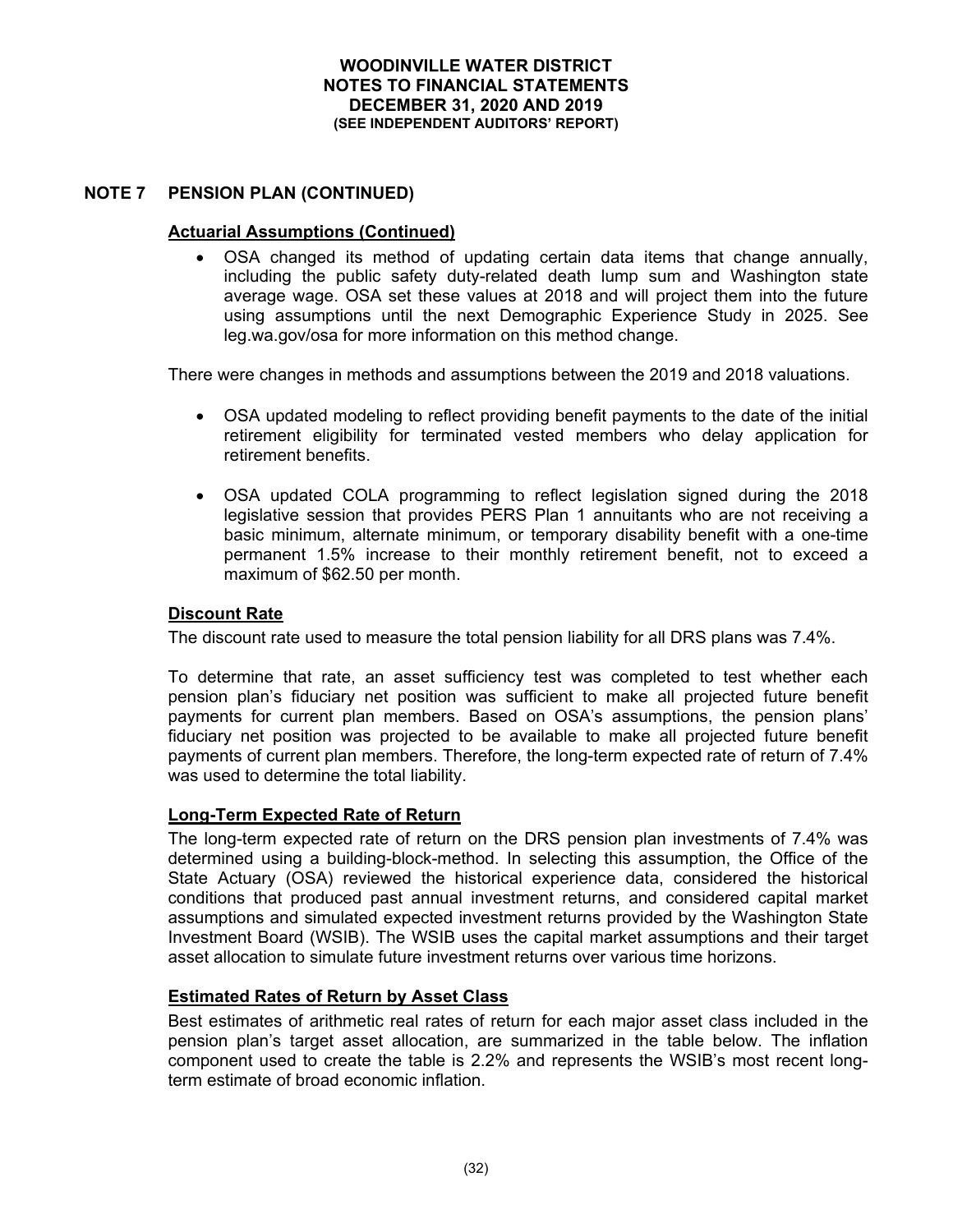## **NOTE 7 PENSION PLAN (CONTINUED)**

#### **Estimated Rates of Return by Asset Class (Continued)**

As of June 30, 2020 and 2019:

|                        |            | Percent Long-            |
|------------------------|------------|--------------------------|
|                        |            | <b>Term Expected</b>     |
|                        | Target     | Real Rate of             |
| <b>Asset Class</b>     | Allocation | <b>Return Arithmetic</b> |
| Fixed Income           | $20\%$     | 2.20 %                   |
| <b>Tangible Assets</b> |            | 5.10                     |
| <b>Real Estate</b>     | 18         | 5.80                     |
| <b>Global Equity</b>   | 32         | 6.30                     |
| <b>Private Equity</b>  | 23         | 9.30                     |
| Total                  | 100 %      |                          |

## **Sensitivity of NPL**

The table below presents the District's proportionate share of the net pension liability calculated using the applicable discount rate, as well as what the District's proportionate share of the net pension liability would be if it were calculated using a discount rate that is 1 percentage point lower or 1-percentage point higher than applicable discount rate.

|                   |                 |                         | 2020                    |               |
|-------------------|-----------------|-------------------------|-------------------------|---------------|
|                   | 1% Decrease     |                         | <b>Current Discount</b> | 1% Increase   |
|                   | $(6.4\%)$       |                         | Rate (7.4%)             | $(8.4\%)$     |
| PERS <sub>1</sub> | \$<br>1,020,503 | \$                      | 814,736                 | \$<br>635,286 |
| <b>PERS 2/3</b>   | 2,267,736       |                         | 364,455                 | (1,202,898)   |
|                   |                 |                         | 2019                    |               |
|                   | 1% Decrease     | <b>Current Discount</b> |                         | 1% Increase   |
|                   | $(6.4\%)$       |                         | Rate (7.4%)             | $(8.4\%)$     |
| PERS <sub>1</sub> | \$<br>1,115,607 | \$                      | 890,833                 | \$<br>695,812 |
| <b>PERS 2/3</b>   | 2,109,839       |                         | 275,091                 | (1,230,441)   |

## **Pension Plan Fiduciary Net Position**

Detailed information about the State's pension plans' fiduciary net position is available in the separately issued DRS financial report.

## **Pension Liabilities (Assets), Pension Expense, and Deferred Outflows of Resources and Deferred Inflows of Resources Related to Pensions**

At December 31, 2020 and 2019, the District reported a total pension liability (asset) for its proportionate share of the net pension liabilities as follows (measured as of June 30, 2020 and 2019):

|                   | 2020         |   | 2019     |
|-------------------|--------------|---|----------|
| PERS <sub>1</sub> | 814.736      | Œ | 890,833  |
| <b>PERS 2/3</b>   | 364.455      |   | 275,091  |
| $\tau$ otal       | 179.<br>.191 |   | .165.924 |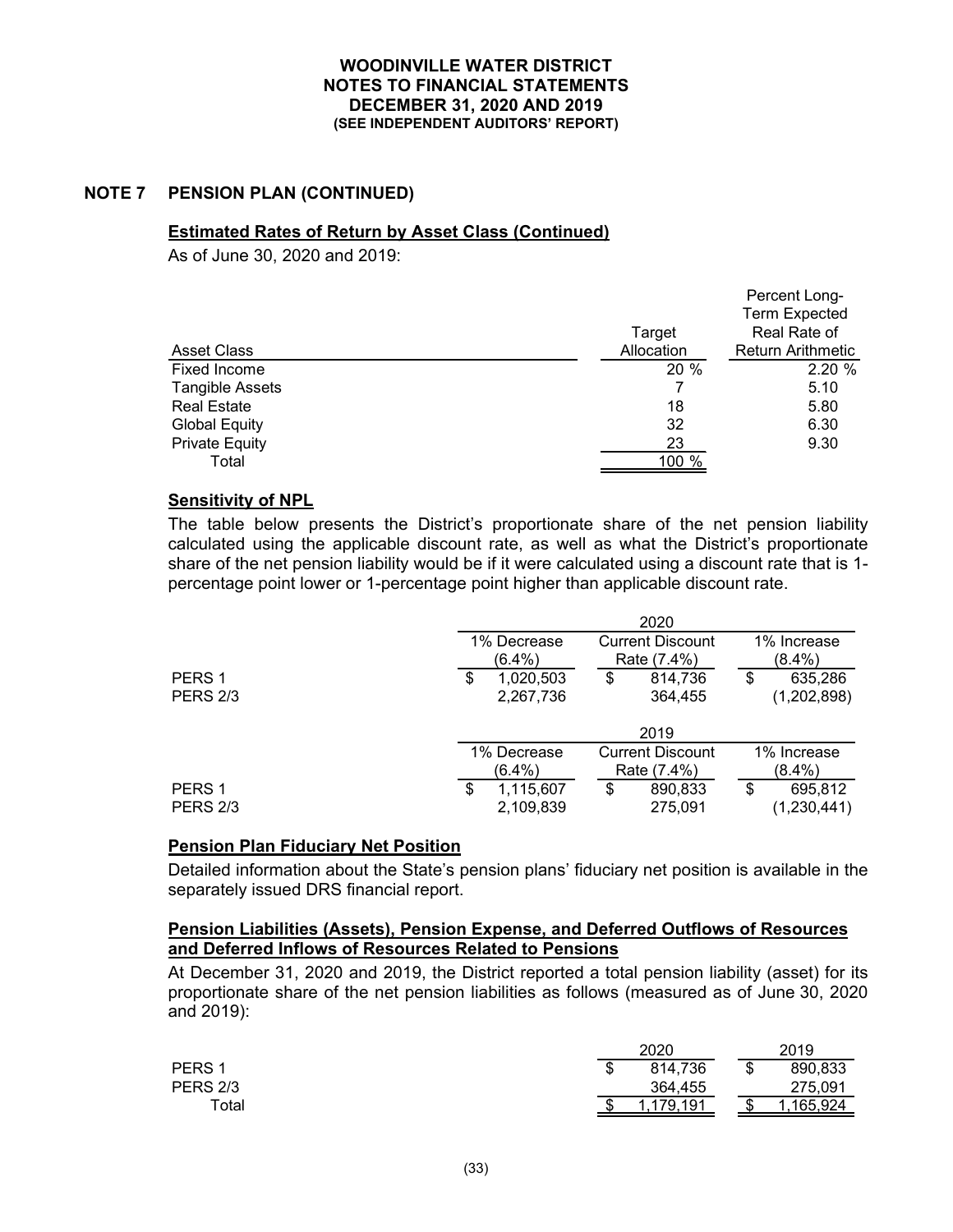## **NOTE 7 PENSION PLAN (CONTINUED)**

## **Pension Liabilities (Assets), Pension Expense, and Deferred Outflows of Resources and Deferred Inflows of Resources Related to Pensions (Continued)**

The District's proportionate share of the collective net pension liabilities was as follows:

|                   | Proportionate | Proportionate | Change in     |
|-------------------|---------------|---------------|---------------|
|                   | Share 6/30/19 | Share 6/30/20 | Proportion    |
| PERS <sub>1</sub> | 0.023166%     | 0.023077%     | $-0.000089%$  |
| <b>PERS 2/3</b>   | 0.028321%     | 0.028497%     | 0.000176%     |
|                   | Proportionate | Proportionate | Change in     |
|                   | Share 6/30/18 | Share 6/30/19 | Proportion    |
| PERS <sub>1</sub> | 0.023108%     | 0.023166%     | $-0.000700\%$ |
| <b>PERS 2/3</b>   | 0.028219%     | 0.028321%     | $-0.000893%$  |

Employer contribution transmittals received and processed by the DRS for the fiscal year ended June 30 are used as the basis for determining each employer's proportionate share of the collective pension amounts reported by the DRS in the *Schedules of Employer and Non-employer Allocations*.

The 2020 and 2019 collective net pension liability (asset) was measured as of June 30, 2020 and 2019, respectively, and the actuarial valuation date on which the total pension liability (asset) is based was as of June 30, 2019 and 2018, respectively, with update procedures used to roll forward the total pension liability to the measurement date.

## **Pension Expense**

For the year ended December 31, 2020 and 2019, the District recognized pension expense as follows:

|                    |   | 2020        |    | 2019   |
|--------------------|---|-------------|----|--------|
| PERS <sub>1</sub>  | S | 36,172      | ۰D | 43.436 |
| <b>PERS 2/3</b>    |   | 24.287      |    | 32,854 |
| Expenses and Other |   | 6.266       |    | 5.928  |
| Total              | Œ | 725<br>66,, |    |        |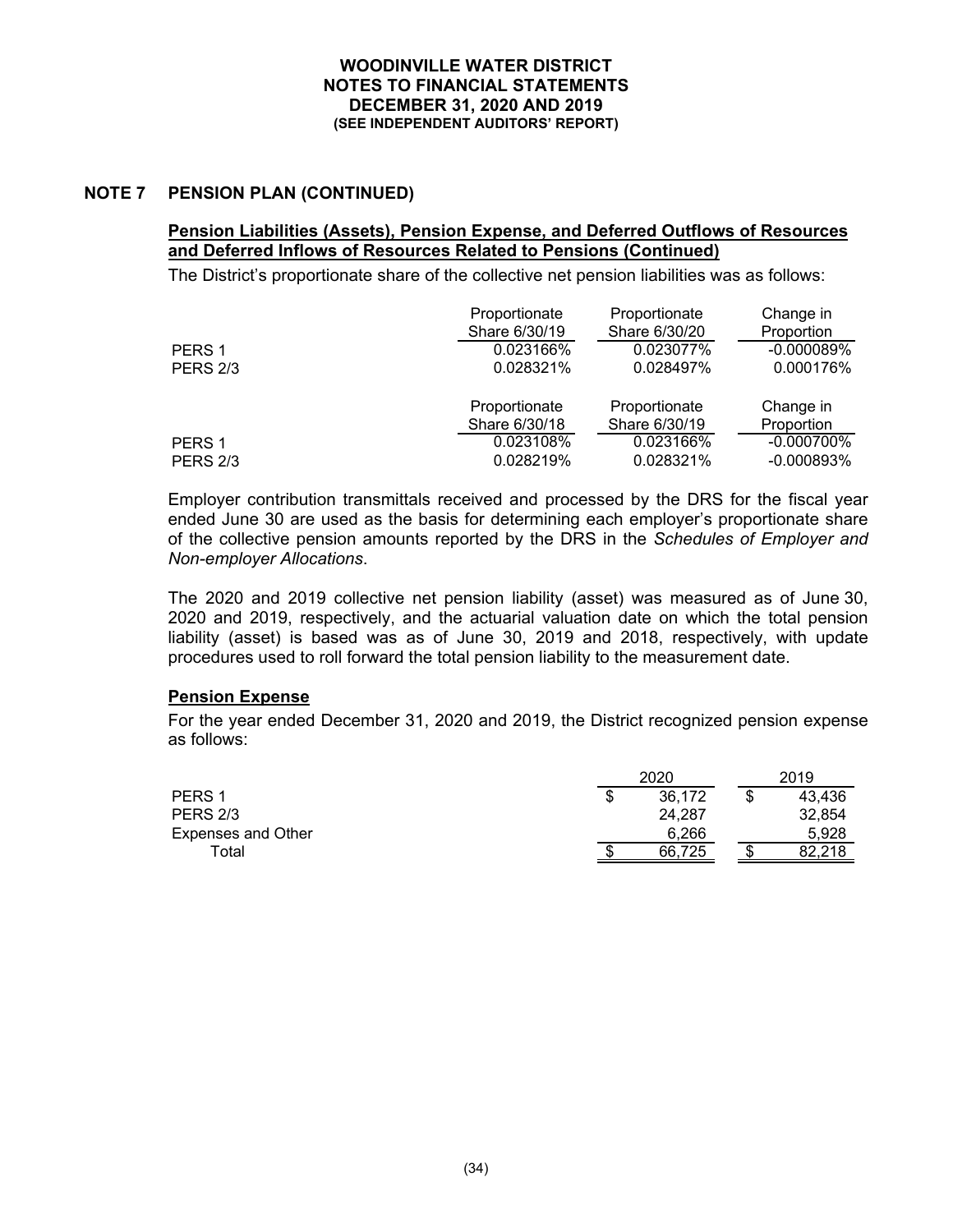## **NOTE 7 PENSION PLAN (CONTINUED)**

## **Deferred Outflows of Resources and Deferred Inflows of Resources**

At December 31 the District reported deferred outflows of resources and deferred inflows of resources related to pensions from the following sources:

|                                                           | Deferred<br>Outflows of<br>Resources | Deferred<br>Inflows of<br>Resources |         |  |
|-----------------------------------------------------------|--------------------------------------|-------------------------------------|---------|--|
| 2020                                                      |                                      |                                     |         |  |
| PERS 1:                                                   |                                      |                                     |         |  |
| Differences Between Expected and Actual                   |                                      |                                     |         |  |
| Experience                                                | \$                                   | \$                                  |         |  |
| Net Difference Between Projected and Actual               |                                      |                                     |         |  |
| <b>Investment Earnings on Pension Plan Investments</b>    |                                      |                                     | 4,536   |  |
| <b>Changes of Assumptions</b>                             |                                      |                                     |         |  |
| Changes in Proportion and Differences Between             |                                      |                                     |         |  |
| Contributions and Proportionate Share of                  |                                      |                                     |         |  |
| Contributions                                             |                                      |                                     |         |  |
| Contributions Subsequent to the Measurement Date          | 87,545                               |                                     |         |  |
| Total                                                     | 87,545                               |                                     | 4,536   |  |
|                                                           |                                      |                                     |         |  |
| <b>PERS 2/3:</b>                                          |                                      |                                     |         |  |
| Differences Between Expected and Actual                   |                                      |                                     |         |  |
| Experience                                                | \$<br>130,470                        | \$                                  | 45,675  |  |
| Net Difference Between Projected and Actual               |                                      |                                     |         |  |
| <b>Investment Earnings on Pension Plan Investments</b>    |                                      |                                     | 18,509  |  |
| <b>Changes of Assumptions</b>                             | 5,191                                |                                     | 248,954 |  |
| Changes in Proportion and Differences Between             |                                      |                                     |         |  |
| Contributions and Proportionate Share of<br>Contributions |                                      |                                     |         |  |
|                                                           | 4,798                                |                                     | 39,586  |  |
| Contributions Subsequent to the Measurement Date<br>Total | 135,462                              |                                     |         |  |
|                                                           | <u>275,921</u>                       |                                     | 352,724 |  |
| <b>Total All Plans</b>                                    | 363,466                              |                                     | 357,260 |  |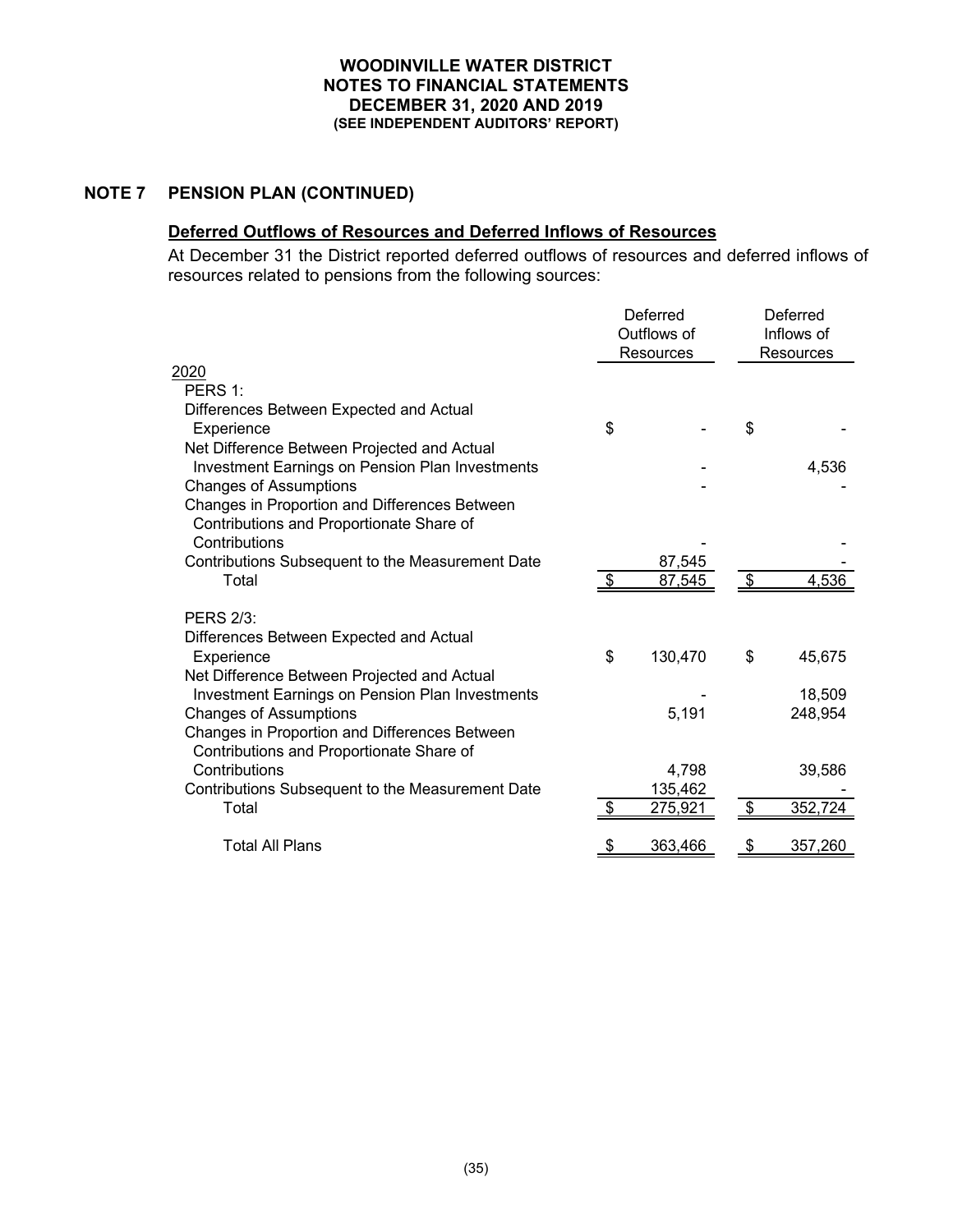## **NOTE 7 PENSION PLAN (CONTINUED)**

#### **Deferred Outflows of Resources and Deferred Inflows of Resources (Continued)**

|                                                        | Deferred<br>Outflows of<br>Resources | Deferred<br>Inflows of<br>Resources |         |  |
|--------------------------------------------------------|--------------------------------------|-------------------------------------|---------|--|
| 2019                                                   |                                      |                                     |         |  |
| PERS 1:                                                |                                      |                                     |         |  |
| Differences Between Expected and Actual                |                                      |                                     |         |  |
| Experience                                             | \$                                   | \$                                  |         |  |
| Net Difference Between Projected and Actual            |                                      |                                     |         |  |
| <b>Investment Earnings on Pension Plan Investments</b> |                                      |                                     | 59,515  |  |
| <b>Changes of Assumptions</b>                          |                                      |                                     |         |  |
| Changes in Proportion and Differences Between          |                                      |                                     |         |  |
| Contributions and Proportionate Share of               |                                      |                                     |         |  |
| Contributions                                          |                                      |                                     |         |  |
| Contributions Subsequent to the Measurement Date       | 82,374                               |                                     |         |  |
| Total                                                  | \$<br>82,374                         | \$                                  | 59,515  |  |
|                                                        |                                      |                                     |         |  |
| <b>PERS 2/3:</b>                                       |                                      |                                     |         |  |
| Differences Between Expected and Actual                |                                      |                                     |         |  |
| Experience                                             | \$<br>78,814                         | \$                                  | 59,143  |  |
| Net Difference Between Projected and Actual            |                                      |                                     |         |  |
| <b>Investment Earnings on Pension Plan Investments</b> |                                      |                                     | 400,421 |  |
| <b>Changes of Assumptions</b>                          | 7,044                                |                                     | 115,419 |  |
| Changes in Proportion and Differences Between          |                                      |                                     |         |  |
| Contributions and Proportionate Share of               |                                      |                                     |         |  |
| Contributions                                          | 2,051                                |                                     | 52,787  |  |
| Contributions Subsequent to the Measurement Date       | 129,414                              |                                     |         |  |
| Total                                                  | 217,323                              |                                     | 627.770 |  |
| <b>Total All Plans</b>                                 | \$<br>299,697                        | S                                   | 687,285 |  |

Deferred outflows of resources related to pensions resulting from the District's contributions subsequent to the measurement date will be recognized as a reduction of the net pension liability in the following year. Other amounts reported as deferred outflows and deferred inflows of resources related to pensions will be recognized in pension expense as follows:

| Year Ending December 31, | PERS <sub>1</sub> |   | <b>PERS 2/3</b> |
|--------------------------|-------------------|---|-----------------|
| 2021                     | \$<br>(20, 585)   | S | (160, 887)      |
| 2022                     | (647)             |   | (45,808)        |
| 2023                     | 6,281             |   | (3, 182)        |
| 2024                     | 10,415            |   | 26,718          |
| 2025                     |                   |   | (13, 405)       |
| Thereafter               |                   |   | (15, 701)       |
| Total                    | (4,536)           |   | (212, 265)      |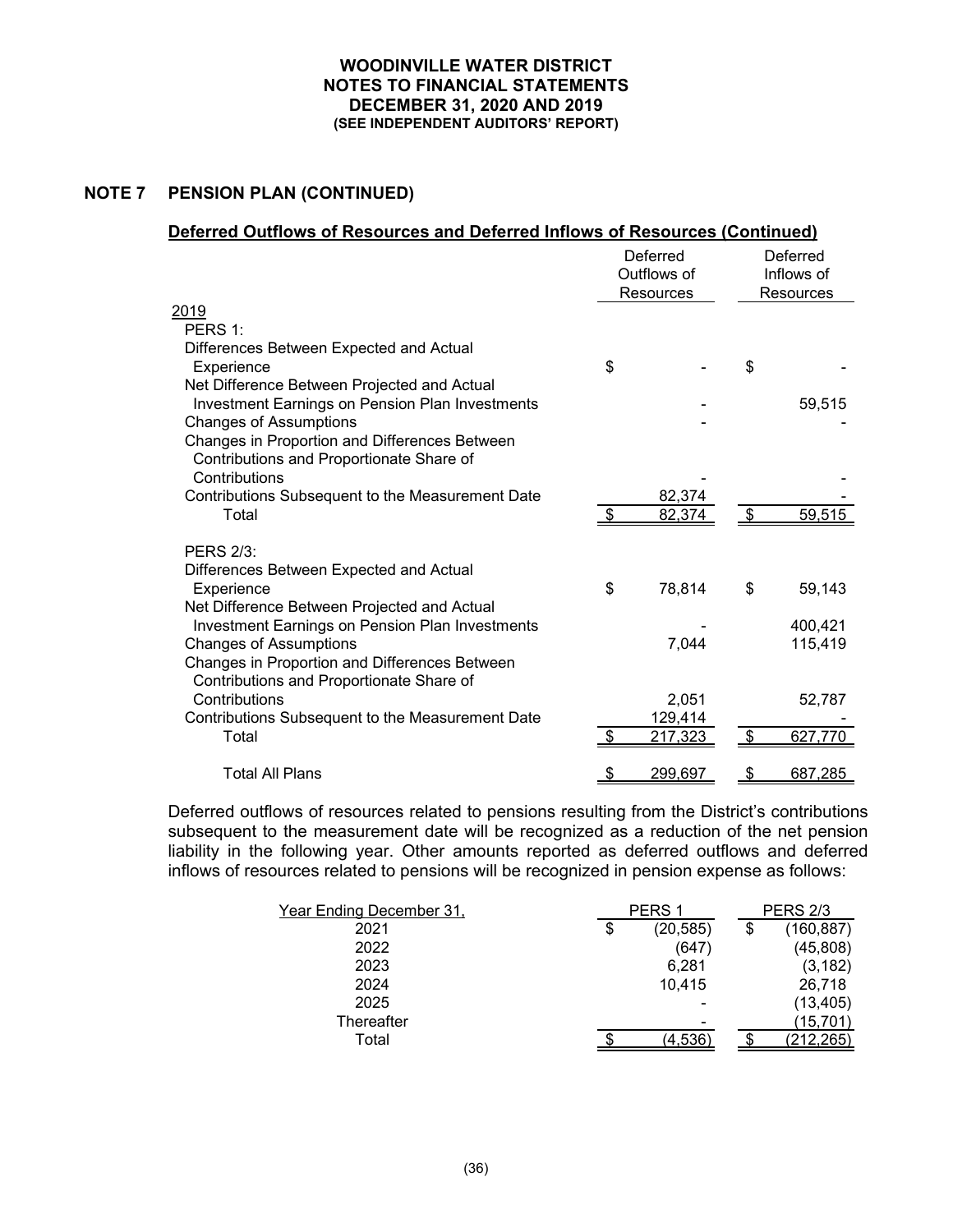## **NOTE 8 DEFERRED COMPENSATION PLAN**

The District offers its employees two deferred compensation plans created in accordance with Internal Revenue Code Section 457. The plans are with the International City Managers Association and Nationwide Retirement. The plans, available to all employees, permit them to defer a portion of their salary until future years. The deferred compensation is not available to employees until termination, retirement, death, or unforeseeable emergency. In addition to voluntary employee deferrals, the District matches 100% of eligible employee deferrals up to 2% of the participating employees' salaries. Employee deferrals totaled \$192,309 and \$164,877 in 2020 and 2019, respectively. District matching contributions totaled \$64,073 and \$58,693 in 2020 and 2019, respectively.

## **NOTE 9 RISK MANAGEMENT**

The District is a member of the Water and Sewer Risk Management Pool (Pool). Chapter 48.62 RCW authorizes the governing body of any one or more governmental entities to form together into or join a pool or organization for the joint purchasing of insurance, and/or joint self-insuring, and/or joint hiring or contracting for risk management services to the same extent that they may individually purchase insurance, self-insurance, or hire or contract for risk management services. An agreement to form a pooling arrangement was made pursuant to the provisions of Chapter 39.34 RCW, the Interlocal Cooperation Act. The Pool was formed in November 1987 when water and sewer districts in the state of Washington joined together by signing an Interlocal Governmental Agreement to pool their self-insured losses and jointly purchase insurance and administrative services. The Pool currently has 70 members. The Pool's fiscal year is November 1 through October 31.

The Pool allows members to jointly purchase insurance coverage, establish a plan of selfinsurance coverage, and provide related services, such as risk management and loss prevention. The Pool provides the following forms of group purchased insurance coverage for its members: All Risk Property (including Building, Electronic Data Processing, Boiler and Machinery, and Mobile Equipment); General Liability; Automotive Liability; Excess Liability, Crime; Public Officials Liability; Employment Practices Liability; Cyber Liability; Identity Fraud Reimbursement Program; Deadly Weapon/Active Shooter Response Program, and bonds of various types. Most coverages are on an "occurrence" basis.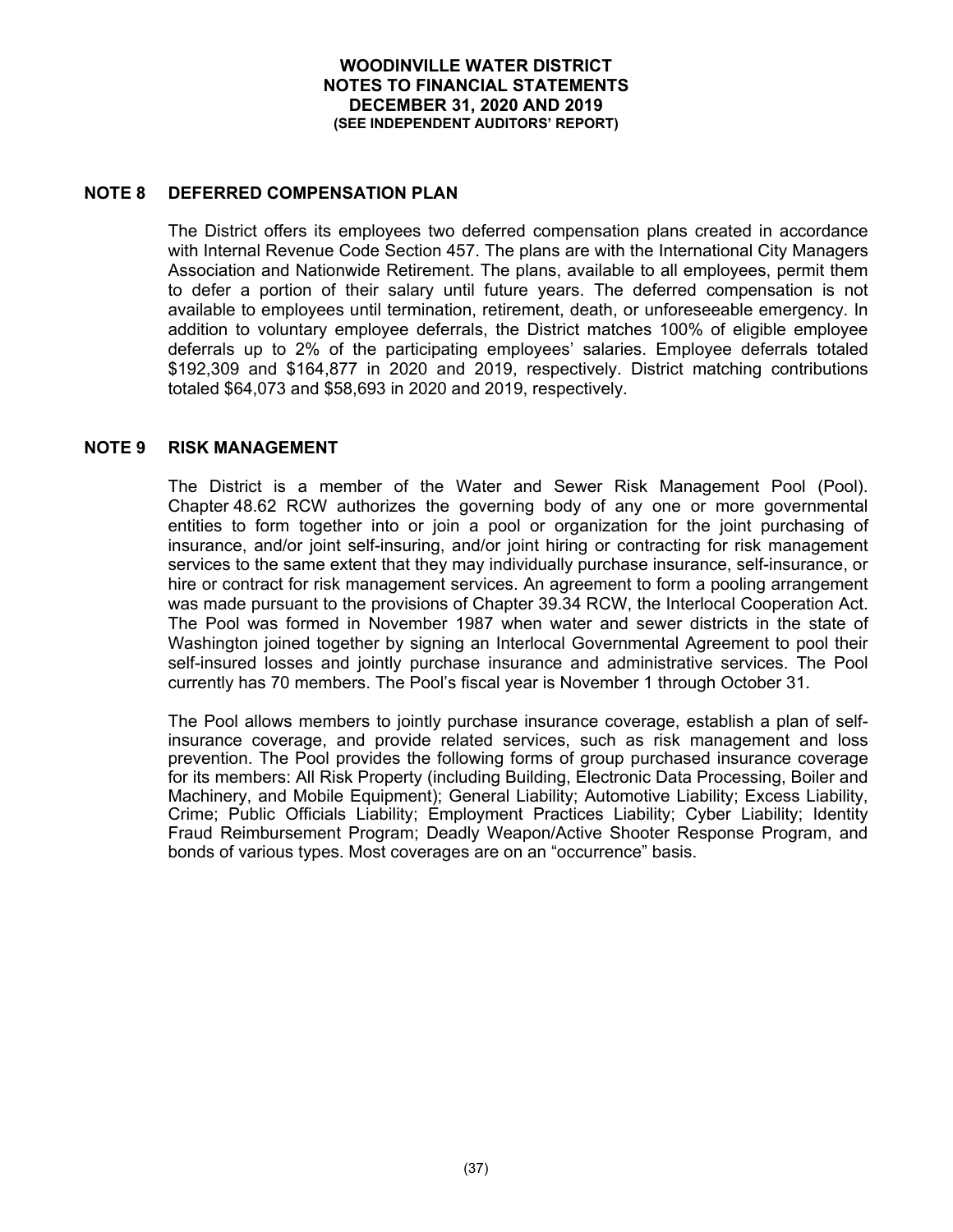## **NOTE 9 RISK MANAGEMENT (CONTINUED)**

Members make an annual contribution to fund the Pool. The Pool purchases insurance policies from unrelated underwriters as follows:

| <b>TYPE OF COVERAGE</b>                 | <b>MEMBER</b><br><b>DEDUCTIBLE</b> | <b>SELF-INSURED</b><br><b>RETENTION/GROUP</b> | <b>EXCESS LIMITS</b>      |
|-----------------------------------------|------------------------------------|-----------------------------------------------|---------------------------|
| <b>Property Loss:</b>                   |                                    |                                               |                           |
| <b>Buildings and Contents</b>           | \$1,000 and                        | \$25,000                                      | \$275,000,000             |
|                                         | See (C) below                      |                                               |                           |
| Flood                                   | See (A) below                      | See (A) below                                 | \$50,000,000              |
| Earthquake                              | See (B) below                      | See (B) below                                 | $\overline{$}110,000,000$ |
|                                         |                                    |                                               | (\$75,000,000 shared      |
|                                         |                                    |                                               | by all members,           |
|                                         |                                    |                                               | \$25,000,000              |
|                                         |                                    |                                               | dedicated to              |
|                                         |                                    |                                               | Alderwood,                |
|                                         |                                    |                                               | \$10,000,000              |
|                                         |                                    |                                               | dedicated to              |
|                                         |                                    |                                               | Sammamish Plateau)        |
| Terrorism                               | \$1,000                            | \$25,000                                      | \$700,000,000             |
|                                         |                                    | Primary layer                                 | Primary layer             |
| Boiler & Machinery                      | $$1,000 - $350,000$                | \$25,000 - \$350,000                          | \$100,000,000             |
|                                         | depending on object                | depending on object                           |                           |
| Auto - Physical Damage                  | \$1,000                            | \$25,000                                      | Replacement Value         |
|                                         |                                    |                                               | Coverage                  |
| Liability:<br><b>Commercial General</b> |                                    |                                               |                           |
|                                         |                                    |                                               | \$15,000,000              |
| Liability                               | \$1,000                            | \$300,000, subject to<br>\$150,000 Corridor   |                           |
|                                         |                                    | Deductible                                    |                           |
| <b>Auto Liability</b>                   | \$1,000                            | Same as above                                 | \$15,000,000              |
| <b>Public Officials Errors</b>          |                                    |                                               |                           |
| and Omissions                           | \$1,000                            | Same as above                                 | \$15,000,000              |
| <b>Employment Practices</b>             | \$1,000                            | Same as above                                 | \$15,000,000              |
| Other:                                  |                                    |                                               |                           |
| <b>Cyber Liability</b>                  | \$50,000                           | N/A                                           | \$2,000,000               |
| Deadly Weapon/                          | \$10,000                           | N/A                                           | \$500,000                 |
| <b>Active Shooter</b>                   |                                    |                                               |                           |
| <b>Public Officials Bonds</b>           | Various                            | N/A                                           | Various                   |
| Crime                                   | \$1,000                            | \$25,000                                      | \$2,000,000               |
| <b>Identity Fraud</b>                   | \$0                                | \$0                                           | \$25,000                  |

- A. \$100,000 member deductibles, per occurrence, in Flood Zones except Zones A&V; \$250,000 member deductible per occurrence, in Flood Zones A&V.
- B. Member deductible for earthquakes is 5% subject to \$100,000 minimum Earthquake Shock. The deductible will apply per occurrence on a per unit basis, as defined in the policy form, subject to the stated minimum.
- C. Member deductible for Cyber liability is \$50,000 and where applicable the dollar amount of the business interruption loss during the policy's required eight hour waiting period.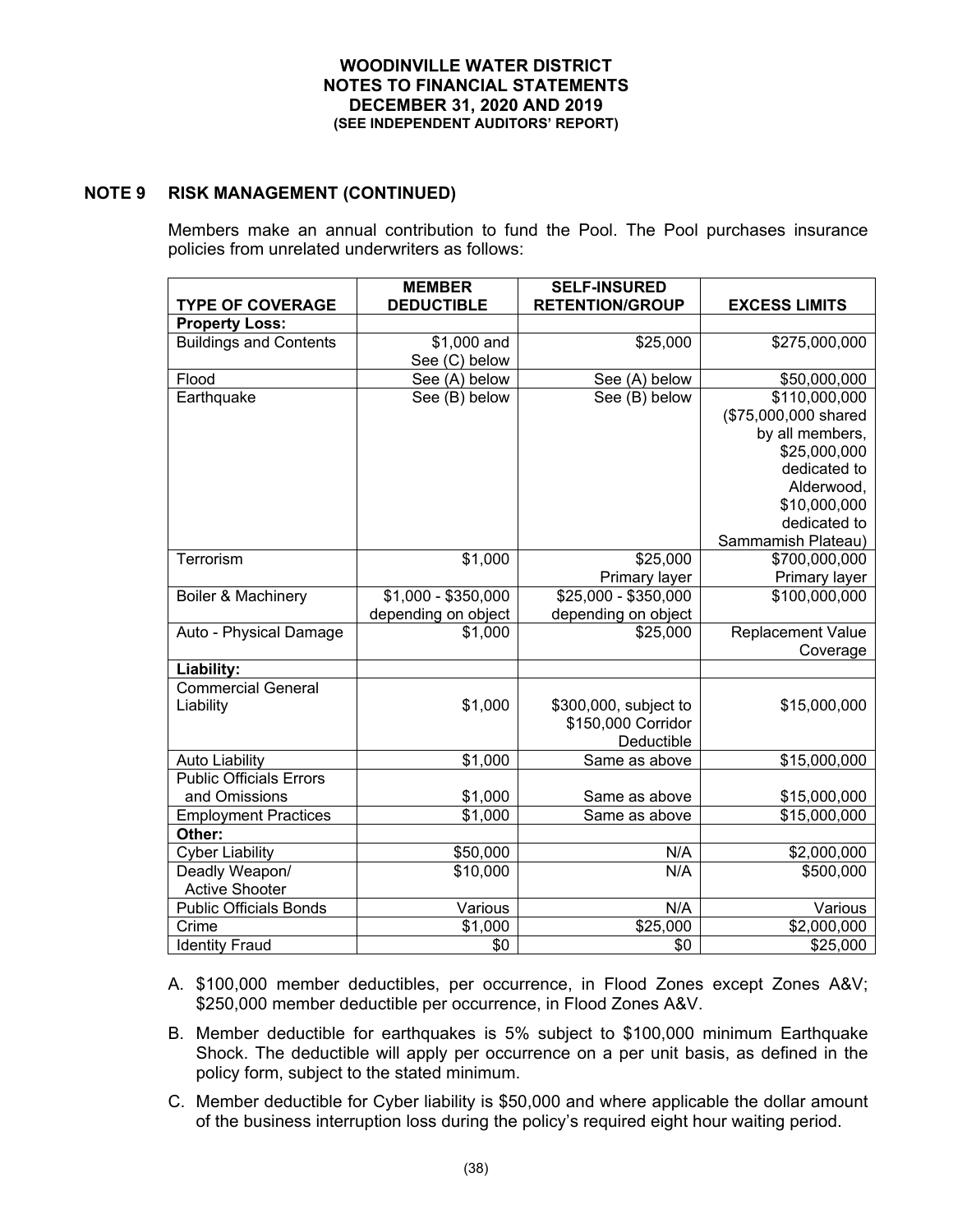## **NOTE 9 RISK MANAGEMENT (CONTINUED)**

Pool members are responsible for a deductible on each coverage and the Pool is responsible for the remainder of the self-insured retention listed in the table above except where noted as follows. The insurance carriers then cover the loss to the maximum limit of the policy. Each member is responsible for the full deductible applicable to the perils of earthquake and flood (the Pool is not responsible for any deductible or self-insured retention for earthquake and flood claims). Each member is also responsible for the full deductible applicable to the Cyber Liability, and that part of a Boiler & Machinery deductible, which exceeds \$25,000.

Upon joining, the members contract to remain in the Pool for one full policy period. Following completion of one full policy period, members must give six months' notice before terminating participation (e.g., to withdraw from the Pool on November 1, 2021, written notice must be in possession of the Pool by April 30, 2021). The Interlocal Governmental Agreement is renewed automatically each year. Even after termination of relationship with the Pool, a member is still responsible for contributions to the Pool for any unresolved, unreported, and in process claims, for the period that the District was a signatory to the Interlocal Governmental Agreement.

The Pool is fully funded by its member participants. Claims are filed by members with the Pool who determines coverage and performs claims adjustment in consultation with various independent public adjusters.

The Pool is governed by a board of directors, which is comprised of one designated representative from each participating member. An executive committee is elected at the annual meeting and is responsible for overseeing the business affairs of the Pool and providing policy direction to the Pool's executive director.

In the past three years (2020, 2019, and 2018), there have been no claim settlements, per occurrence or in aggregate, that have exceeded the coverage provided by excess/reinsurance contracts.

## **NOTE 10 HEALTH AND WELFARE**

Woodinville Water District is a member of the Association of Washington Cities Employee Benefit Trust Health Care Program (AWC Trust HCP). Chapter 48.62 RCW provides that two or more local government entities may, by Interlocal agreement under Chapter 39.34 RCW, form together or join a pool or organization for the joint purchasing of insurance, and/or joint self-insurance, to the same extent that they may individually purchase insurance, or self-insure.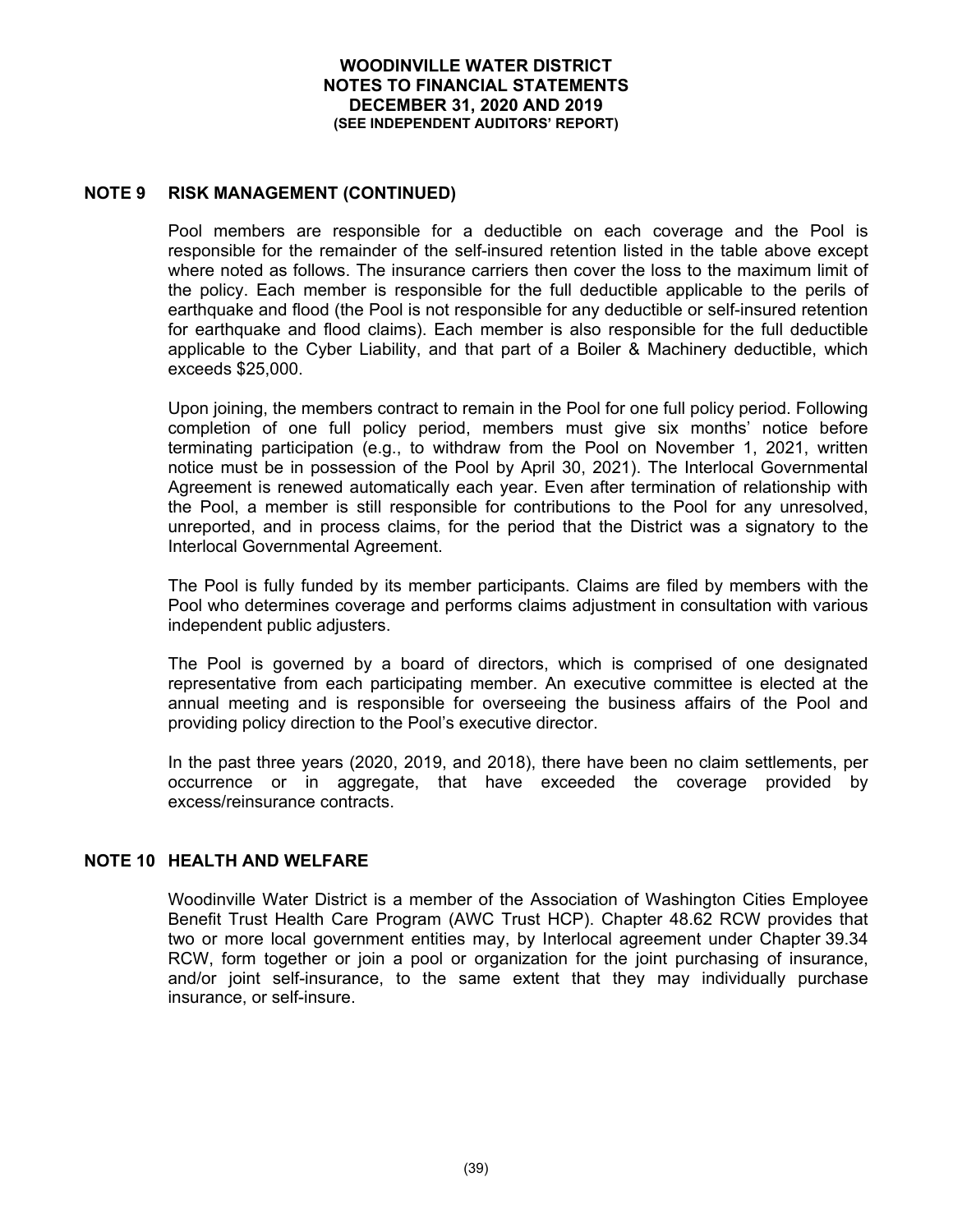## **NOTE 10 HEALTH AND WELFARE (CONTINUED)**

An agreement to form a pooling arrangement was made pursuant to the provisions of Chapter 39.34 RCW, the Interlocal Cooperation Act. The AWC Trust HCP was formed on January 1, 2014 when participating cities, towns, and noncity entities of the AWC Employee Benefit Trust in the state of Washington joined together by signing an Interlocal Governmental Agreement to jointly self-insure certain health benefit plans and programs for participating employees, their covered dependents and other beneficiaries through a designated account within the Trust.

As of December 31, 2020, 262 cities/towns/noncity entities participate in the AWC Trust HCP.

The AWC Trust HCP allows members to establish a program of joint insurance and provides health and welfare services to all participating members.

In April 2020, the board of trustees adopted a large employer policy, requiring newly enrolling groups with 600 or more employees to submit medical claims experience data in order to receive a quote for medical coverage. Outside of this, the AWC Trust HCP pools claims without regard to individual member experience. The pool is actuarially rated each year with the assumption of projected claims run-out for all current members.

The AWC Trust HCP includes medical, dental and vision insurance through the following carriers: Kaiser Foundation Health Plan of Washington, Kaiser Foundation Health Plan of Washington Options, Inc., Regence BlueShield, Asuris Northwest Health, Delta Dental of Washington, and Vision Service Plan. Eligible members are cities and towns within the state of Washington. Non-City Entities (public agency, public corporation, intergovernmental agency, or political subdivision within the state of Washington) are eligible to apply for coverage into the AWC Trust HCP, submitting application to the board of trustees for review as required in the Trust Agreement.

Participating employers pay monthly premiums to the AWC Trust HCP. The AWC Trust HCP is responsible for payment of all covered claims. In 2020, the AWC Trust HCP purchased stop loss insurance for Regence/Asuris plans at an Individual Stop Loss (ISL) of \$1.5 million through Commencement Bay Risk Management, and Kaiser ISL at \$1 million with Companion Life through ASG Risk Management. The aggregate policy is for 200% of expected medical claims.

Participating employers' contract to remain in the AWC HCP for a minimum of three years. Participating employers with over 250 employees must provide written notice of termination of all coverage a minimum of 12 months in advance of the termination date, and participating employers with under 250 employees must provide written notice of termination of all coverage a minimum of six months in advance of termination date. When all coverage is being terminated, termination will only occur on December 31. Participating employers terminating a group or line of coverage must notify the HCP a minimum of 60 days prior to termination. A participating employer's termination will not obligate that member to past debts, or further contributions to the HCP. Similarly, the terminating member forfeits all rights and interest to the HCP Account.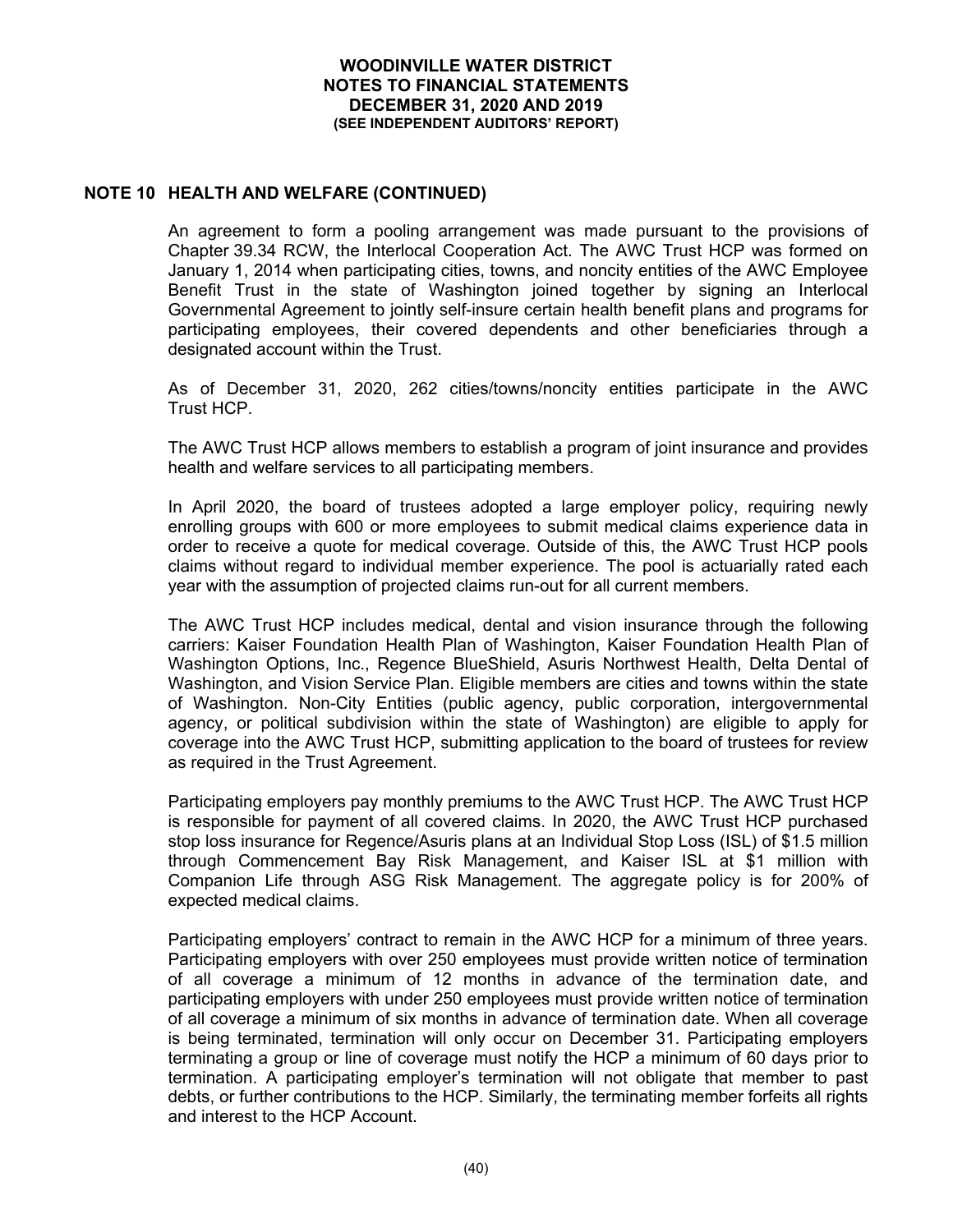## **NOTE 10 HEALTH AND WELFARE (CONTINUED)**

The operations of the Health Care Program are managed by the board of trustees or its delegates. The board of trustees is comprised of four regionally elected officials from Trust member cities or towns, the Employee Benefit Advisory Committee Chair and Vice Chair, and two appointed individuals from the AWC Board of Directors, who are from trust member cities or towns. The trustees or its appointed delegates review and analyze Health Care Program related matters and make operational decisions regarding premium contributions, reserves, plan options, and benefits in compliance with Chapter 48.62 RCW. The board of trustees has decision authority consistent with the Trust Agreement, Health Care Program policies, Chapter 48.62 RCW and Chapter 200-110-WAC.

The accounting records of the Trust HCP are maintained in accordance with methods prescribed by the State Auditor's office under the authority of Chapter 43.09 RCW. The Trust HCP also follows applicable accounting standards established by the Governmental Accounting Standards Board (GASB). In 2018, the retiree medical plan subsidy was eliminated, and is noted as such in the report for the fiscal year ending December 31, 2018. Year-end financial reporting is done on an accrual basis and submitted to the Office of the State Auditor as required by Chapter 200-110 WAC. The audit report for the AWC Trust HCP is available from the Washington State Auditor's office.

In 2020, 2019, and 2018, there were no claim settlements, per occurrence or in aggregate, that have exceeded the coverage provided by stop loss contracts.

## **NOTE 11 MAJOR SUPPLIERS**

All sewage treatment and water purchased by the District is provided by King County Wastewater Treatment Division and the City of Seattle, respectively.

## **NOTE 12 COMMITMENTS AND CONTINGENCY**

The District is obligated under various contracts for construction in progress in the combined amount of \$8,365,828 of which \$3,773,542 has been expended as of December 31, 2020.

## **NOTE 13 LEASES**

The District leases space for cell towers on certain reservoirs under noncancelable operating leases. Future rental income due to the District is as follows:

| Years Ending December 31, |   | Amount |
|---------------------------|---|--------|
| 2021                      | S | 19,256 |
| 2022                      |   | 19,834 |
| 2023                      |   | 20,429 |
| 2024                      |   | 21,041 |
| 2025                      |   | 12.642 |
| Total                     |   |        |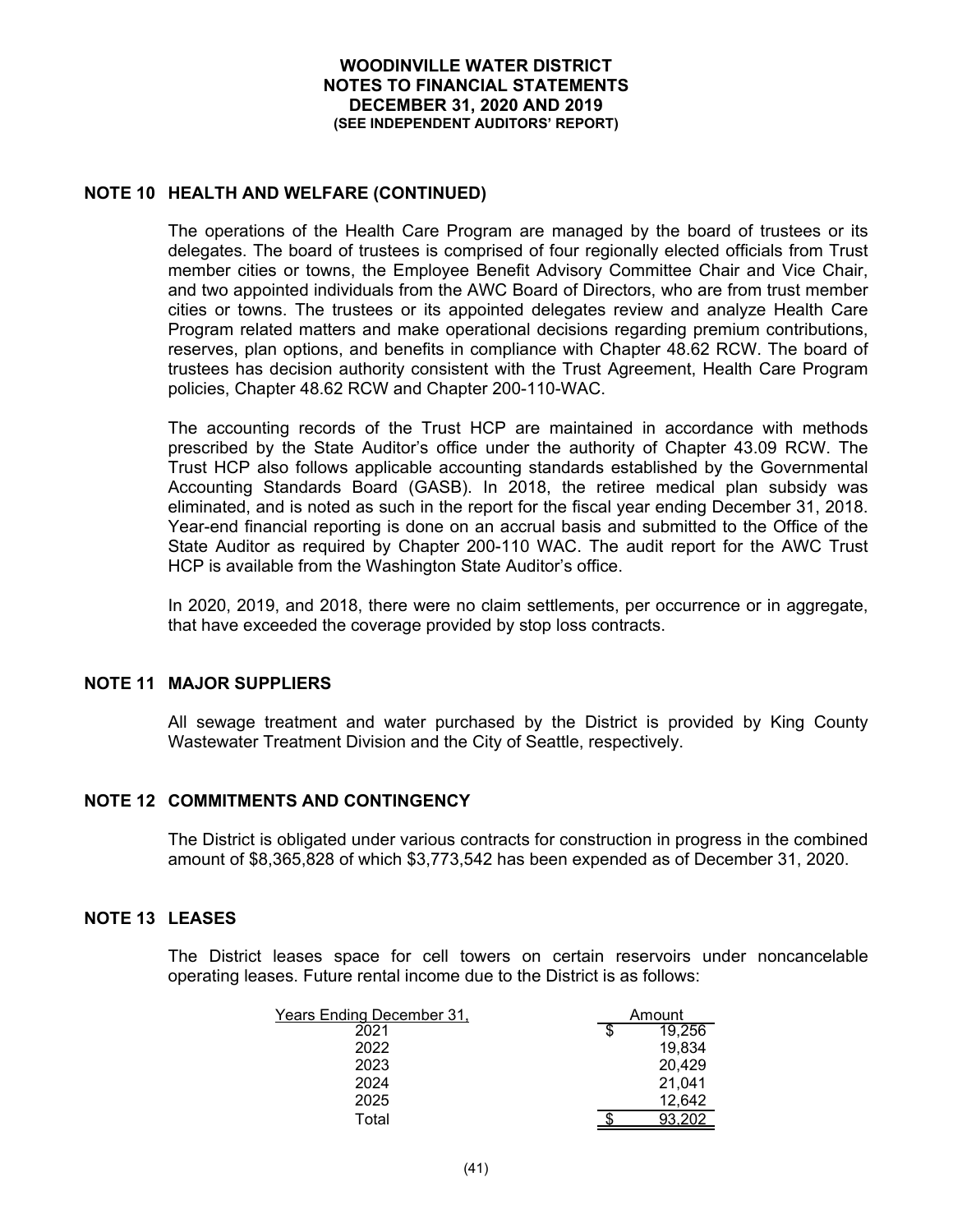## **WOODINVILLE WATER DISTRICT SCHEDULES OF PROPORTIONATE SHARE OF THE NET PENSION LIABILITY AS OF JUNE 30 (MEASUREMENT DATE) LAST 10 FISCAL YEARS\* (SEE INDEPENDENT AUDITORS' REPORT)**

| PERS <sub>1</sub> |                                                                     |    |                                                                                 |    |                                  |                                                                              |                                                                                               |  |  |  |  |
|-------------------|---------------------------------------------------------------------|----|---------------------------------------------------------------------------------|----|----------------------------------|------------------------------------------------------------------------------|-----------------------------------------------------------------------------------------------|--|--|--|--|
| Year              | Employer's<br>Proportion of<br>the Net Pension<br>Liability (Asset) |    | Employer's<br>Proportionate<br>Share of the<br>Net Pension<br>Liability (Asset) |    | Employer's<br>Covered<br>Payroll | Net Pension<br>Liability (Asset)<br>as a Percentage<br>of Covered<br>Payroll | Plan Fiduciary<br>Net Position as<br>a Percentage<br>of the Total<br><b>Pension Liability</b> |  |  |  |  |
| 2020              | 0.023077%                                                           | \$ |                                                                                 | \$ | 3,389,311                        | 24.04%                                                                       | 68.64%                                                                                        |  |  |  |  |
|                   |                                                                     |    | 814.736                                                                         |    |                                  |                                                                              |                                                                                               |  |  |  |  |
| 2019              | 0.023166%                                                           |    | 890.833                                                                         |    | 3.146.528                        | 28.31%                                                                       | 67.12%                                                                                        |  |  |  |  |
| 2018              | 0.023108%                                                           |    | 1.032.014                                                                       |    | 2.972.860                        | 34.71%                                                                       | 63.22%                                                                                        |  |  |  |  |
| 2017              | 0.025808%                                                           |    | 1.129.726                                                                       |    | 2,918,425                        | 38.71%                                                                       | 61.24%                                                                                        |  |  |  |  |
| 2016              | 0.025404%                                                           |    | 1,315,970                                                                       |    | 2,833,272                        | 46.45%                                                                       | 57.03%                                                                                        |  |  |  |  |
| 2015              | 0.254020%                                                           |    | 1,328,746                                                                       |    | 2,835,492                        | 46.86%                                                                       | 59.10%                                                                                        |  |  |  |  |
| 2014              | 0.260030%                                                           |    | 1.309.906                                                                       |    | 2,687,854                        | 48.73%                                                                       | 61.19%                                                                                        |  |  |  |  |

#### **Notes to Schedule:**

\* Information is presented only for those years for which information is available.

The District has one employee covered under PERS 1. The remaining PERS 1 contributions are from the component of PERS 2 contributions required to address the PERS 1 Unfunded Actuarially Accrued Liability (UAAL).

| <b>PERS 2/3</b> |                                                                     |                                                                                        |                                  |                                                                              |                                                                                        |  |  |  |  |  |  |  |
|-----------------|---------------------------------------------------------------------|----------------------------------------------------------------------------------------|----------------------------------|------------------------------------------------------------------------------|----------------------------------------------------------------------------------------|--|--|--|--|--|--|--|
| Year            | Employer's<br>Proportion of<br>the Net Pension<br>Liability (Asset) | Employer's<br>Proportionate<br>Share of the<br><b>Net Pension</b><br>Liability (Asset) | Employer's<br>Covered<br>Payroll | Net Pension<br>Liability (Asset)<br>as a Percentage<br>of Covered<br>Payroll | Plan Fiduciary<br>Net Position as<br>a Percentage<br>of the Total<br>Pension Liability |  |  |  |  |  |  |  |
| 2020            | 0.028497%                                                           | \$<br>364,455                                                                          | \$<br>3.314.623                  | 11.00%                                                                       | 97.22%                                                                                 |  |  |  |  |  |  |  |
| 2019            | 0.028321%                                                           | 275.091                                                                                | 3,077,728                        | 8.94%                                                                        | 97.77%                                                                                 |  |  |  |  |  |  |  |
| 2018            | 0.028219%                                                           | 481.817                                                                                | 2,907,103                        | 16.57%                                                                       | 95.77%                                                                                 |  |  |  |  |  |  |  |
| 2017            | 0.029112%                                                           | 1,011,503                                                                              | 2,854,142                        | 35.44%                                                                       | 90.97%                                                                                 |  |  |  |  |  |  |  |
| 2016            | 0.299160%                                                           | 1,506,228                                                                              | 2,772,061                        | 54.34%                                                                       | 85.82%                                                                                 |  |  |  |  |  |  |  |
| 2015            | 0.312720%                                                           | 1,117,353                                                                              | 2.774.687                        | 40.27%                                                                       | 89.20%                                                                                 |  |  |  |  |  |  |  |
| 2014            | 0.319200%                                                           | 645,210                                                                                | 2,630,214                        | 24.53%                                                                       | 93.29%                                                                                 |  |  |  |  |  |  |  |

#### **Notes to Schedule:**

\* Information is presented only for those years for which information is available.

## (42)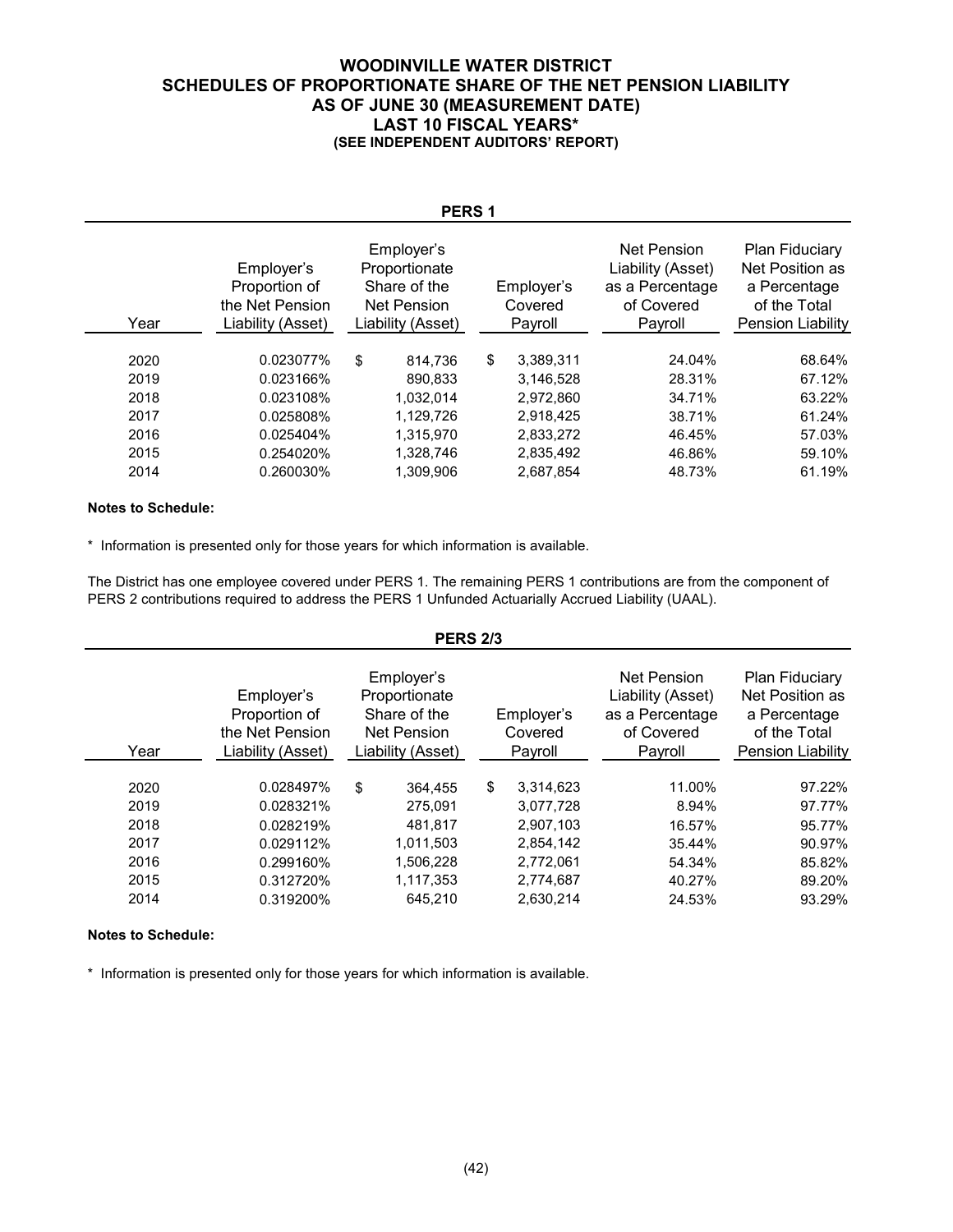## **WOODINVILLE WATER DISTRICT SCHEDULES OF EMPLOYER PENSION CONTRIBUTIONS AS OF DECEMBER 31 (EMPLOYER REPORTING DATE) LAST 10 FISCAL YEARS\* (SEE INDEPENDENT AUDITORS' REPORT)**

| PERS <sub>1</sub> |    |                                         |    |                                                                                |    |                                        |    |                                  |                                                        |
|-------------------|----|-----------------------------------------|----|--------------------------------------------------------------------------------|----|----------------------------------------|----|----------------------------------|--------------------------------------------------------|
| Year              |    | Statutorily<br>Required<br>Contribution |    | Contributions in<br>Relation to the<br>Statutorily<br>Required<br>Contribution |    | Contribution<br>Deficiency<br>(Excess) |    | Employer's<br>Covered<br>Payroll | Contributions<br>as a Percent<br>of Covered<br>Payroll |
|                   |    |                                         |    |                                                                                |    |                                        |    |                                  |                                                        |
| 2020              | \$ | 172.419                                 | \$ | (172, 419)                                                                     | \$ |                                        | \$ | 3,468,397                        | 4.97%                                                  |
| 2019              |    | 167,585                                 |    | (167, 585)                                                                     |    | -                                      |    | 3,279,387                        | 5.11%                                                  |
| 2018              |    | 157,478                                 |    | (157, 478)                                                                     |    |                                        |    | 3,010,141                        | 5.23%                                                  |
| 2017              |    | 150,128                                 |    | (150, 128)                                                                     |    |                                        |    | 2,972,296                        | 5.05%                                                  |
| 2016              |    | 140.964                                 |    | (140,964)                                                                      |    |                                        |    | 2,872,449                        | 4.91%                                                  |
| 2015              |    | 124.548                                 |    | (124, 548)                                                                     |    |                                        |    | 2,759,423                        | 4.51%                                                  |
| 2014              |    | 112,961                                 |    | (112,961)                                                                      |    |                                        |    | 2,728,637                        | 4.14%                                                  |

#### **Notes to Schedule:**

\* Information is presented only for those years for which information is available.

The District has one employee covered under PERS 1. The remaining PERS 1 contributions are from the component of PERS 2 contributions required to address the PERS 1 Unfunded Actuarially Accrued Liability (UAAL).

| <b>PERS 2/3</b> |    |                                         |    |                                                                                |                            |          |    |                                  |                                                        |  |
|-----------------|----|-----------------------------------------|----|--------------------------------------------------------------------------------|----------------------------|----------|----|----------------------------------|--------------------------------------------------------|--|
| Year            |    | Statutorily<br>Required<br>Contribution |    | Contributions in<br>Relation to the<br>Statutorily<br>Required<br>Contribution | Contribution<br>Deficiency | (Excess) |    | Employer's<br>Covered<br>Payroll | Contributions<br>as a Percent<br>of Covered<br>Payroll |  |
| 2020            | \$ | 268,568                                 | \$ | (268, 568)                                                                     | \$                         |          | \$ | 3,390,988                        | 7.92%                                                  |  |
| 2019            |    | 247,759                                 |    | (247,759)                                                                      |                            |          |    | 3,207,748                        | 7.72%                                                  |  |
| 2018            |    | 220.774                                 |    | (220,774)                                                                      |                            |          |    | 2,943,406                        | 7.50%                                                  |  |
| 2017            |    | 199,627                                 |    | (199, 627)                                                                     |                            |          |    | 2,907,439                        | 6.87%                                                  |  |
| 2016            |    | 175.005                                 |    | (175,005)                                                                      |                            |          |    | 2,809,077                        | 6.23%                                                  |  |
| 2015            |    | 152,348                                 |    | (152,348)                                                                      |                            |          |    | 2,700,173                        | 5.64%                                                  |  |
| 2014            |    | 133,436                                 |    | (133, 436)                                                                     |                            |          |    | 2.670.605                        | 5.00%                                                  |  |

#### **Notes to Schedule:**

\* Information is presented only for those years for which information is available.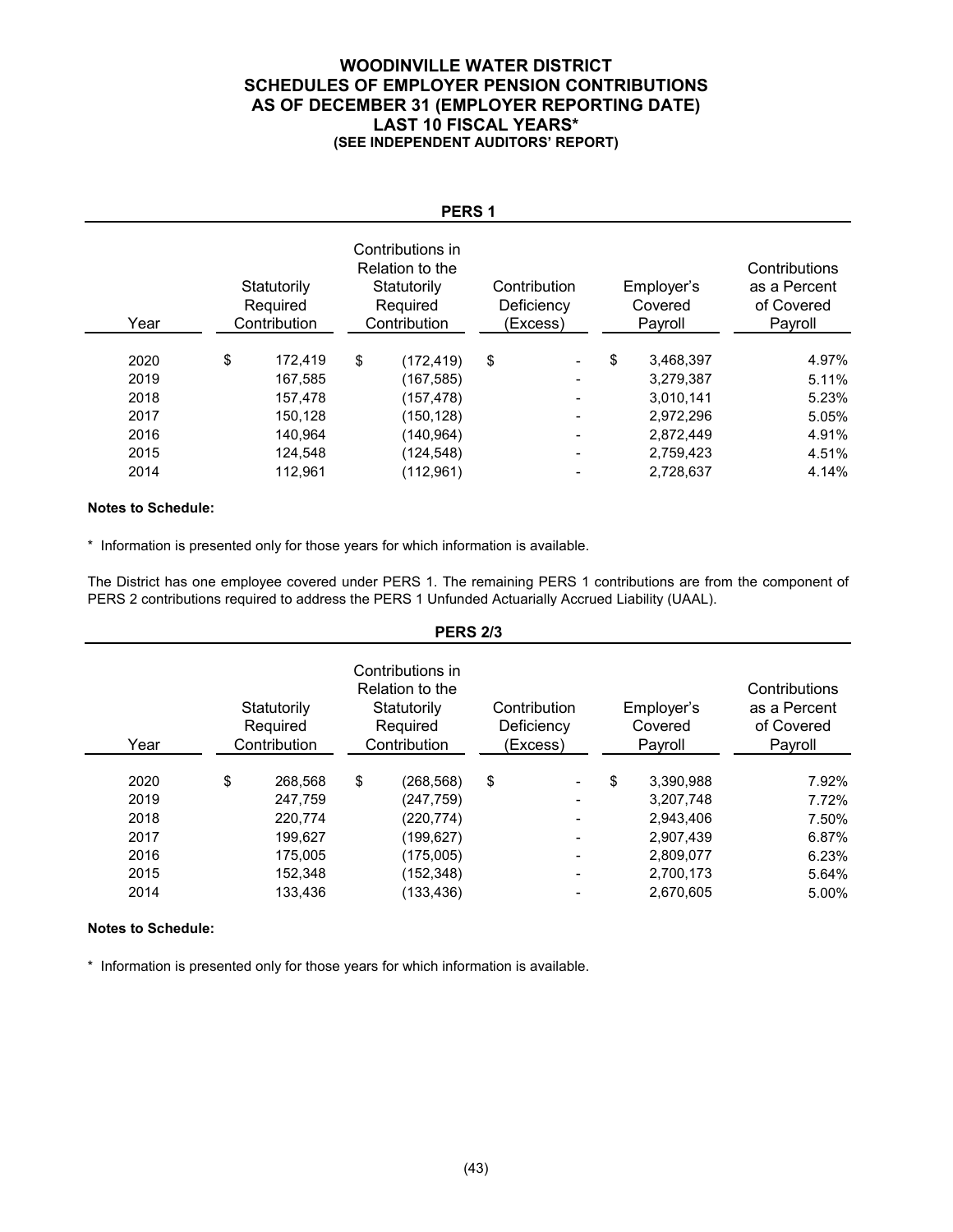## **WOODINVILLE WATER DISTRICT DEPARTMENTAL STATEMENT OF REVENUES, EXPENSES, AND CHANGES IN FUND NET POSITION YEAR ENDED DECEMBER 31, 2020 (SEE INDEPENDENT AUDITORS' REPORT)**

|                                             | Water            |           | Sewer      | Total             |
|---------------------------------------------|------------------|-----------|------------|-------------------|
| <b>OPERATING REVENUES</b>                   |                  |           |            |                   |
| <b>Water Sales</b>                          | \$<br>14,600,267 | \$        |            | \$<br>14,600,267  |
| <b>Sewer Services</b>                       |                  |           | 5,458,541  | 5,458,541         |
| <b>Street Lights</b>                        | 105,896          |           |            | 105,896           |
| <b>Other Revenue</b>                        | 120,645          |           | 1,440      | 122,085           |
| <b>Total Operating Revenues</b>             | 14,826,808       |           | 5,459,981  | 20,286,789        |
| <b>OPERATING EXPENSES</b>                   |                  |           |            |                   |
| <b>Water Purchased</b>                      | 3,643,083        |           |            | 3,643,083         |
| <b>Wastewater Disposal Charges</b>          |                  |           | 3,952,097  | 3,952,097         |
| Power for Street Lights                     | 91,386           |           |            | 91,386            |
| Personnel Expense                           | 4,146,215        |           | 294,347    | 4,440,562         |
| <b>Plant Expense</b>                        | 1,489,453        |           | 766,435    | 2,255,888         |
| <b>Professional Services</b>                | 404,067          |           | 121,579    | 525,646           |
| Depreciation and Amortization               | 3,348,300        |           | 664,506    | 4,012,806         |
| <b>Total Operating Expenses</b>             | 13,122,504       |           | 5,798,964  | 18,921,468        |
| <b>INCOME (LOSS) FROM OPERATIONS</b>        | 1,704,304        |           | (338, 983) | 1,365,321         |
| <b>NONOPERATING REVENUES</b>                |                  |           |            |                   |
| Investment Income, Net of Service Fees      | 289,173          |           | 130,835    | 420,008           |
| Other Interest                              | 96               |           |            | 96                |
| Miscellaneous Income                        | 591              |           |            | 591               |
| Gain on Disposal of Assets and              |                  |           |            |                   |
| <b>Abandoned Projects</b>                   | 23,361           |           | 12,490     | 35,851            |
| Interest and Amortization on Long-Term Debt | (137, 524)       |           |            | (137, 524)        |
| <b>Total Nonoperating Revenues</b>          | 175,697          |           | 143,325    | 319,022           |
| <b>INCOME (LOSS) BEFORE CAPITAL</b>         |                  |           |            |                   |
| <b>CONTRIBUTIONS</b>                        | 1,880,001        |           | (195, 658) | 1,684,343         |
| <b>Capital Contributions</b>                | 1,242,559        |           | 639,920    | 1,882,479         |
| <b>CHANGE IN NET POSITION</b>               | 3,122,560        | <u>\$</u> | 444,262    | 3,566,822         |
| Net Position - Beginning of Year            |                  |           |            | 120,637,177       |
| <b>NET POSITION - END OF YEAR</b>           |                  |           |            | \$<br>124,203,999 |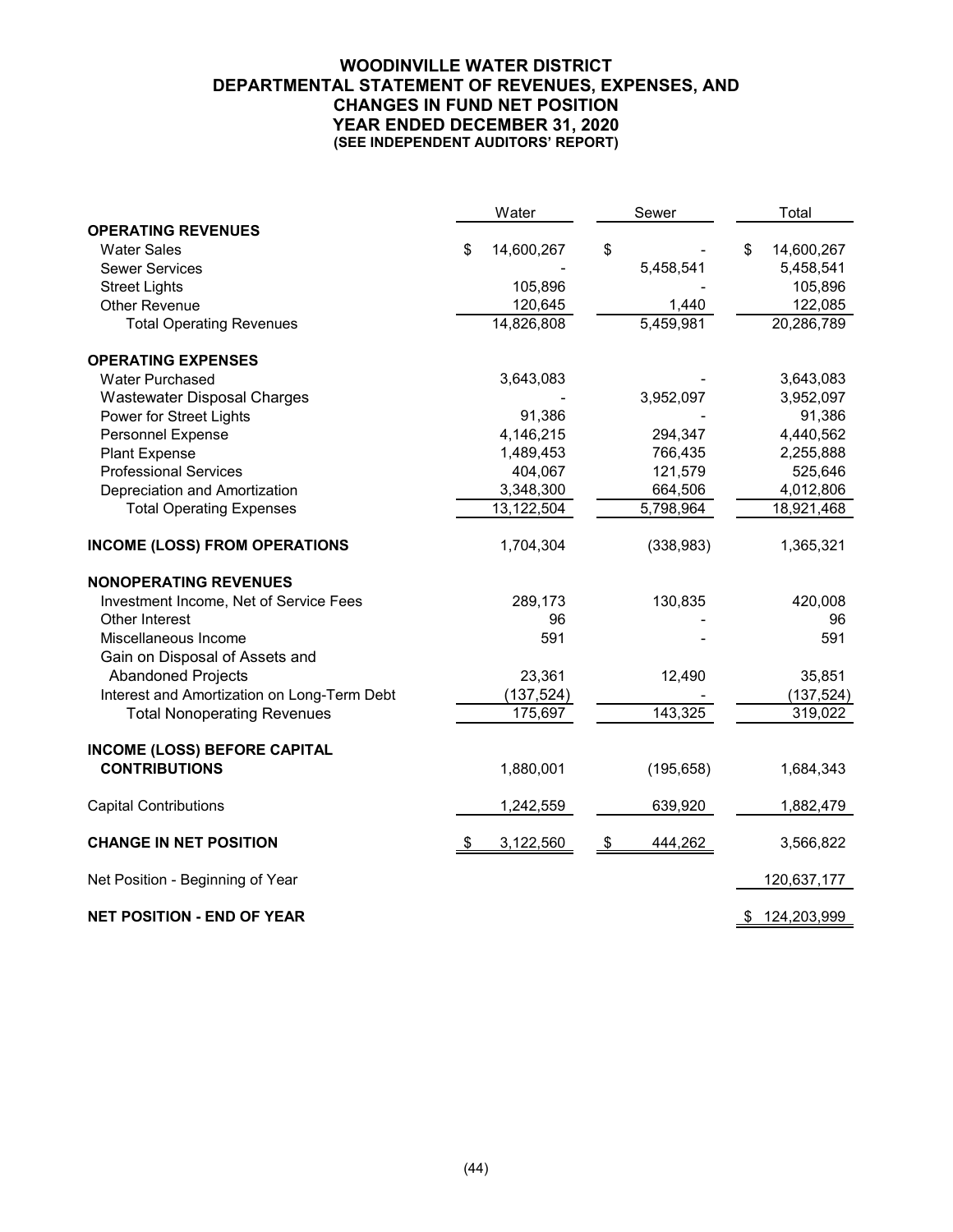## **WOODINVILLE WATER DISTRICT DEPARTMENTAL STATEMENT OF REVENUES, EXPENSES, AND CHANGES IN FUND NET POSITION YEAR ENDED DECEMBER 31, 2019 (SEE INDEPENDENT AUDITORS' REPORT)**

|                                             | Water |              |    | Sewer      | Total              |
|---------------------------------------------|-------|--------------|----|------------|--------------------|
| <b>OPERATING REVENUES</b>                   |       |              |    |            |                    |
| <b>Water Sales</b>                          | \$    | 14, 197, 712 | \$ |            | \$<br>14, 197, 712 |
| <b>Sewer Services</b>                       |       |              |    | 5,580,082  | 5,580,082          |
| <b>Street Lights</b>                        |       | 102,507      |    |            | 102,507            |
| <b>Other Revenue</b>                        |       | 221,711      |    | 3,820      | 225,531            |
| <b>Total Operating Revenues</b>             |       | 14,521,930   |    | 5,583,902  | 20,105,832         |
| <b>OPERATING EXPENSES</b>                   |       |              |    |            |                    |
| <b>Water Purchased</b>                      |       | 3,493,904    |    |            | 3,493,904          |
| <b>Wastewater Disposal Charges</b>          |       |              |    | 3,827,307  | 3,827,307          |
| Power for Street Lights                     |       | 89,026       |    |            | 89,026             |
| Personnel Expense                           |       | 3,983,064    |    | 266,420    | 4,249,484          |
| <b>Plant Expense</b>                        |       | 1,727,063    |    | 790,945    | 2,518,008          |
| <b>Professional Services</b>                |       | 334,503      |    | 168,206    | 502,709            |
| Depreciation and Amortization               |       | 3,185,187    |    | 642,423    | 3,827,610          |
| <b>Total Operating Expenses</b>             |       | 12,812,747   |    | 5,695,301  | 18,508,048         |
| <b>INCOME (LOSS) FROM OPERATIONS</b>        |       | 1,709,183    |    | (111, 399) | 1,597,784          |
| <b>NONOPERATING REVENUES</b>                |       |              |    |            |                    |
| Investment Income, Net of Service Fees      |       | 510,986      |    | 211,775    | 722,761            |
| Other Interest                              |       | 129          |    |            | 129                |
| Miscellaneous Income                        |       | 872          |    |            | 872                |
| Interest and Amortization on Long-Term Debt |       | (148, 119)   |    |            | (148, 119)         |
| <b>Total Nonoperating Revenues</b>          |       | 363,868      |    | 211,775    | 575,643            |
| INCOME BEFORE CAPITAL CONTRIBUTIONS         |       | 2,073,051    |    | 100,376    | 2,173,427          |
| <b>Capital Contributions</b>                |       | 356,625      |    | 616,701    | 973,326            |
| <b>CHANGE IN NET POSITION</b>               |       | 2,429,676    | S. | 717,077    | 3,146,753          |
| Net Position - Beginning of Year            |       |              |    |            | 117,490,424        |
| <b>NET POSITION - END OF YEAR</b>           |       |              |    |            | \$<br>120,637,177  |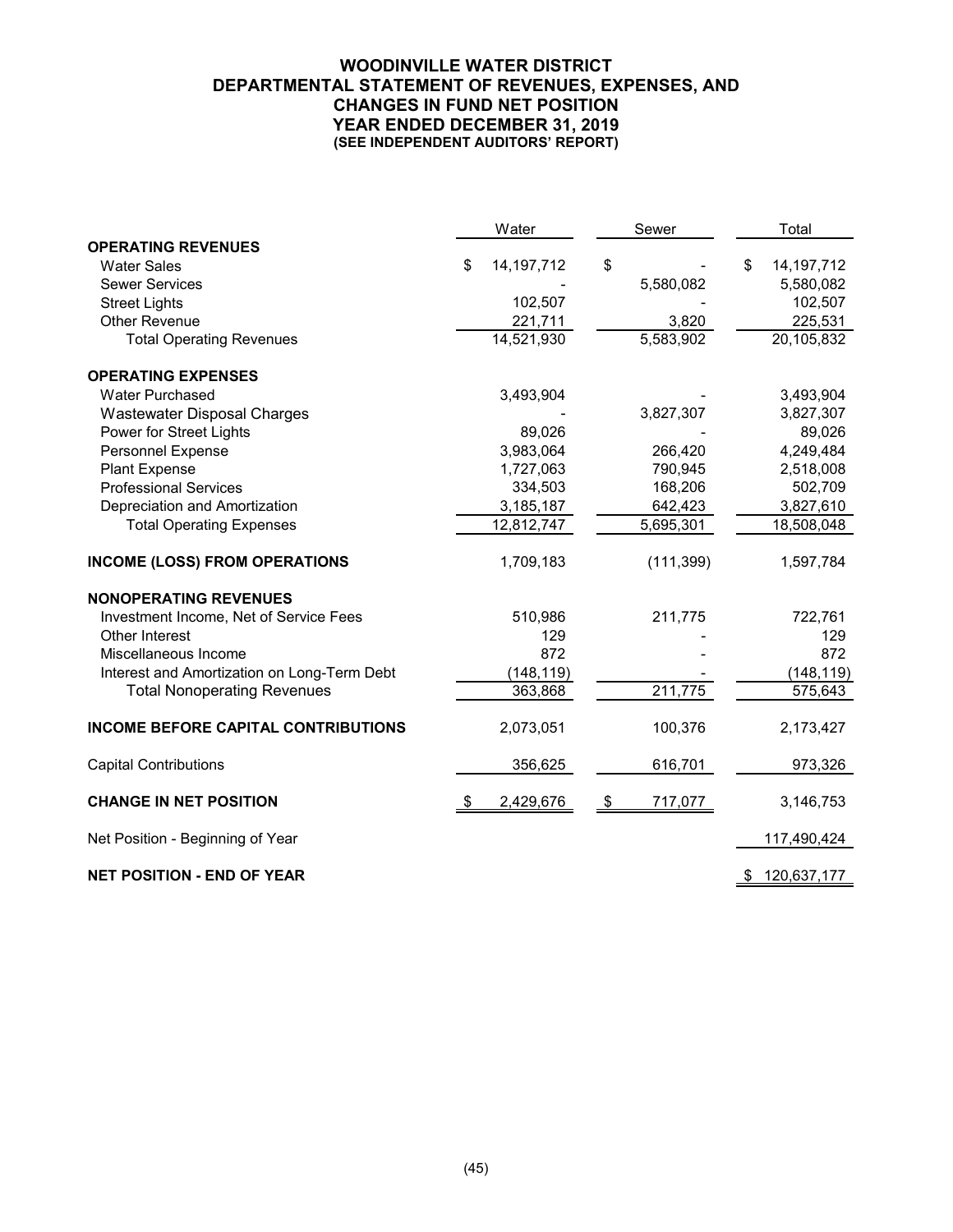

## **INDEPENDENT AUDITORS' REPORT ON INTERNAL CONTROL OVER FINANCIAL REPORTING AND ON COMPLIANCE AND OTHER MATTERS BASED ON AN AUDIT OF FINANCIAL STATEMENTS PERFORMED IN ACCORDANCE WITH** *GOVERNMENT AUDITING STANDARDS*

Board of Commissioners Woodinville Water District Woodinville, Washington

We have audited, in accordance with auditing standards generally accepted in the United States of America and the standards applicable to financial audits contained in *Government Auditing Standards* issued by the Comptroller General of the United States, the financial statements of Woodinville Water District (the District) as of and for the year ended December 31, 2020, and the related notes to the financial statements, which collectively comprise the District's basic financial statements and have issued our report thereon dated September 23, 2021.

## *Internal Control Over Financial Reporting*

In planning and performing our audit of the financial statements, we considered the District's internal control over financial reporting (internal control) as a basis for designing the audit procedures that are appropriate in the circumstances for the purpose of expressing our opinion on the financial statements, but not for the purpose of expressing an opinion on the effectiveness of the District's internal control. Accordingly we do not express an opinion on the effectiveness of the District's internal control.

A *deficiency in internal control* exists when the design or operation of a control does not allow management or employees, in the normal course of performing their assigned functions, to prevent, or detect and correct, misstatements on a timely basis. A *material weakness* is a deficiency, or combination of deficiencies, in internal control such that there is a reasonable possibility that a material misstatement of the District's financial statements will not be prevented, or detected and corrected on a timely basis. *A significant deficiency* is a deficiency, or a combination of deficiencies, in internal control that is less severe than a material weakness, yet important enough to merit attention by those charged with governance.

Our consideration of internal control was for the limited purpose described in the first paragraph of this section and was not designed to identify all deficiencies in internal control that might be material weaknesses or significant deficiencies. Given these limitations, during our audits we did not identify any deficiencies in internal control that we consider to be material weaknesses. However, material weaknesses may exist that have not been identified.



CLA is an independent member of Nexia International, a leading, global network of independent accounting and consulting firms. See nexia.com/member-firm-disclaimer for details.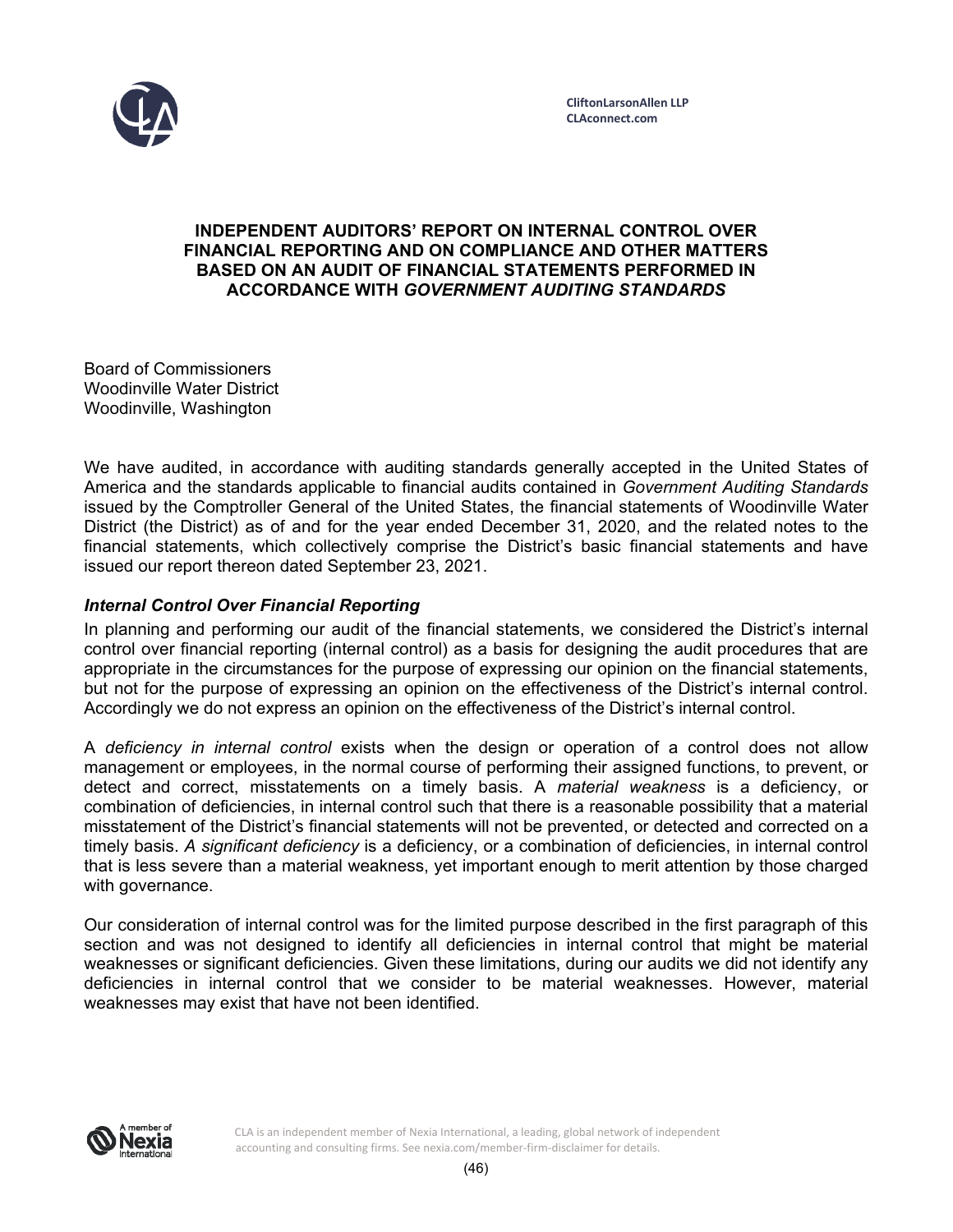## *Compliance and Other Matters*

As part of obtaining reasonable assurance about whether the District's financial statements are free from material misstatement, we performed tests of the District's compliance with certain provisions of laws, regulations, contracts and grant agreements, noncompliance with which could have a direct and material effect on the financial statements. However, providing an opinion on compliance with those provisions was not an objective of our audits and, accordingly, we do not express such an opinion. The results of our tests disclosed no instances of noncompliance or other matters that are required to be reported under *Government Auditing Standards.*

## *Purpose of this Report*

The purpose of this report is solely to describe the scope of our testing of internal control and compliance and the result of that testing, and not to provide an opinion on the effectiveness of the District's internal control or on compliance. This report is an integral part of an audit performed in accordance with *Government Auditing Standards* in considering the District's internal control and compliance. Accordingly, this communication is not suitable for any other purpose.

Clifton Larson Allen LLP

**CliftonLarsonAllen LLP** 

Bellevue, Washington September 23, 2021